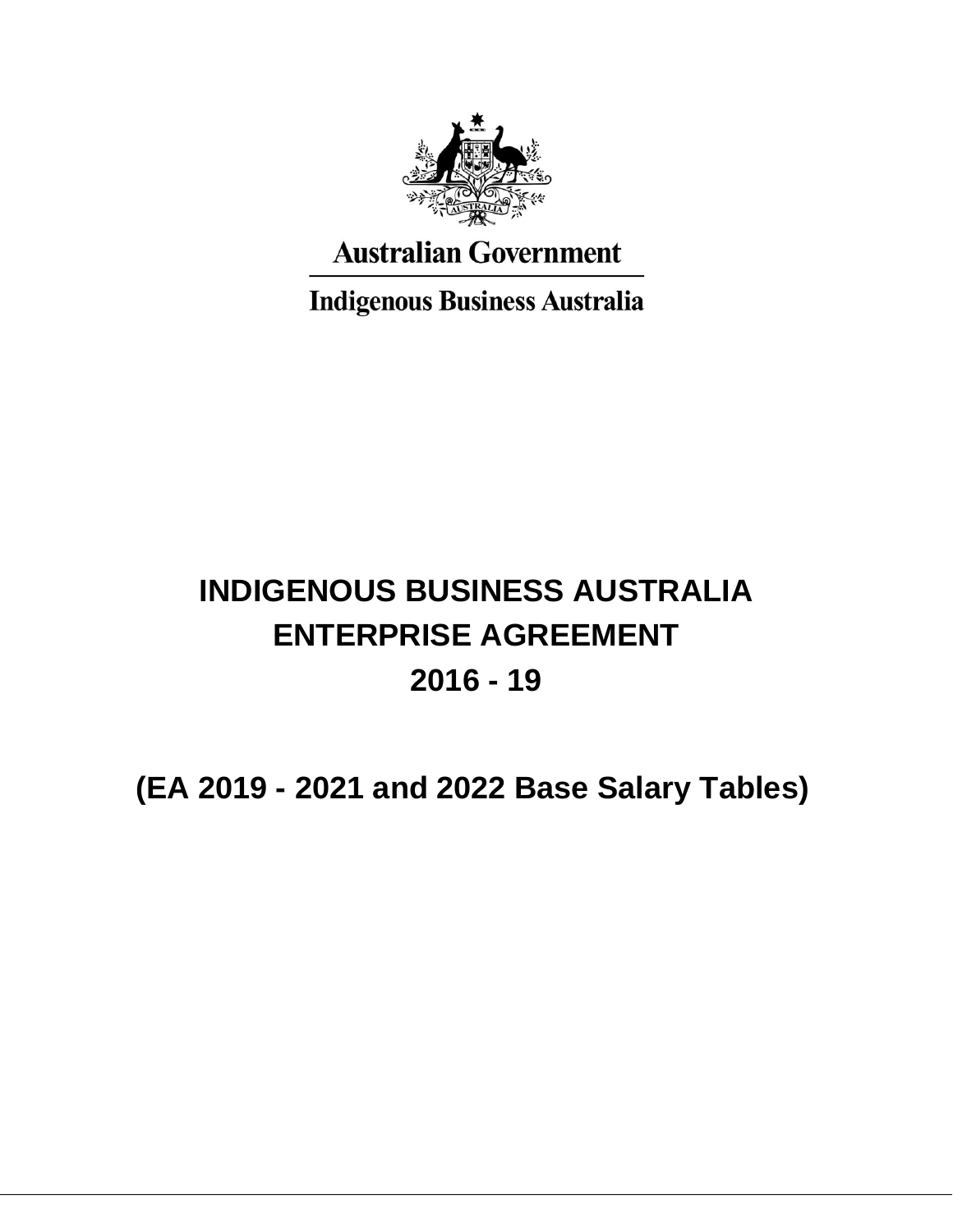| PART A        |                                                                         |  |
|---------------|-------------------------------------------------------------------------|--|
| 1.            |                                                                         |  |
| 2.            |                                                                         |  |
| 3.            |                                                                         |  |
| 4.            |                                                                         |  |
| 5.            |                                                                         |  |
| 6.            |                                                                         |  |
| 7.            |                                                                         |  |
| 8.            |                                                                         |  |
| 9.            |                                                                         |  |
| PART B.       |                                                                         |  |
| 10.           |                                                                         |  |
| 11.           |                                                                         |  |
| 12.           |                                                                         |  |
| 13.           |                                                                         |  |
| PART C.       |                                                                         |  |
|               |                                                                         |  |
| 14.           |                                                                         |  |
| 15.           |                                                                         |  |
| 16.           |                                                                         |  |
| 17.           |                                                                         |  |
| 18.           |                                                                         |  |
| 19.           |                                                                         |  |
| 20.           |                                                                         |  |
| 21.           |                                                                         |  |
| 22.           |                                                                         |  |
| 23.           |                                                                         |  |
| 24.           |                                                                         |  |
| 25.           |                                                                         |  |
| 26.           |                                                                         |  |
| <b>PART D</b> |                                                                         |  |
| 27.           |                                                                         |  |
| 28.           |                                                                         |  |
| 29.           | ADVANCEMENT TO A HIGHER CLASSIFICATION LEVEL WITHIN A BROADBAND  12     |  |
| 30.           |                                                                         |  |
|               |                                                                         |  |
| 31.           |                                                                         |  |
| 32.           |                                                                         |  |
| 33.           |                                                                         |  |
|               |                                                                         |  |
| 34.           |                                                                         |  |
| 35.           |                                                                         |  |
| 36.           |                                                                         |  |
| 37.           |                                                                         |  |
| 38.           |                                                                         |  |
| 39.           |                                                                         |  |
| 40.           |                                                                         |  |
| 41.           | PART-TIME WORK ON RETURN FROM MATERNITY, PATERNITY OR ADOPTION LEAVE 21 |  |
| 42.           |                                                                         |  |
| 43.           |                                                                         |  |
|               |                                                                         |  |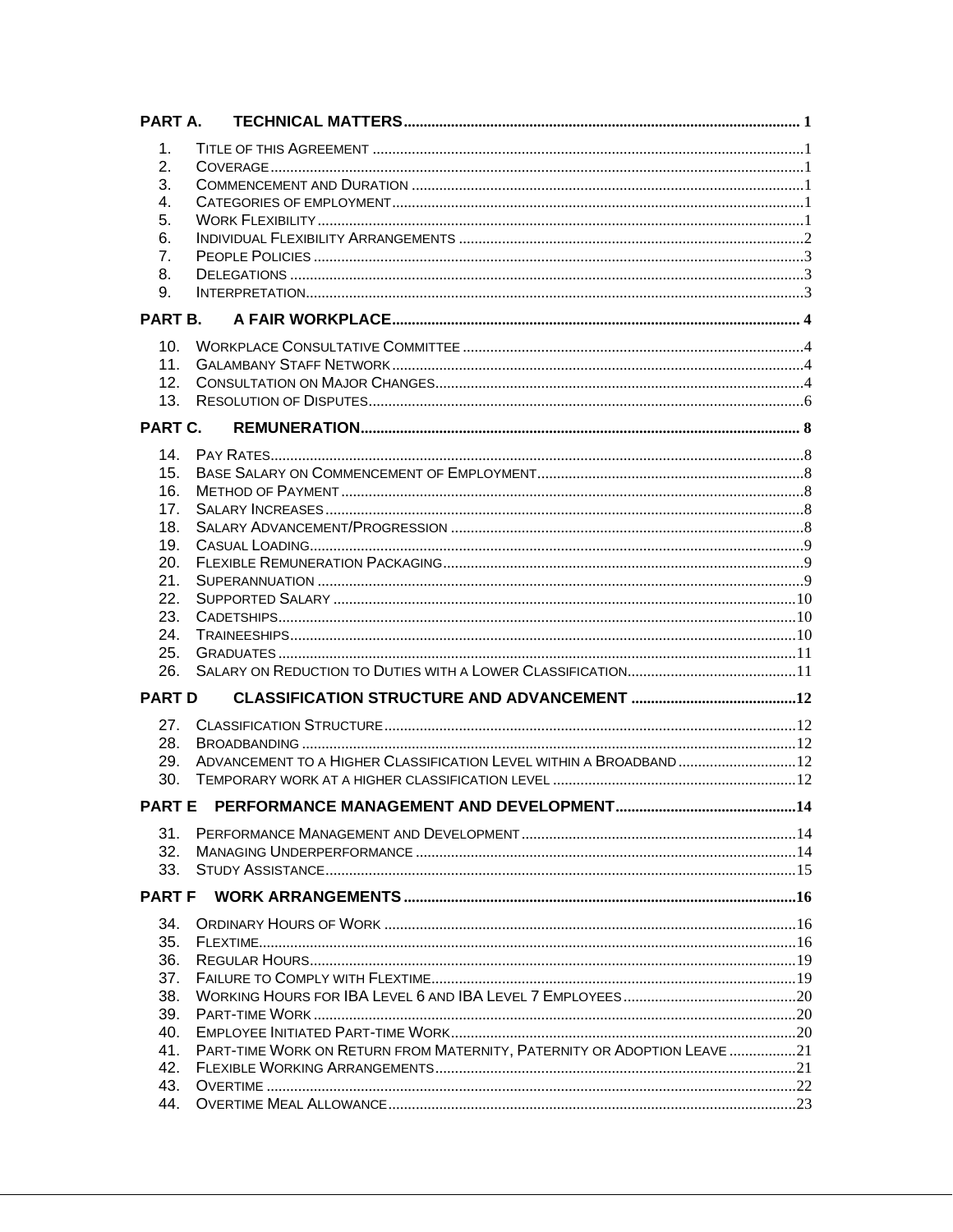| <b>PART G</b> |                                                                        |  |
|---------------|------------------------------------------------------------------------|--|
| 45.           |                                                                        |  |
| 46.           |                                                                        |  |
| 47.           |                                                                        |  |
| 48.           |                                                                        |  |
| 49.           |                                                                        |  |
| 50.           |                                                                        |  |
| 51.           |                                                                        |  |
| 52.           | PAYMENT FOR ANNUAL LEAVE CREDITS ON TERMINATION OF EMPLOYMENT 26       |  |
| 53.           |                                                                        |  |
| 54.           |                                                                        |  |
| 55.           |                                                                        |  |
| 56.           |                                                                        |  |
| 57.           |                                                                        |  |
| 58.           |                                                                        |  |
| 59.           |                                                                        |  |
| 60.           |                                                                        |  |
| 61.           |                                                                        |  |
| 62.           |                                                                        |  |
| 63.           |                                                                        |  |
| 64.           |                                                                        |  |
| 65.           |                                                                        |  |
| 66.           |                                                                        |  |
| 67.<br>68.    |                                                                        |  |
| 69.           |                                                                        |  |
| 70.           |                                                                        |  |
| 71.           |                                                                        |  |
| 72.           |                                                                        |  |
| 73.           |                                                                        |  |
|               |                                                                        |  |
| <b>PARTH</b>  |                                                                        |  |
| 74.           |                                                                        |  |
| 75.           |                                                                        |  |
| 76.           |                                                                        |  |
| 77.           |                                                                        |  |
| 78.           |                                                                        |  |
| 79.           |                                                                        |  |
| <b>PARTI</b>  |                                                                        |  |
|               |                                                                        |  |
| 80.           |                                                                        |  |
| 81.           |                                                                        |  |
| 82.           |                                                                        |  |
| <b>PART J</b> |                                                                        |  |
|               |                                                                        |  |
| 83.           |                                                                        |  |
| 84.           |                                                                        |  |
| 85.           |                                                                        |  |
| <b>PARTK</b>  |                                                                        |  |
|               |                                                                        |  |
| 86.<br>87     |                                                                        |  |
| 88.           | ASSISTANCE TO RELOCATE ON RESIGNATION OR TERMINATION OF EMPLOYMENT  42 |  |
| 89.           |                                                                        |  |
|               |                                                                        |  |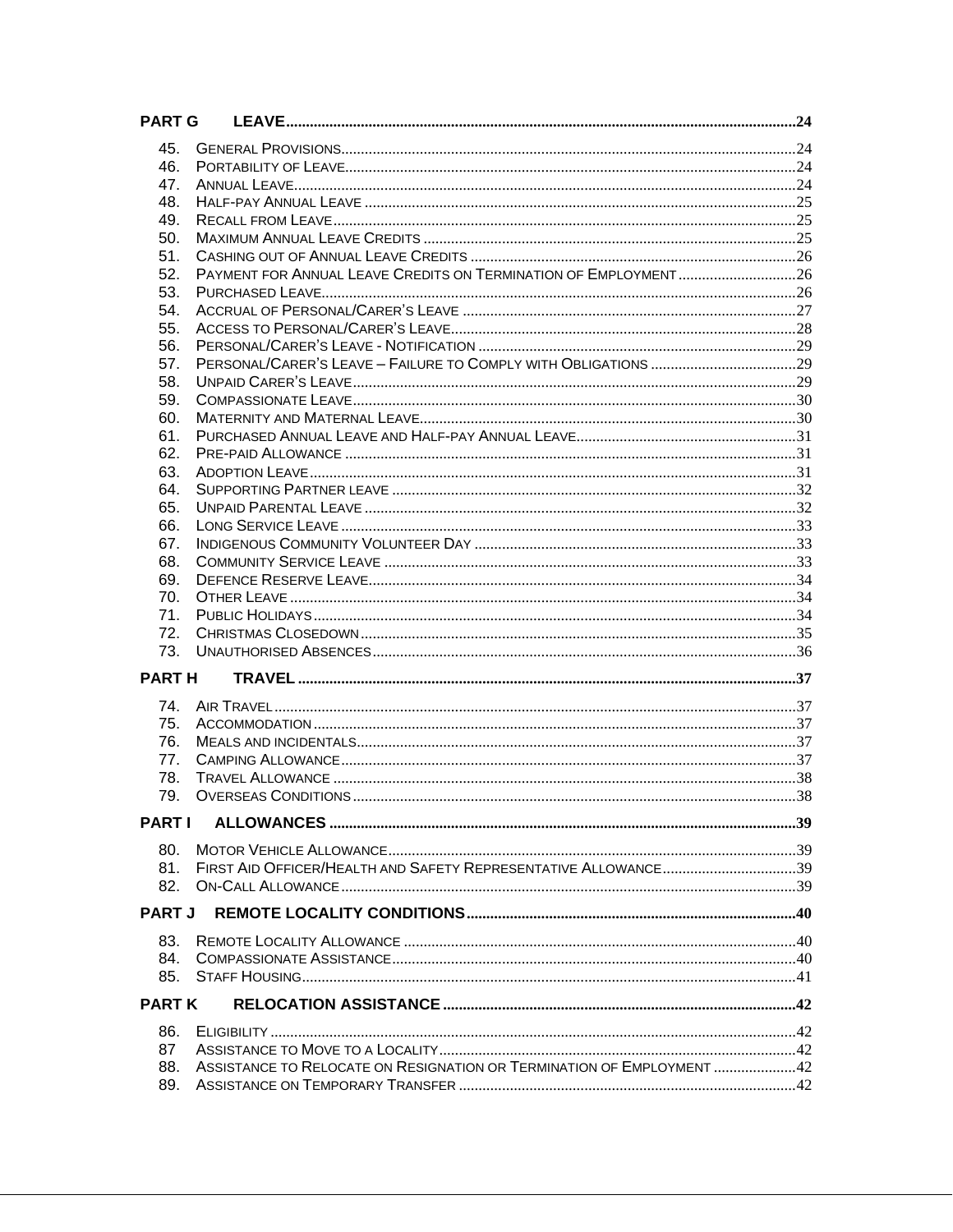| 90.<br>91.<br>92.<br>93.<br>94.<br>95.<br>96.                            |  |
|--------------------------------------------------------------------------|--|
| <b>PARTM</b>                                                             |  |
| 97.<br>98.<br>99.                                                        |  |
| <b>PART N</b>                                                            |  |
|                                                                          |  |
| IBA CLASSIFICATIONS (AND AWARD*/APS EQUIVALENTS) AND BASE SALARY RATES51 |  |
|                                                                          |  |
|                                                                          |  |
|                                                                          |  |
|                                                                          |  |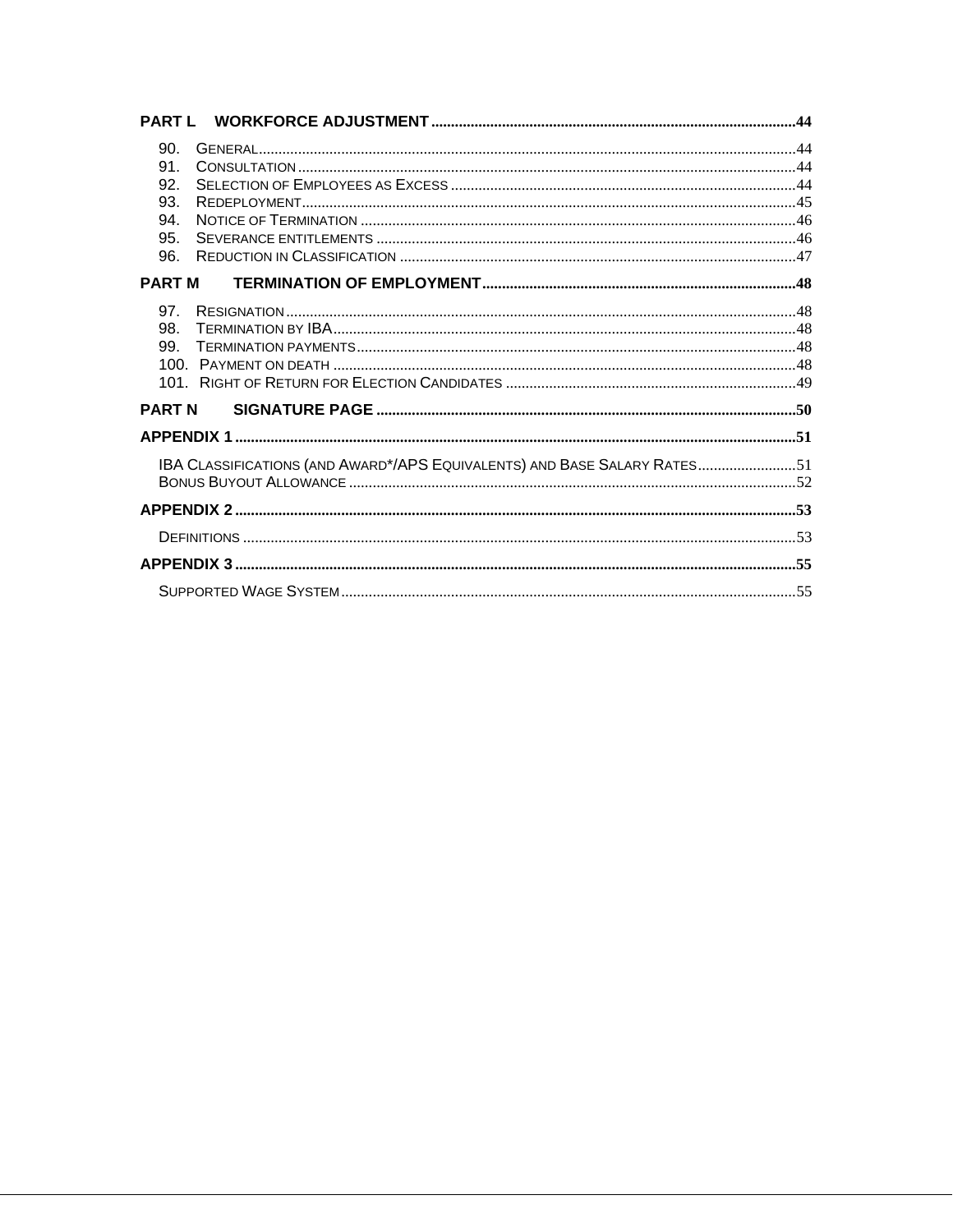## **PART A. TECHNICAL MATTERS**

## **1. Title of this Agreement**

1.1 This Agreement shall be known as the Indigenous Business Australia Enterprise Agreement 2016 – 19.

## **2. Coverage**

- 2.1 This Agreement is made in accordance with Section 172 of the *Fair Work Act 2009* and covers:
	- (a) Indigenous Business Australia; and
	- (b) non Senior Executive employees of Indigenous Business Australia employed under section 175 of the *Aboriginal and Torres Strait Islander Act 2005.*

## **3. Commencement and Duration**

- 3.1 This Agreement commences 7 days after it is approved by the Fair Work Commission (the Commencement Date).
- 3.2 The Nominal Expiry Date is 3 years from the Commencement Date.

## **4. Categories of employment**

- 4.1 Employees of IBA are employed in one of the following categories:
	- (a) continuing employees
	- (b) temporary employees (engaged for a specified term or a specified task);
	- (c) graduates;
	- (d) cadets;
	- (e) trainees; or
	- (f) casual employees (engaged on an irregular or intermittent basis, which includes Interns).

## **5. Work Flexibility**

- 5.1 The Chief Executive Officer may require an employee to undertake any duties the employee is reasonably capable of performing, and may move an employee to another position at the same or a higher level, provided that the employee is given at least five (5) working days' notice where practicable.
- 5.2 An employee may agree to a shorter notice period than the period provided under Clause 5.1.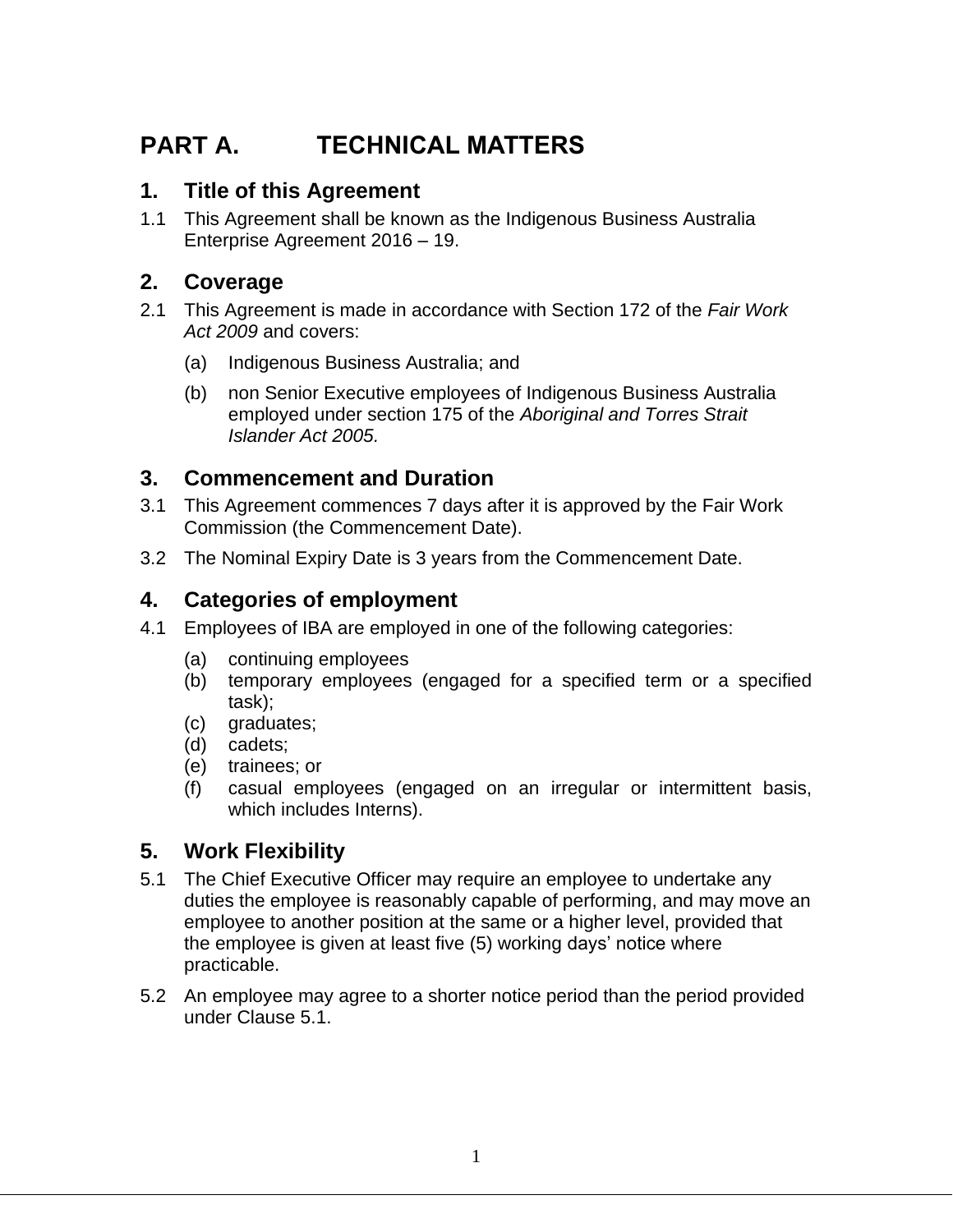#### **6. Individual Flexibility Arrangements**

- 6.1 The Chief Executive Officer and an employee covered by this Agreement may agree to make an arrangement (an Individual Flexibility Arrangement) to vary the effect of terms of this Agreement if:
	- (a) the arrangement deals with one or more of the following matters:
		- (i) arrangements about when work is performed;
		- (ii) remuneration;
		- (iii) overtime rates;
		- (iv) allowances, including the annualisation and incorporation of any relevant allowance into salary, where it is provided for under this Agreement;
		- (v) leave; and
	- (b) the arrangement meets the genuine needs of IBA and the employee in relation to one or more of the matters set out in subclause 6.1(a).
- 6.2 The Chief Executive Officer must ensure that the terms of the Individual Flexibility Arrangement:
	- (a) are about permitted matters under section 172 of the *Fair Work Act 2009*; and
	- (b) are not unlawful terms under section 194 of the *Fair Work Act 2009*; and
	- (c) result in the employee being better off overall than the employee would be if no arrangement was made.
- 6.3 The Chief Executive Officer must ensure that the Individual Flexibility Arrangement:
	- (a) is in writing; and
	- (b) includes the name of the employer and employee; and
	- (c) is signed by IBA and the employee (and if the employee is under 18 years of age, signed by a parent or guardian of the employee); and
	- (d) includes details of:
		- (i) the terms of this Agreement that will be varied by the arrangement; and
		- (ii) how the arrangement will vary the effect of the terms; and
		- (iii) how the employee will be better off overall in relation to the terms and conditions of their employment as a result of the arrangement; and
		- (iv) states the day on which the arrangement commences and, where applicable, when the arrangement ceases.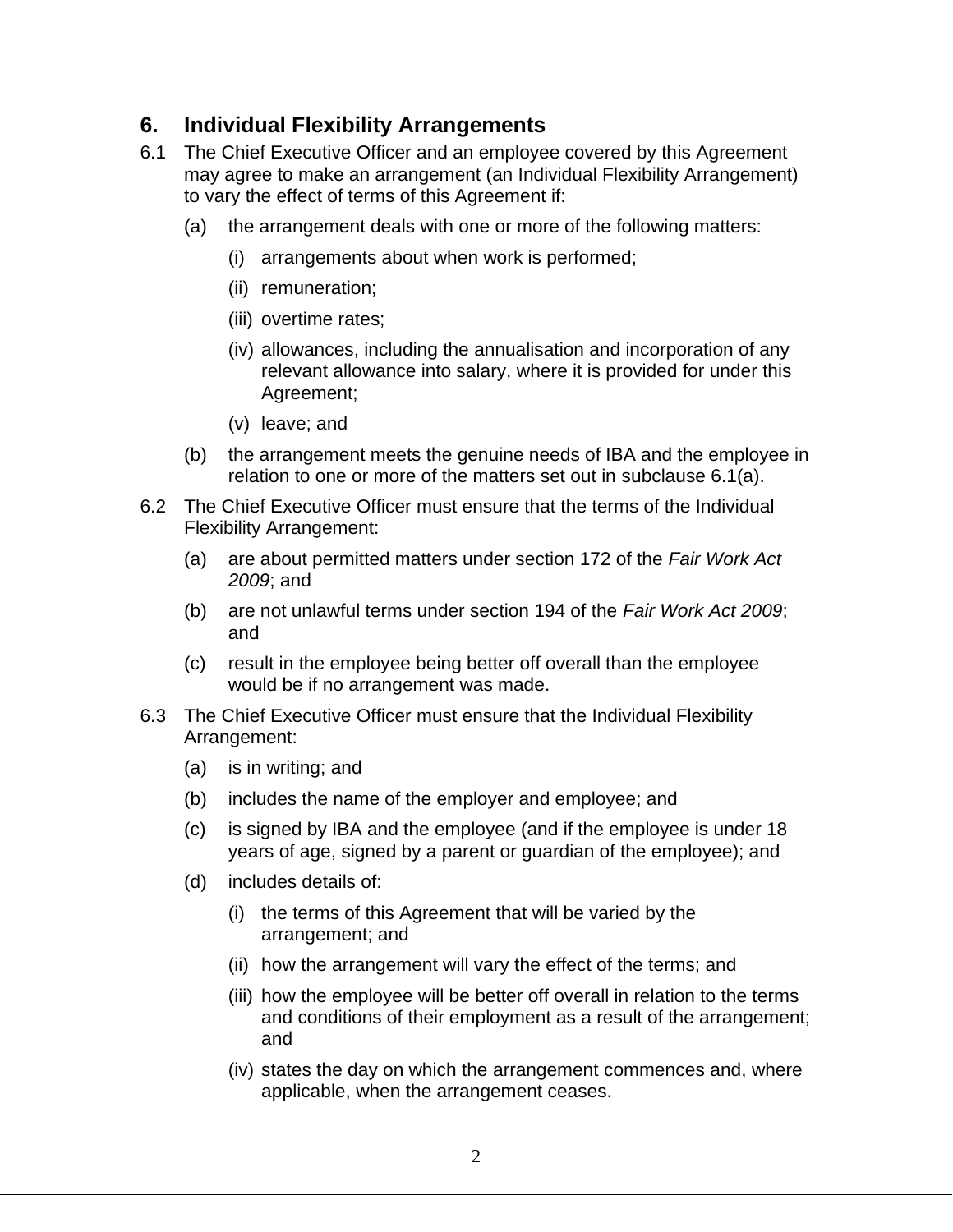- 6.4 The Chief Executive Officer must give the employee a copy of the Individual Flexibility Arrangement within 14 days after it is agreed to.
- 6.5 The Chief Executive Officer or employee may terminate the Individual Flexibility Arrangement:
	- (a) by giving no more than 28 days written notice to the other party to the arrangement; or
	- (b) if the Chief Executive Officer and employee agree in writing at any time.

## **7. People Policies**

7.1 People policies, guidelines and procedures referred to in this Agreement are not incorporated into and do not form part of this Agreement. To the extent of any inconsistency a term of this Agreement will prevail over the policy, guideline or procedure. IBA and its employees agree that such policies and guidelines will be available to all employees.

## **8. Delegations**

- 8.1 The Chief Executive Officer may, by instrument in writing, delegate to (or authorise) a person, any of the Chief Executive Officer's powers, authorities or functions under this Agreement.
- 8.2 The Chief Executive Officer may issue instructions relating to the exercise of a delegated power, authority or function.

### **9. Interpretation**

- 9.1 Some words or expressions used in this Agreement (or in a particular provision of this Agreement) are defined in Appendix 3.
- 9.2 In this Agreement, unless the context otherwise indicates, a reference to:
	- (a) the singular includes the plural and the plural includes the singular; and
	- (b) a Part, Section, Clause, sub-Clause or paragraph is to a Part, Section, Clause, sub-Clause or paragraph in this Agreement, unless otherwise specified; and
	- (c) headings are for convenience only and do not affect the interpretation of this Agreement; and
	- (d) where a word or expression is given a particular meaning, other parts of speech and grammatical forms of that word or expression have a corresponding meaning.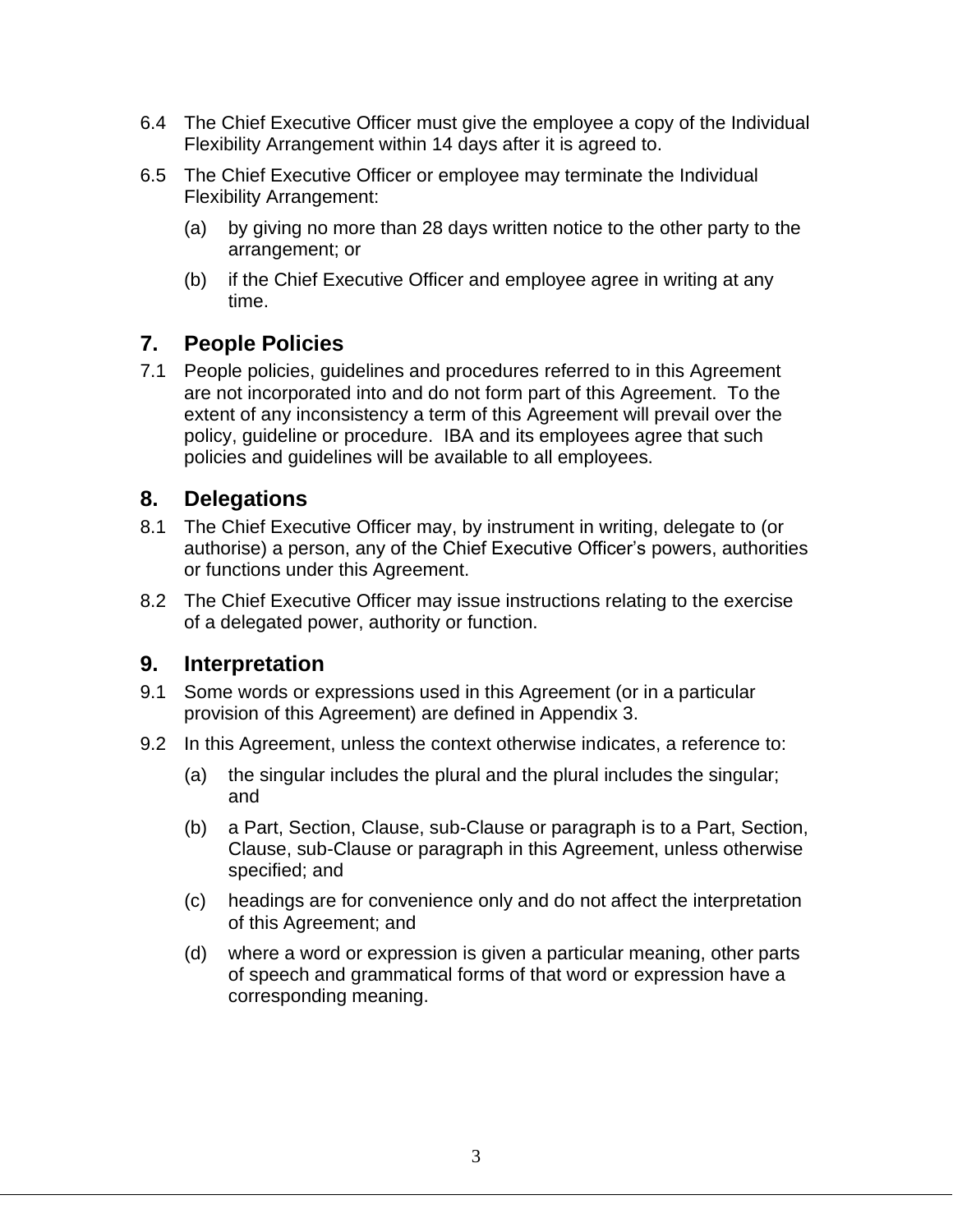## **PART B. A FAIR WORKPLACE**

#### **10. Workplace Consultative Committee**

- 10.1 IBA will continue to consult regularly with its employees through the use of the Workplace Consultative Committee.
- 10.2 The Workplace Consultative Committee will comprise the nominees of the Chief Executive Officer and elected employee representatives.
- 10.3 The Workplace Consultative Committee will meet regularly to discuss matters relating to the implementation of this Agreement and other significant employment and workplace relations matters.
- 10.4 The Workplace Consultative Committee may make recommendations to the Chief Executive Officer but is not a decision making body.
- 10.5 IBA will work with the Workplace Consultative Committee to review the Committee Charter during the life of the Agreement.

#### **11. Galambany Staff Network**

- 11.1 IBA will consult and work with its Indigenous staff to maintain the Galambany Staff Network to effectively support Indigenous staff and contribute to improving IBA processes and activities.
- 11.2 The Chief Executive Officer will ensure that any report by the Galambany Staff Network concerning the progress of its activities is made available to the IBA Board.

### **12. Consultation on Major Changes**

- 12.1 This clause applies if IBA (the employer):
	- (a) has made a definite decision to introduce a major change to production, program, organisation, structure or technology in relation to its enterprise that is likely to have a significant effect on the employees; or
	- (b) proposes to introduce a change to the regular roster or ordinary hours of work of employees.
- 12.2 For a major change referred to in sub-Clause 12.1(a):
	- (a) the employer must notify the relevant employees of the decision to introduce the major change; and
	- (b) Causes 12.3 to 12.9 apply.
- 12.3 The relevant employees may appoint a representative for the purposes of the procedures in this section.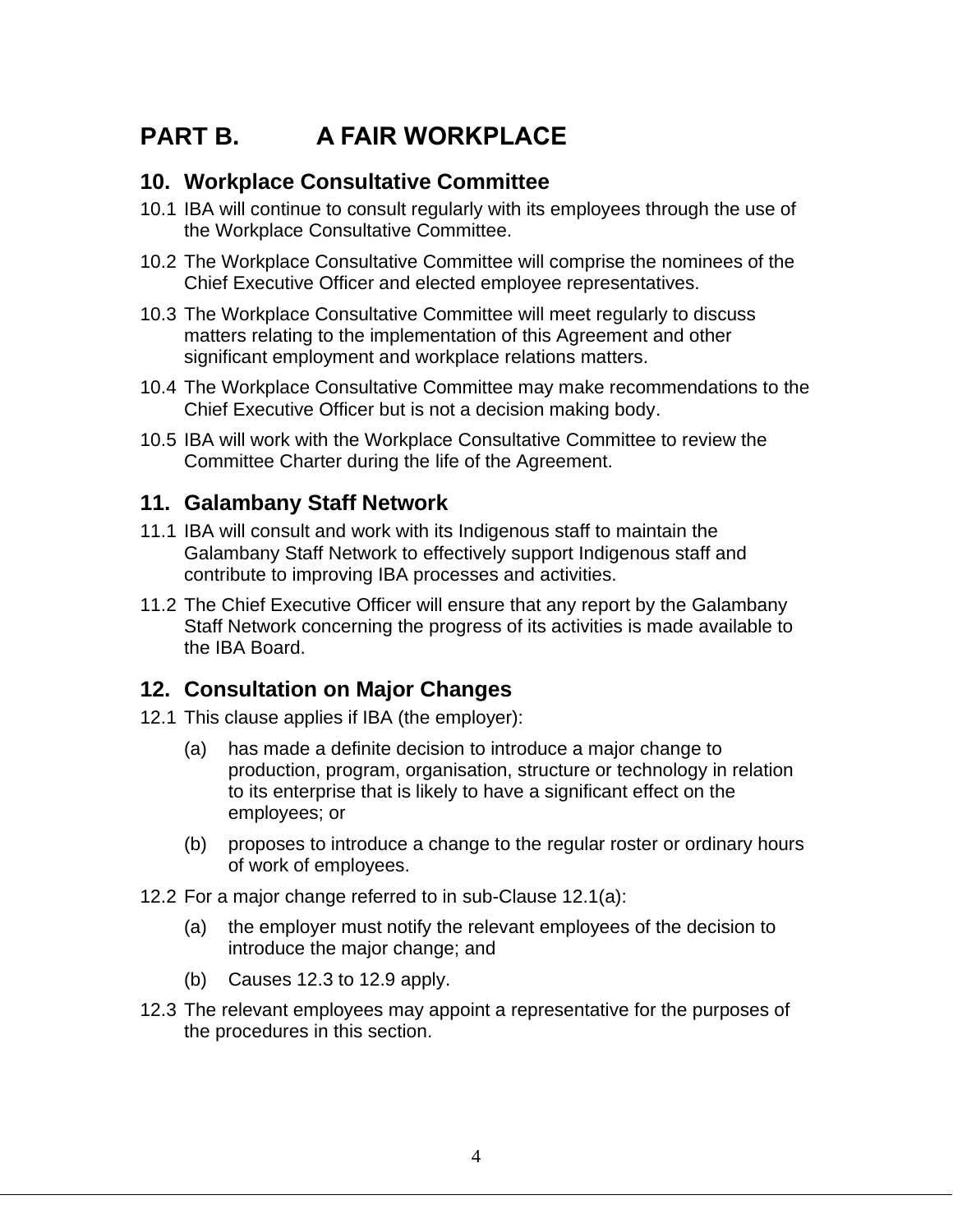- 12.4 If:
	- (a) a relevant employee appoints, or relevant employees appoint, a representative for the purposes of consultation; and
	- (b) the employee or employees advise the employer of the identity of the representative;

the employer must recognise the representative.

- 12.5 As soon as practicable after making its decision, the employer must:
	- (a) discuss with the relevant employees:
		- (i) the introduction of the change; and
		- (ii) the effect the change is likely to have on the employees; and
		- (iii) measures the employer is taking to avert or mitigate the adverse effect of the change on the employees; and
	- (b) for the purposes of the discussion—provide, in writing, to the relevant employees:
		- (i) all relevant information about the change including the nature of the change proposed; and
		- (ii) information about the expected effects of the change on the employees; and
		- (iii) any other matters likely to affect the employees.
- 12.6 However, the employer is not required to disclose confidential or commercially sensitive information to the relevant employees.
- 12.7 The employer must give prompt and genuine consideration to matters raised about the major change by the relevant employees.
- 12.8 If a term in this Agreement provides for a major change to production, program, organisation, structure or technology in relation to the enterprise of the employer, the requirements set out in sub-Clause 12.2(a) and Clauses 12.3 and 12.5 are taken not to apply.
- 12.9 In this section, a major change is likely to have a significant effect on employees if it results in:
	- (a) the termination of the employment of employees; or
	- (b) major change to the composition, operation or size of the employer's workforce or to the skills required of employees; or
	- (c) the elimination or diminution of job opportunities (including opportunities for promotion or tenure); or
	- (d) the alteration of hours of work; or
	- (e) the need to retrain employees; or
	- (f) the need to relocate employees to another workplace; or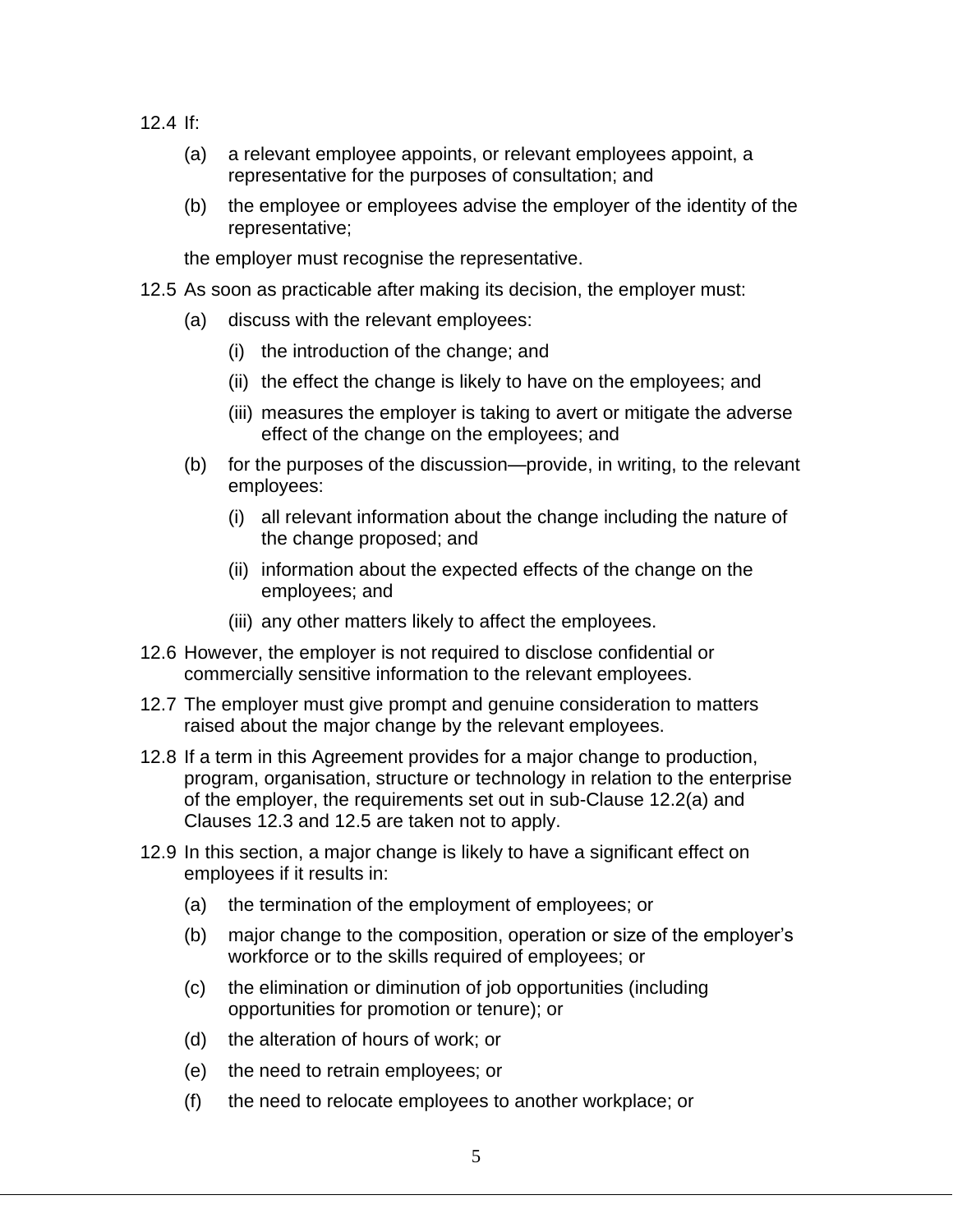(g) the restructuring of jobs.

12.10 For a change referred to in sub-Clause 12.1(b):

- (a) the employer must notify the relevant employees of the proposed change; and
- (b) Clauses 12.11 to 12.15 apply.
- 12.11 The relevant employees may appoint a representative for the purposes of the procedures in this term.
- 12.12 If:
	- (a) a relevant employee appoints, or relevant employees appoint, a representative for the purposes of consultation; and
	- (b) the employee or employees advise the employer of the identity of the representative;

the employer must recognise the representative.

- 12.13 As soon as practicable after proposing to introduce the change, the employer must:
	- (a) discuss with the relevant employees the introduction of the change; and
	- (b) for the purposes of the discussion—provide to the relevant employees:
		- (i) all relevant information about the change, including the nature of the change; and
		- (ii) information about what the employer reasonably believes will be the effects of the change on the employees; and
		- (iii) information about any other matters that the employer reasonably believes are likely to affect the employees; and
	- (c) invite the relevant employees to give their views about the impact of the change (including any impact in relation to their family or caring responsibilities).
- 12.14 However, the employer is not required to disclose confidential or commercially sensitive information to the relevant employees.
- 12.15 The employer must give prompt and genuine consideration to matters raised about the change by the relevant employees.
- 12.16 In this section relevant employees means the employees who may be affected by a change referred to in Clause 12.1.

## **13. Resolution of Disputes**

- 13.1 If a dispute relates to:
	- (a) a matter arising under the Agreement; or
	- (b) the National Employment Standards;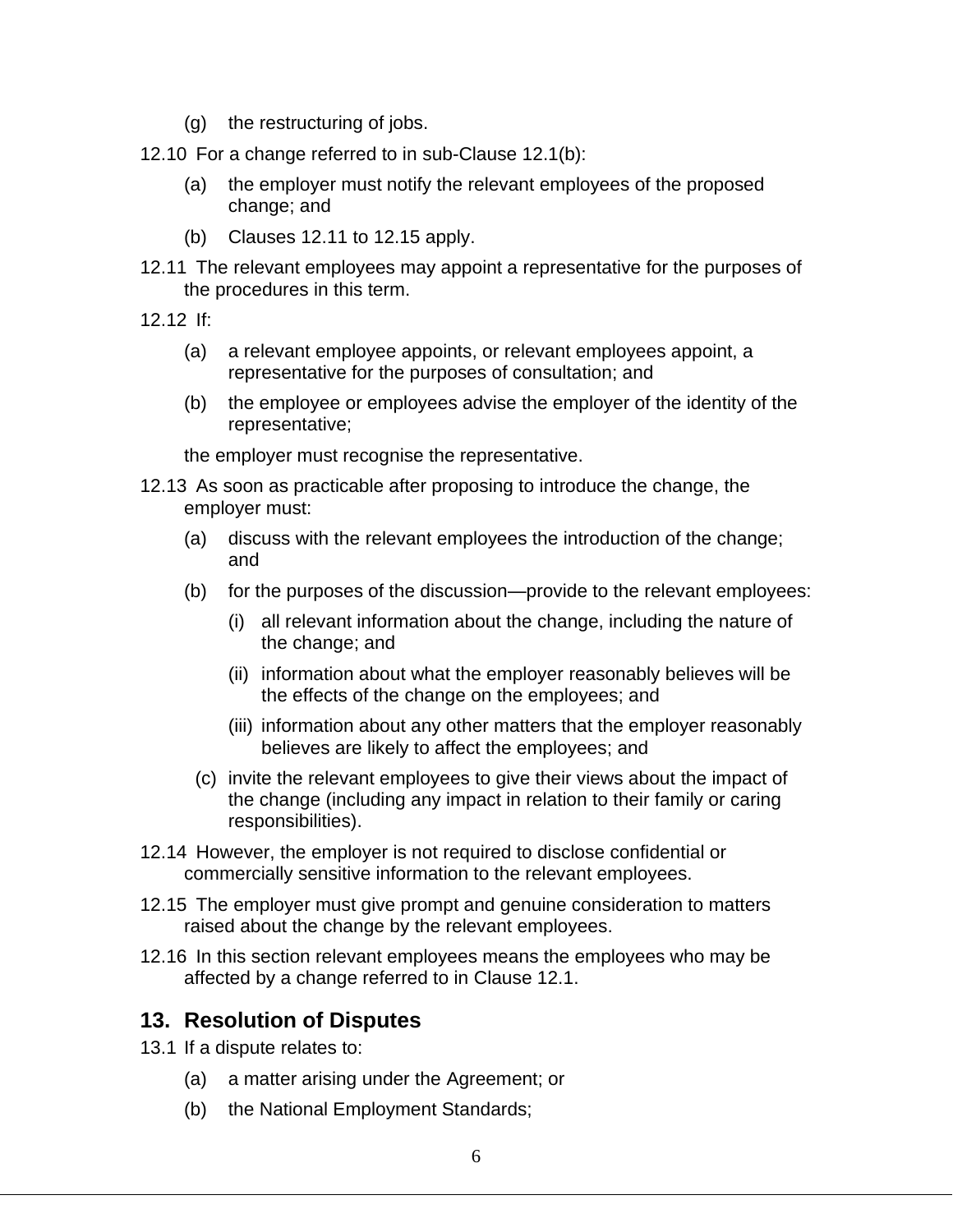this clause sets out procedures to settle the dispute.

- 13.2 An employee who is a party to the dispute may appoint a representative for the purposes of the procedures in this term.
- 13.3 In the first instance, the parties to the dispute must try to resolve the dispute at the workplace level, by discussions between the employee or employees and relevant supervisors and/or management.
- 13.4 If discussions at the workplace level do not resolve the dispute, a party to the dispute may refer the matter to the Fair Work Commission.
- 13.5 The Fair Work Commission may deal with the dispute in 2 stages:
	- (a) the Fair Work Commission will first attempt to resolve the dispute as it considers appropriate, including by mediation, conciliation, expressing an opinion or making a recommendation; and
	- (b) if the Fair Work Commission is unable to resolve the dispute at the first stage, the Fair Work Commission may then:
		- (i) arbitrate the dispute; and
		- (ii) make a determination that is binding on the parties.
- Note: If the Fair Work Commission arbitrates the dispute, it may also use the powers that are available to it under the Act.

A decision that the Fair Work Commission makes when arbitrating a dispute is a decision for the purpose of Division 3 of Part 5.1 of the Act. Therefore, an appeal may be made against the decision.

- 13.6 While the parties are trying to resolve the dispute using the procedures in this term:
	- (a) an employee must continue to perform his or her work as he or she would normally unless he or she has a reasonable concern about an imminent risk to his or her health or safety; and
	- (b) an employee must comply with a direction given by the employer to perform other available work at the same workplace, or at another workplace, unless:
		- (i) the work is not safe; or
		- (ii) applicable occupational health and safety legislation would not permit the work to be performed; or
		- (iii) the work is not appropriate for the employee to perform; or
		- (iv) there are other reasonable grounds for the employee to refuse to comply with the direction.
- 13.7 The parties to the dispute agree to be bound by a decision made by the Fair Work Commission in accordance with this term.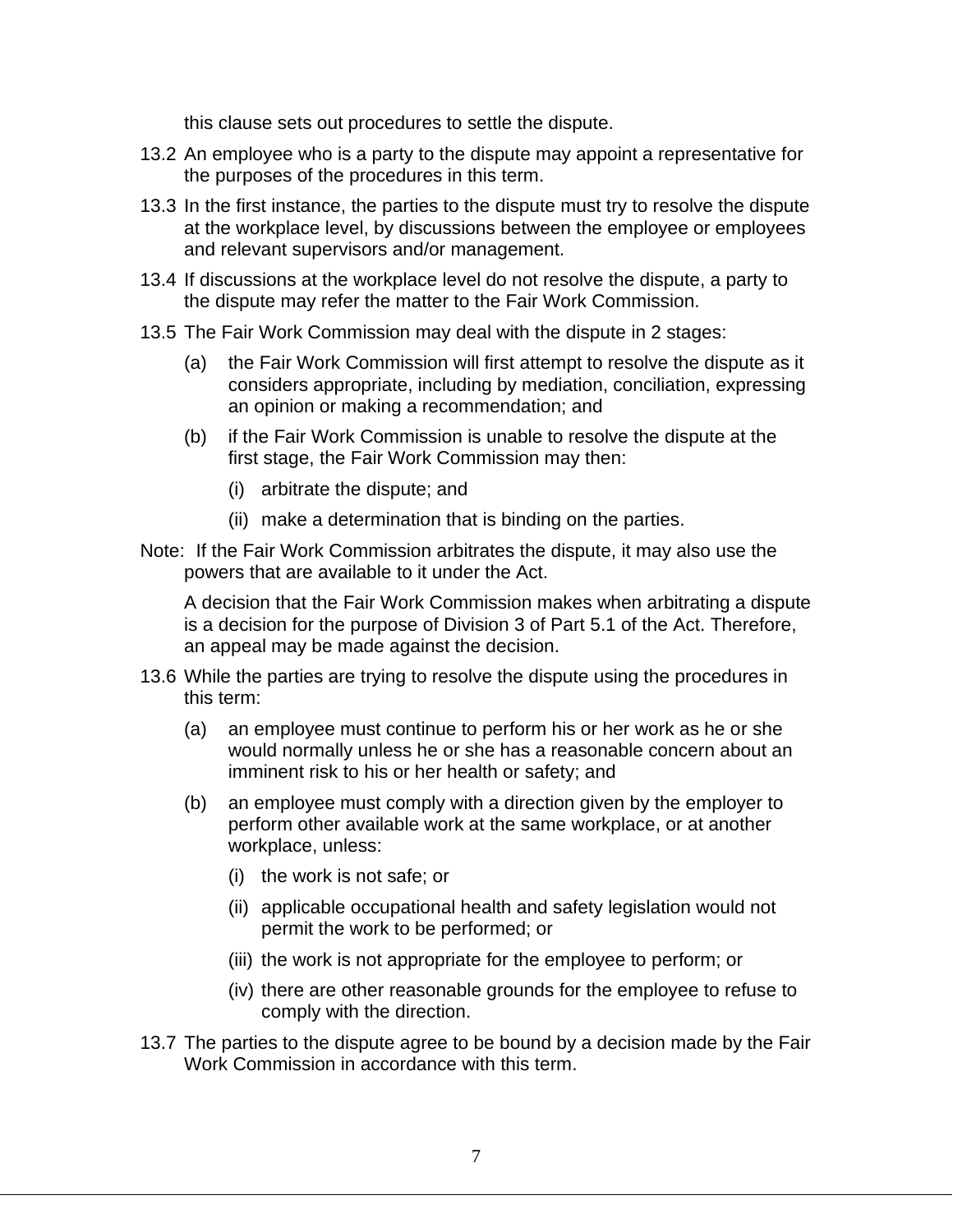## **PART C. REMUNERATION**

## **14. Pay Rates**

14.1 The base salary rates for each IBA classification level payable under this Agreement are specified in Appendix 1.

## **15. Base Salary on Commencement of Employment**

15.1 The Chief Executive Officer will determine a new employee's base salary based on the employee's skills and experience, subject to the employee being paid at one of the pay points specified for their classification in Appendix 1.

### **16. Method of Payment**

16.1 Employees will be paid fortnightly in arrears by Electronic Funds Transfer into a financial institution account of their choosing. The fortnightly rate of pay will be calculated using the following formula:

Fortnightly pay  $=$  Annual Salary X 12/313

### **17. Salary Increases**

- 17.1 Subject to Clause 17.2, employees' base salaries prior to the commencement of this Agreement will be increased as follows:
	- (a) 2.0 per cent from the Date of Commencement; and
	- (b) 1.0 per cent from 1 July 2016;and
	- (c) 1.5 per cent from 1 July 2017; and
	- (d) 1.5 per cent from 1 July 2018.
- 17.2 The base salary increase will not be paid to an employee if:
	- (a) the employee does not have a performance agreement in place by 1 May of the relevant year (without reasonable cause); and/or
	- (b) the employee was assessed under the performance management system as failing to meet expectations (FM) for the most recently completed performance management cycle.
- 17.3 Where the employee does not receive an increase in base salary because the employee was assessed as FM, and the employee is assessed as meeting expectations (ME) at the employee's next mid-cycle review, the employee's base salary will be increased by the amount set out in Clause 17.1 with effect from no later than 1 January in the following year.

#### **18. Salary Advancement/Progression**

18.1 An employee will be eligible for a salary advancement to the next incremental pay point within their classification level, and/or acting classification level, on 1 July each year where the employee: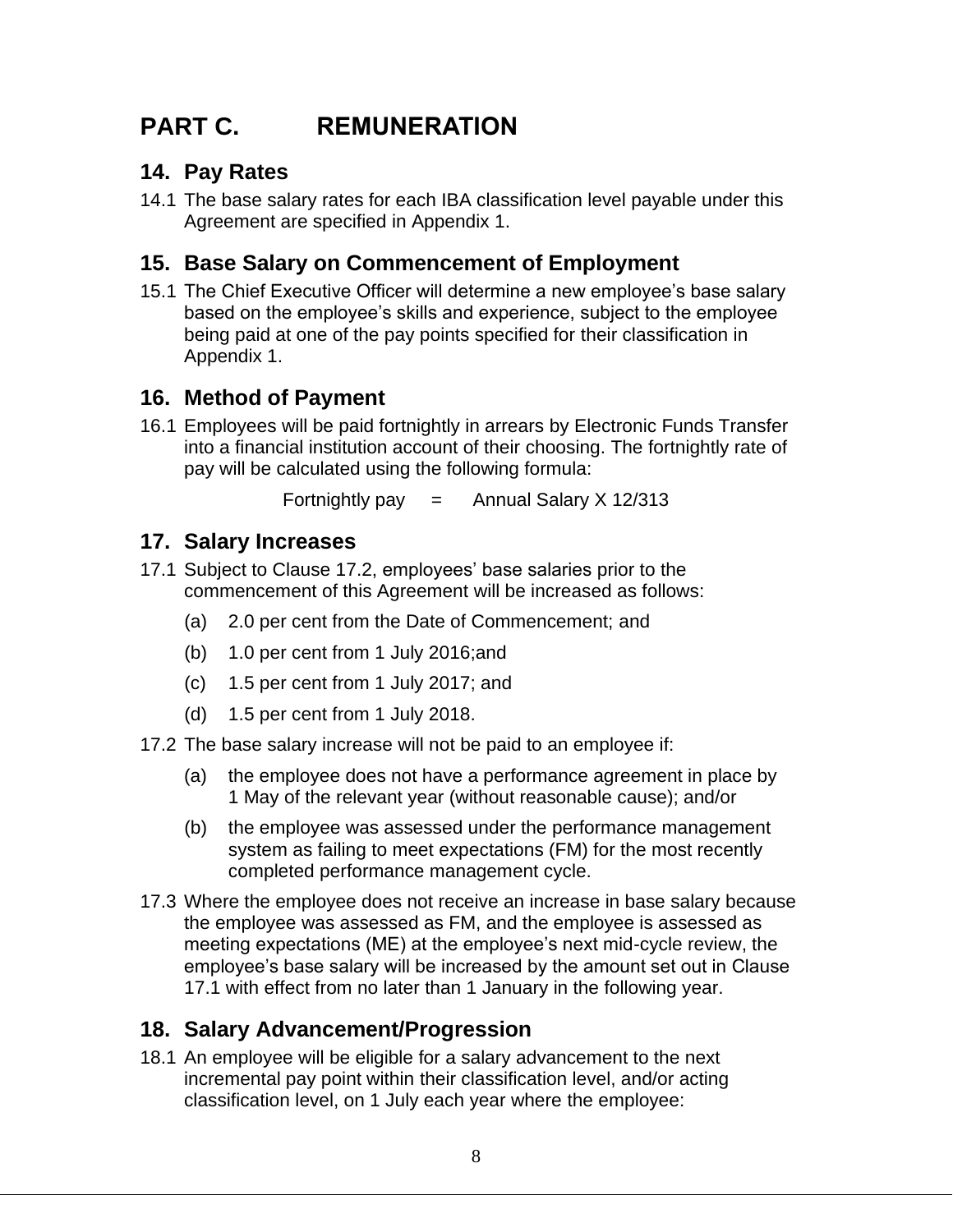- (a) has been at a specific salary level within their classification level, and/or acting classification level, continuously for at least 6 months at that date, excluding any periods that do not count as service;
- (b) is not already at the maximum salary for their classification level, and/or acting classification level, and
- (c) has been assessed as ME or exceeding (EE) the expectations of the employee's position, including satisfactory work performance and adherence to the IBA Code of Conduct, Values and Behaviours Framework.
- 18.2 Where the employee does not receive salary advancement because the employee was assessed as Requiring Development (RD) and the employee is assessed as ME at the employee's next mid-cycle review, the employee will be entitled to a salary advancement following a 12 week period of sustained performance.
- 18.3 An employee assessed as FM is not eligible for salary advancement.

#### **19. Casual Loading**

19.1 Casual employees shall receive a loading of 20 per cent on base salary in lieu of access to all forms of paid leave (other than Long Service Leave).

#### **20. Flexible Remuneration Packaging**

- 20.1 Employees may have access to Flexible Remuneration Packaging. This allows employees to receive non-salary benefits in lieu of salary. IBA guidelines on Flexible Remuneration Packaging will provide the basis for the administration and operation of the scheme. Employees must provide IBA with a written election to enter into Flexible Remuneration Packaging.
- 20.2 The key features of the scheme are:
	- (a) the scheme operates at no cost to IBA;
	- (b) participation is entirely voluntary;
	- (c) employees are encouraged to obtain financial advice to be able to participate in the scheme; and
	- (d) salary for superannuation, severance and termination purposes where an employee has elected to convert part of their salary to non-salary benefits shall be determined as if those arrangements did not exist; and
	- (e) salary sacrifice superannuation contributions will not reduce IBA's contributions under Clause 21.

#### **21. Superannuation**

21.1 IBA will make compulsory employer superannuation contributions in accordance with relevant legislation and fund requirements for members of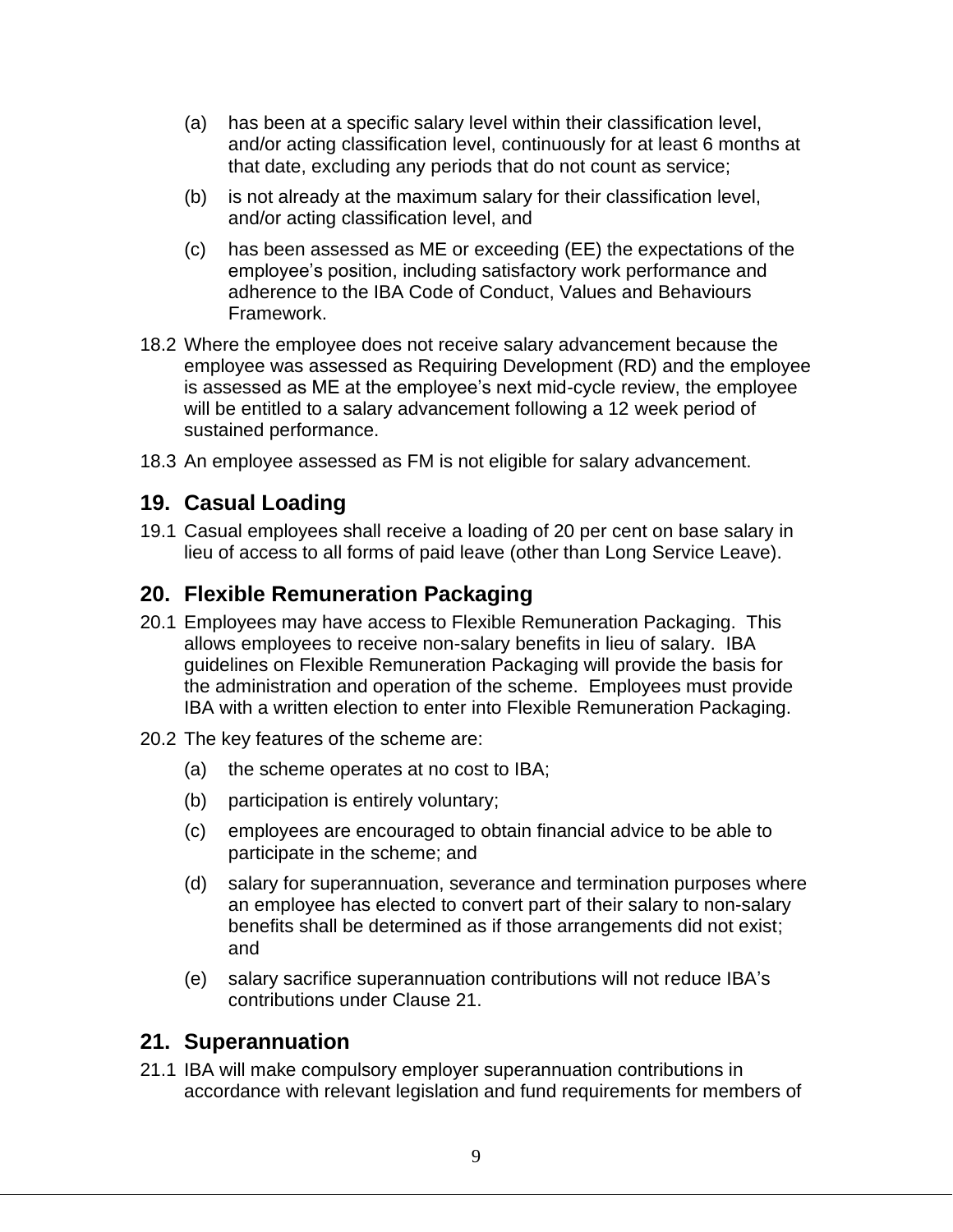the CSS, PSS and PSSap superannuation schemes. PSSap members will receive a minimum contribution of 15.4% of fortnightly contribution salary.

- 21.2 An eligible employee's bonus buyout allowance is not a component of the employee's salary for superannuation purposes.
- 21.3 Where permitted by law, an employee may nominate a complying superannuation fund of their choice. IBA will contribute 15.4% of the employee's fortnightly salary and allowances which are recognised for PSSap contribution purposes unless prohibited by law.
- 21.4 This clause does not apply where a superannuation fund cannot accept employer superannuation contributions.
- 21.5 IBA will make superannuation contributions for employees who take paid or unpaid parental leave (which includes Maternity, Adoption and Supporting Partner Leave). The contributions will be made for a period equal to a maximum of 52 weeks as if the leave was paid leave, or in accordance with the rules of the appropriate superannuation fund.

#### **22. Supported Salary**

22.1 Employees who have a disability to the extent that they meet the impairment criteria for the Disability Support Pension (DSP) may be employed under this Agreement and be paid a supported salary, appropriate to the classification in which they are employed, determined in accordance with the procedures and provisions included in Appendix 3.

#### **23. Cadetships**

- 23.1 IBA may engage cadets under established cadetship schemes.
- 23.2 Where IBA engages a cadet, it will provide the cadet with remuneration and conditions as required by the relevant cadetship scheme.
- 23.3 IBA will provide the conditions included in this Agreement to the cadet during any period in which the cadet is working with IBA during the work experience component of their cadetship and may extend some or all of those conditions to also apply during study periods.
- 23.4 Cadets will be casual employees and will be paid at the IBA Level 1 rate unless the Chief Executive Officer determines otherwise.
- 23.5 On successful completion of a cadetship, IBA may offer continuing employment to the cadet, subject to the availability of a suitable position for the cadet and satisfactory work performance.

### **24. Traineeships**

- 24.1 IBA may engage employees as trainees under established traineeships schemes administered by the State, Territory or Federal Governments.
- 24.2 Trainees may be engaged as temporary employees for the duration of their traineeship. IBA may offer a trainee continuing employment on successful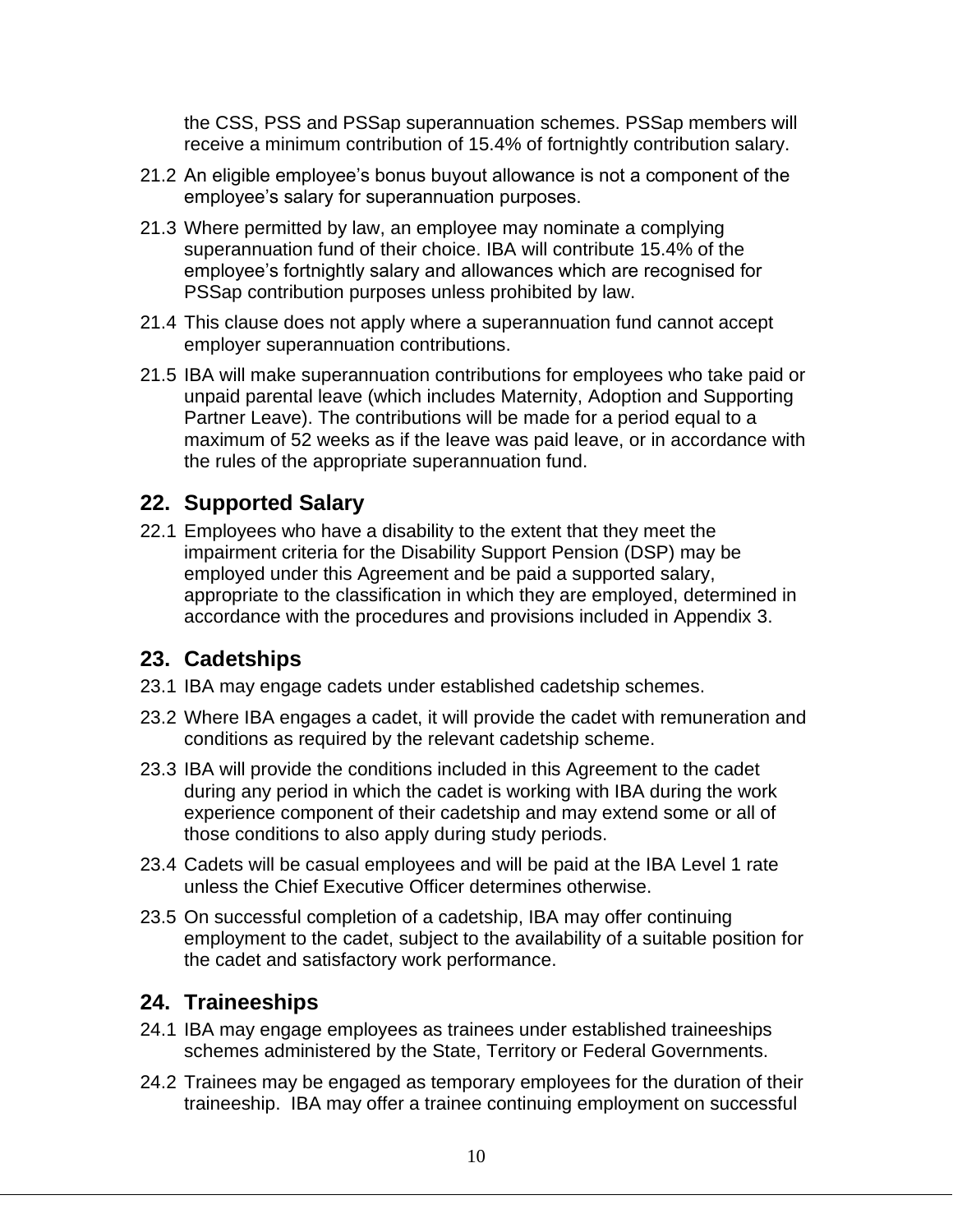completion of their traineeship. Where this is the case, and the employee accepts the offer of continuing employment, the period of their traineeship will count as service for all purposes under this Agreement.

- 24.3 Trainees pay rates will be in accordance with IBA Level 1 salary rates.
- 24.4 Each trainee will have a traineeship agreement that will set out specific conditions and requirements applying to the trainee.
- 24.5 Remote Locality Allowance is not payable to a trainee.

### **25. Graduates**

- 25.1 IBA may engage an employee as a graduate where the employee has successfully completed a relevant tertiary qualification at degree level.
- 25.2 On commencement graduates will be paid at the bottom pay point on the IBA 2 scale, unless the CEO approves payment of a higher salary having regard to the employee's experience, qualifications, skills and preengagement salary.
- 25.3 On successful completion of the graduate program, graduates will be paid at the IBA Level 3 rate, unless the CEO determines otherwise.

### **26. Salary on Reduction to Duties with a Lower Classification**

- 26.1 Where the classification of an employee is reduced, on either a temporary or ongoing basis in accordance with the provisions of this Agreement and/or IBA policy, salary will be determined by the CEO having regard to:
	- (a) the experience, qualifications and skills of the employee; and
	- (b) the salary payable to, and classification of the employee in respect of the duties they performed before the new duties were assigned; and
	- (c) the classification of the employee in relation to the new duties.
- 26.2 Unless exceptional circumstances exist, an employee who is reduced to a lower classification level will receive the salary at the top of the range for that classification.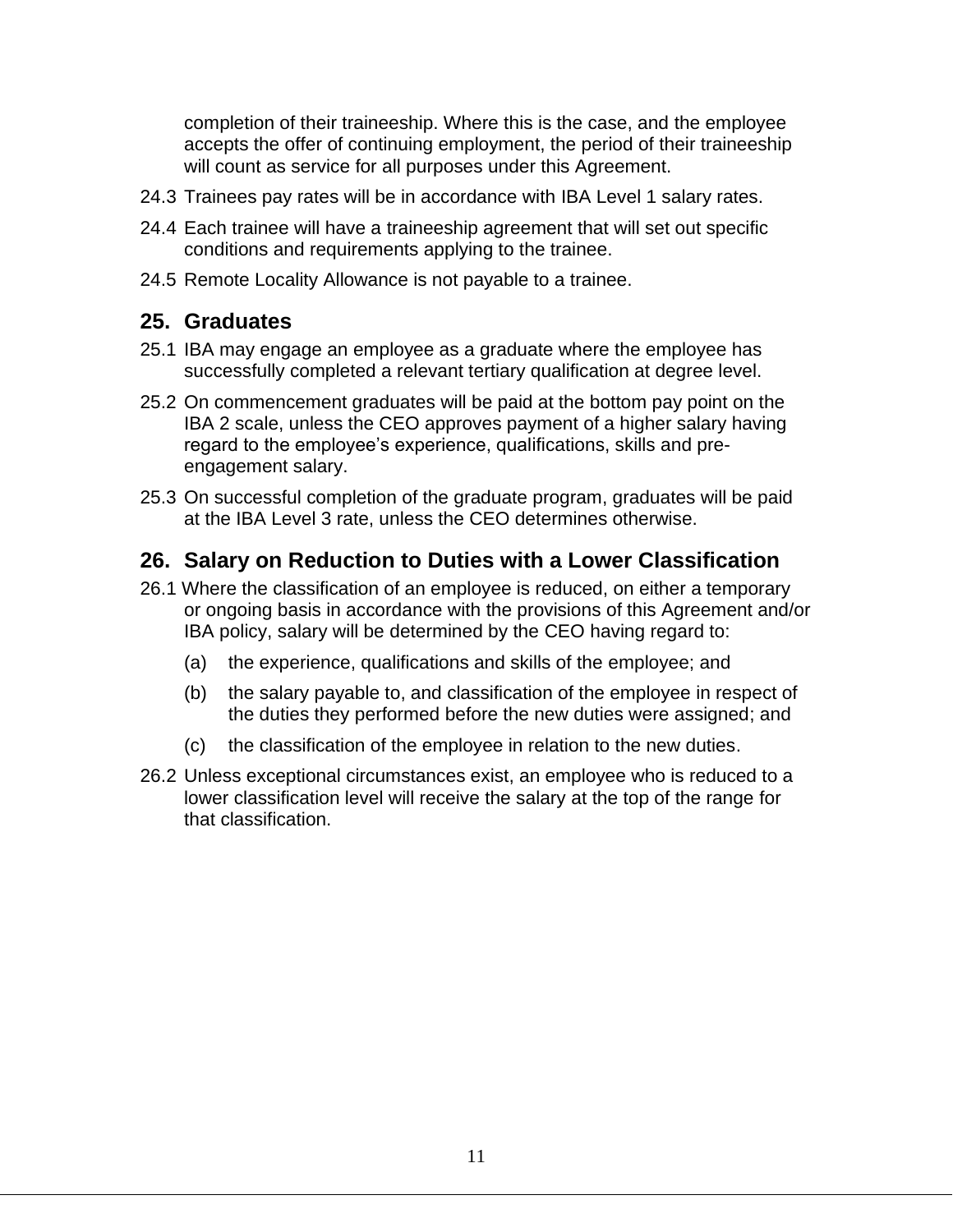## **PART D CLASSIFICATION STRUCTURE AND ADVANCEMENT**

#### **27. Classification Structure**

27.1 The IBA classification structure is outlined in Appendix 1.

#### **28. Broadbanding**

- 28.1 The Chief Executive Officer may convert a position to a broadband of two classification levels where:
	- (a) the duties of the position genuinely span more than one level; or
	- (b) there is capacity for the duties of the position to expand to take on higher-level responsibilities appropriate to a higher classification level as the occupant of the position becomes more highly skilled and experienced.

#### **29. Advancement to a Higher Classification Level within a Broadband**

- 29.1 Where an employee is occupying a broad-banded position, the Chief Executive Officer will determine whether the employee may progress to a higher classification level within the broadband where:
	- (a) the employee has been at the maximum base salary for their existing classification level for no less than 6 months; and
	- (b) the employee has been assessed as meeting (ME) or exceeding (EE) the expectations of the employee's current classification level; and
	- (c) work is available and required at the higher classification level; and
	- (d) the employee has the necessary skills and proficiencies to perform that work.
- 29.2 Unless the Chief Executive Officer determines otherwise, the date of effect for advancement to a higher classification level in a broadband will be 1 July.

### **30. Temporary work at a higher classification level**

- 30.1 Where an employee is absent for a period of time, IBA will consider ways of redistributing the employee's work that do not involve another employee performing the whole of the absent employee's job.
- 30.2 Where it is not possible to redistribute an employee's duties during an absence, another employee may be requested to work at the higher classification level for a period of 4 weeks without additional remuneration.
- 30.3 Where an employee works at a higher classification for more than 4 weeks, the Chief Executive Officer will determine an amount of additional remuneration to be paid to the employee for the duration of the higher level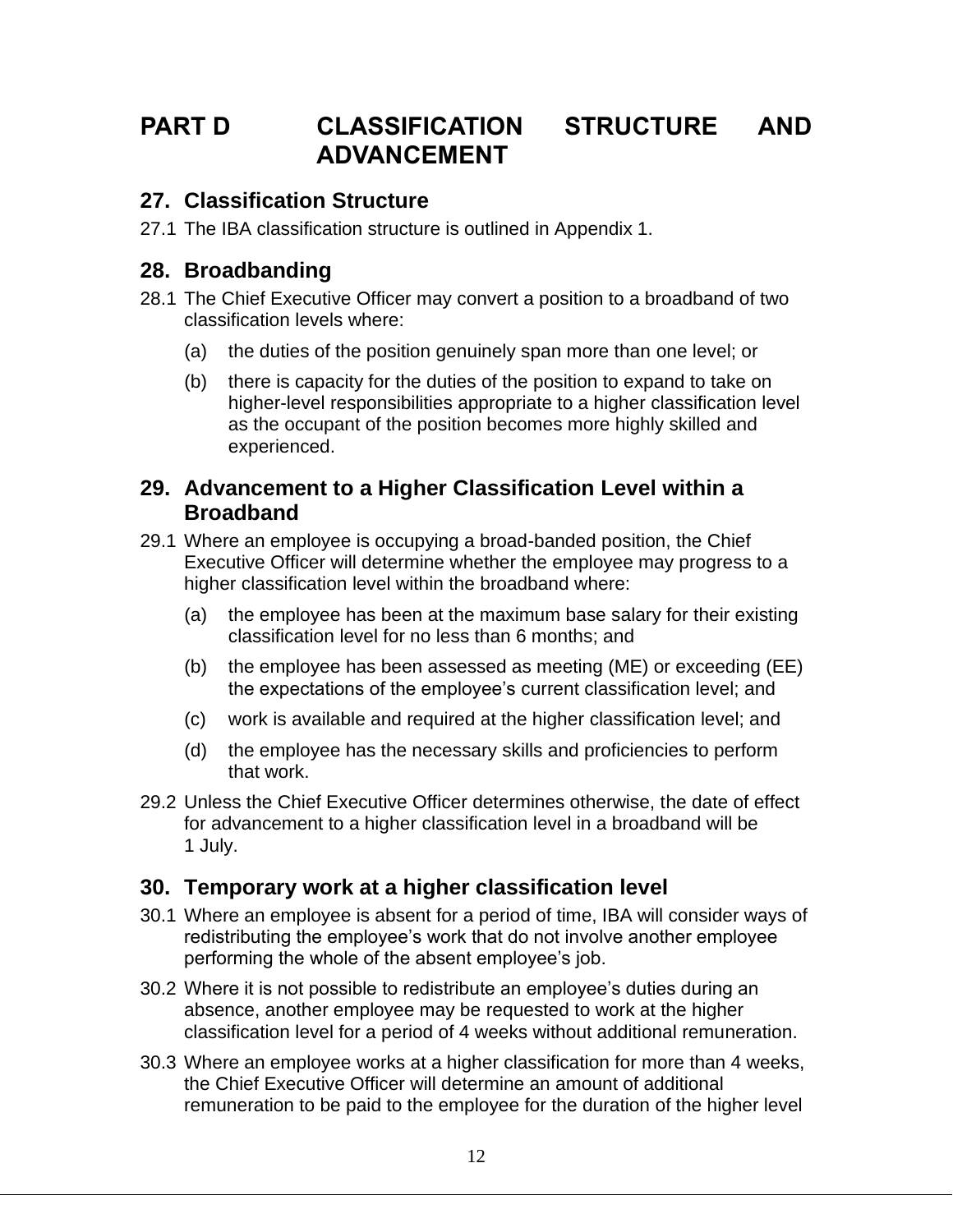work, provided that the employee is paid at one of the pay points set out in Appendix 1.

- 30.4 Where an employee is requested to work at a higher classification but the remuneration is proposed not to be the full salary for the higher-level work, the employee will be advised in writing of the duties that they are not required to perform.
- 30.5 Where on 1 July an employee is being paid for undertaking temporary work at a higher classification and has received such payment for six months in the previous twelve, they will be entitled to salary advancement as set out under Clause 18.
- 30.6 Employees will continue to receive payment for temporary work at a higher classification level while on paid leave and during public holidays for the period that the temporary work at a higher classification level would have continued but for the leave or the public holiday.
- 30.7 These arrangements apply to each new discreet period of temporary reassignment, excluding extensions of a period.
- 30.8 Where an employee ceases employment and had been paid at a higher classification immediately prior to cessation, payment in lieu of leave will be made at the higher level if they have acted continuously for 12 months immediately prior to separation.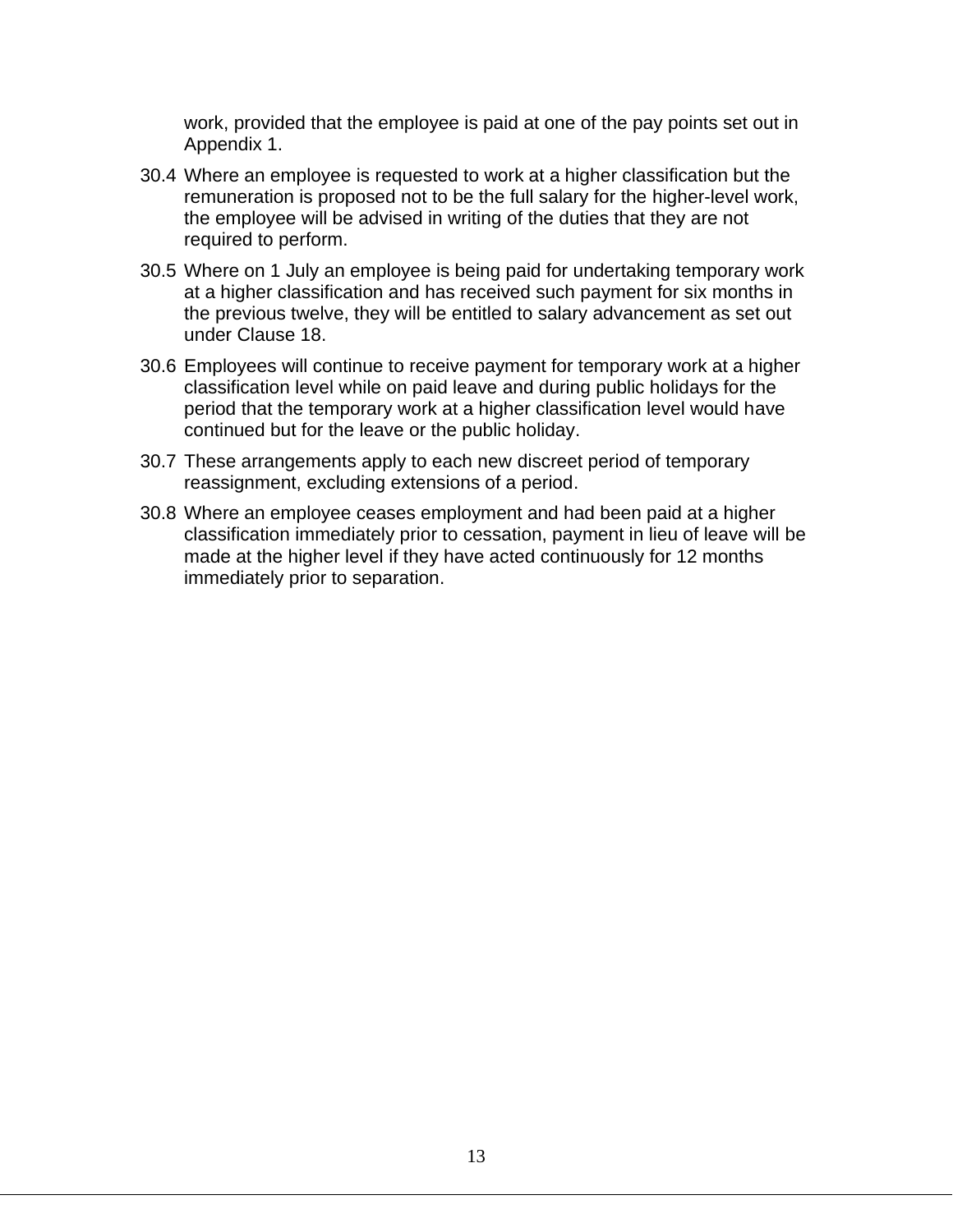## **PART E PERFORMANCE MANAGEMENT AND DEVELOPMENT**

#### **31. Performance Management and Development**

- 31.1 IBA remains committed to a Performance Management and Development System characterised by constructive, two way and regular feedback. Further guidance is available in the System's Policy and Procedures.
- 31.2 All continuing employees and temporary employees engaged for three months or more will participate in the scheme and each will prepare a Performance Agreement within three weeks of commencement.
- 31.3 The Performance Management and Development System will have the following key features:
	- (a) a 12-month cycle commencing each year on 1 May;
	- (b) ongoing discussions between employees and managers,
	- (c) a mid-cycle and end-of-cycle review;
	- (d) a 4 point rating scale of:
		- o Exceeds Expectations (EE)
		- o Meets Expectations (ME)
		- o Requires Development (RD)
		- o Fails to Meet Expectations (FM)
	- (e) a separate category of *Unable to be Assessed* where the employee has not worked a sufficient period of time during the cycle to enable a properly informed assessment of their performance; and
	- (f) internal review mechanisms to deal with disputes over the content of performance agreements or where an employee disagrees with the assessment of their performance.

### **32. Managing Underperformance**

- 32.1 Managing Underperformance procedures do not apply to an employee during a probationary period or to a temporary employee who has not been employed by IBA for more than 12 months. Further details on managing underperformance can be found in the IBA Managing Underperformance procedures.
- 32.2 The Managing Underperformance procedures will be applied where an employee is not performing at the standard expected of their level. This includes employees who are, or are likely to be, assessed under the performance management system as RD (where the rating is also due to declining performance) or FM.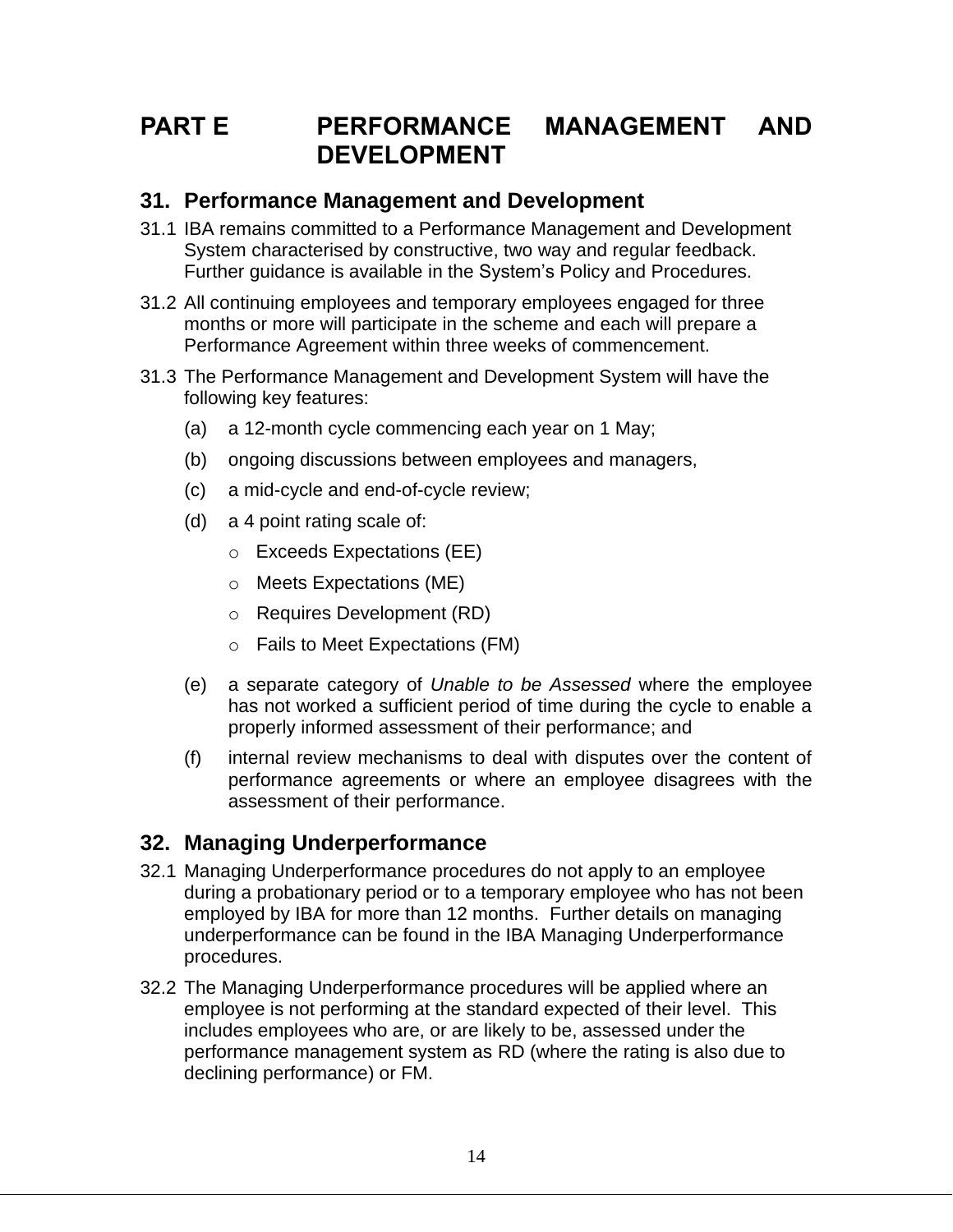32.3 Nothing in the Managing Underperformance procedures limits the power of the Chief Executive Officer under Clause 5 to transfer the employee to another position.

#### **33. Study Assistance**

- 33.1 IBA encourages employees to undertake continuing education that will enhance their personal skills and contribute to overall performance.
- 33.2 The Chief Executive Officer may agree to provide an employee with studies assistance for external study initiated by the employee where the Chief Executive Officer considers that the study will provide benefits to IBA. Study assistance may include all or some of the following:
	- (a) financial assistance; and/or
	- (b) paid leave; and/or
	- (c) a return of service obligation.
- 33.3 Maximum amounts and the nature of any studies assistance provided to the employee will be as determined by the Chief Executive Officer.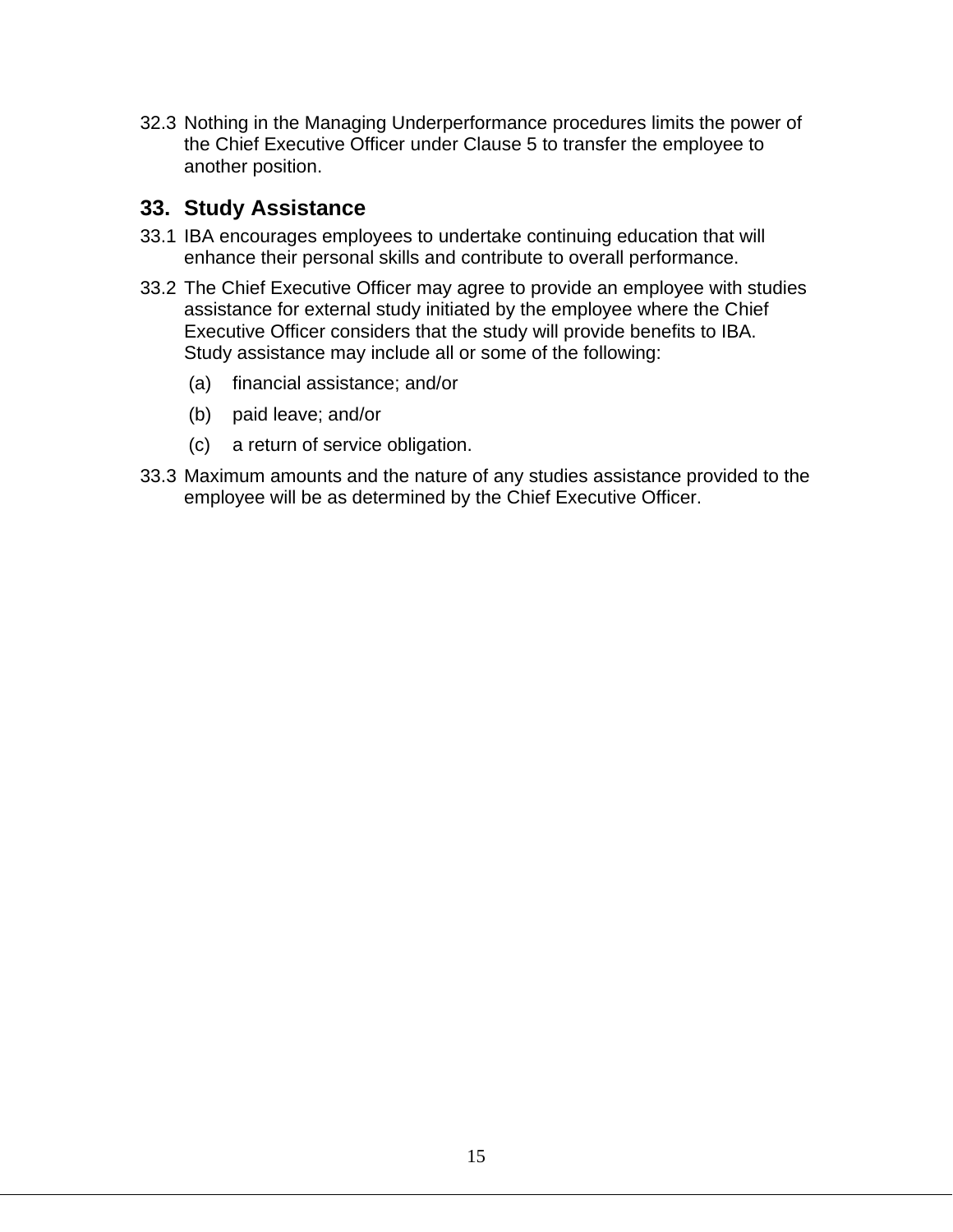## **PART F WORK ARRANGEMENTS**

#### **34. Ordinary Hours of Work**

- 34.1 The ordinary hours of work for a full-time employee are 7 hours 30 minutes per day, Monday to Friday, or 37 hours 30 minutes per week.
- 34.2 The ordinary hours of work for a part-time employee are as specified in the employee's part-time work agreement.

#### **35. Flextime**

- 35.1 Flextime is available to employees who are classified at the IBA Level 1 to IBA Level 5, unless:
	- (a) the Chief Executive Officer has determined that an employee will be subject to the regular hours provisions set out in this Agreement;
	- (b) the Chief Executive Officer determines that an employee is required to work fixed hours for operational or disciplinary reasons.
- 35.2 The following are standard terms and concepts used in the flextime system:
	- (a) *Bandwidth* is the span of hours within which ordinary hours can be worked. The bandwidth hours are 7.00 am to 7.00 pm, Monday to Friday.
	- (b) *Core hours* are the times during the day during which employees working under the flextime system must be at work unless on a form of approved leave;
		- (i) for full-time employees, core hours are 9.30 am to 12.00 midday and 2.00 pm to 4.00 pm
		- (ii) for part-time employees, core hours are as specified in their parttime work agreement.
	- (c) *Flex credit* is a tally of hours an employee has worked under the flextime system that are in excess of the ordinary hours of work.
	- (d) *Flex debit* is a tally of hours an employee has worked under the flextime system that are less than the ordinary hours of work.
	- (e) *Flex leave* is an approved absence during core hours other than a form of paid leave specified in part G of this Agreement.
	- (f) *Settlement period* is a four-week period that provides the basis for reconciling an employee's actual working hours with the ordinary hours of work.
	- (g) *Standard day* is the basis for calculating leave credits and debits and is the working day for employees who have been removed from the flextime system for operational or disciplinary reasons: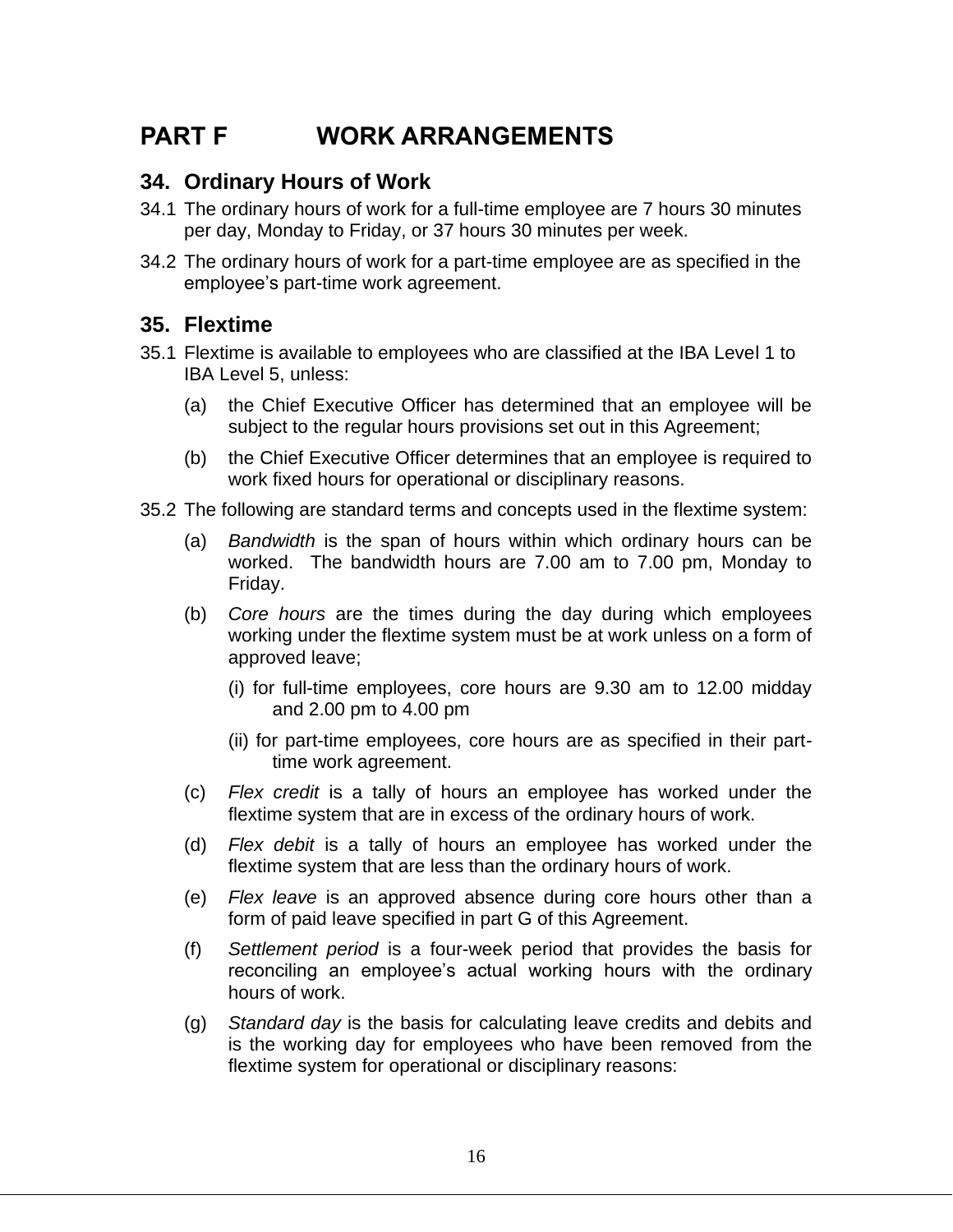- (i) for full-time employees, the standard day is 8.30 am to 5.00 pm, Monday to Friday, with a one hour lunch break as determined by an employee's supervisor between the hours of 12.00 midday and 2.00 pm, but normally between 12.30 pm and 1.30 pm; and
- (ii) for part-time employees, the standard day is as specified in each employee's part-time work agreement.
- 35.3 Where an employee is working under the flextime system, the employee may commence and finish work at any time within the hours of 7.00 am and 7:00 pm, subject to the following:
	- (a) the employee must be at work during core hours unless on an approved form of leave, including flex leave;
	- (b) the employee must have the written agreement of their supervisor to commence work before 8.00 am or finish work after 6.00 pm. This agreement may be for an individual day, or on a continuous basis;
	- (c) an employee who intends to work in excess of 7 hours and 30 minutes on any day must ensure that there is sufficient available work to justify the additional time;
	- (d) the employee's supervisor may require the employee to finish work after the completion of 7 hours and 30 minutes where the supervisor does not consider there is sufficient priority work available to justify working additional time;
	- (e) an employee who intends to work between 7 am and 8 am or between 6 pm and 7 pm must ensure that there is sufficient available work that can be completed outside of ordinary office hours;
	- (f) for operational reasons, the employee's supervisor may require the employee to:
		- (i) start work no later than a specific time within the standard day;
		- (ii) work up until at least the end of the standard day; and/or
		- (iii) have a lunch break at a specific time within the period 12.00 midday to 2.00 pm;
	- (g) the employee should not work for more than 5 hours without taking a meal break of at least 30 minutes; and
	- (h) the employee should not work hours that would result in them exceeding the maximum flex debit at the end of the settlement period.
- 35.4 Notwithstanding anything else in Section 35, the Chief Executive Officer may determine that a quiet period is to apply to a specified group of employees. During the quiet period:
	- (a) each employee in the specified group may not work more than 7 hours and 30 minutes on any day without the approval of the employee's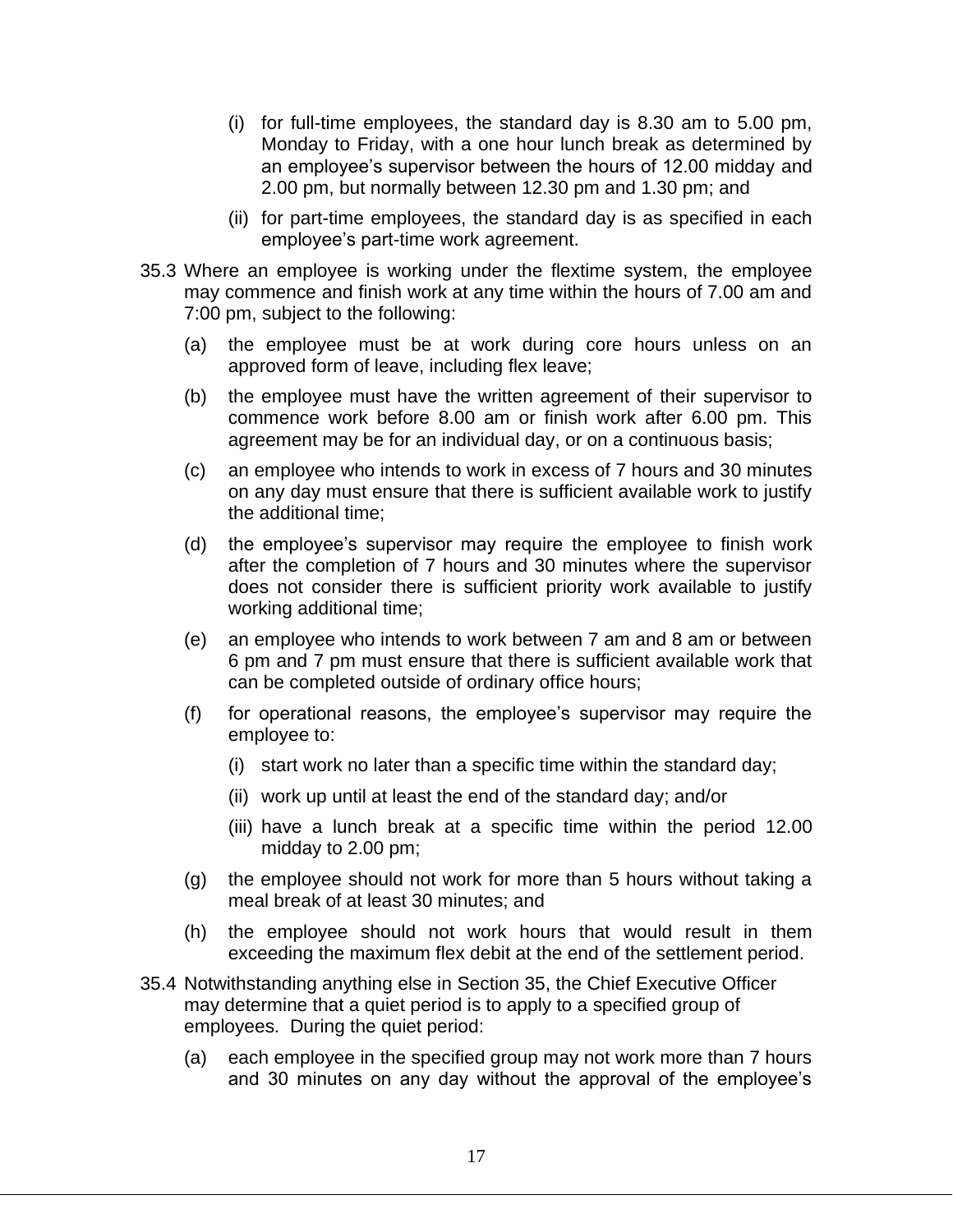supervisor, in which case, the employee may not work more than 37 hours and 30 minutes for that week; and

- (b) where an employee has flex credits, the employee's supervisor may require the employee to take flex leave on a particular day or days to reduce the flex credits as long as this would not result in the employee having a flex debit.
- 35.5 An alternative bandwidth may apply to an individual employee or to a group of employees, subject to:
	- (a) the Chief Executive Officer and the individual employee or a majority of the group of employees agreeing; and
	- (b) the alternative bandwidth not impacting on operational requirements.
- 35.6 An employee may take flex leave subject to the following:
	- (a) reasonable notice being provided to the employee's supervisor, particularly where there are operational implications; and
	- (b) prior approval from the employee's supervisor is obtained.
- 35.7 The maximum flex leave that can be taken in a settlement period is 2 days, except where an employee is required to take flex leave in accordance with Clause 35.4.
- 35.8 Supervisors will consider the operational requirements of the office and the needs of employees when determining whether or not to approve flex leave.
- 35.9 The maximum flex credit is 15 hours for full-time employees and a pro rata amount for part-time employees.
- 35.10 Where an employee has more than the maximum flex credit at the end of the settlement period, their supervisor must allow the employee to take sufficient flex leave to reduce the credit to below the maximum by the end of the following settlement period. Where the employee and their supervisor are unable to agree on the timing of the flex leave to be taken in the settlement period, the supervisor may determine the timing of the leave.
- 35.11 Where an employee still has more than the maximum flex credit at the end of the following settlement period, their flex credits will be reduced to the maximum flex credit that applies to the employee, provided that the reduction in flex credits does not result in the employee being paid less than an amount equivalent to a basic periodic rate of pay.
- 35.12 The maximum flex debit is 10 hours for full-time employees and a pro rata amount for part-time employees. Any debit in excess of the maximum debit at the end of the settlement period will be cancelled using leave without pay.
- 35.13 Where an employee is found to have breached their obligations under the flextime system as described in this section, including exceeding the maximum flex debit at the end of the settlement period, the Chief Executive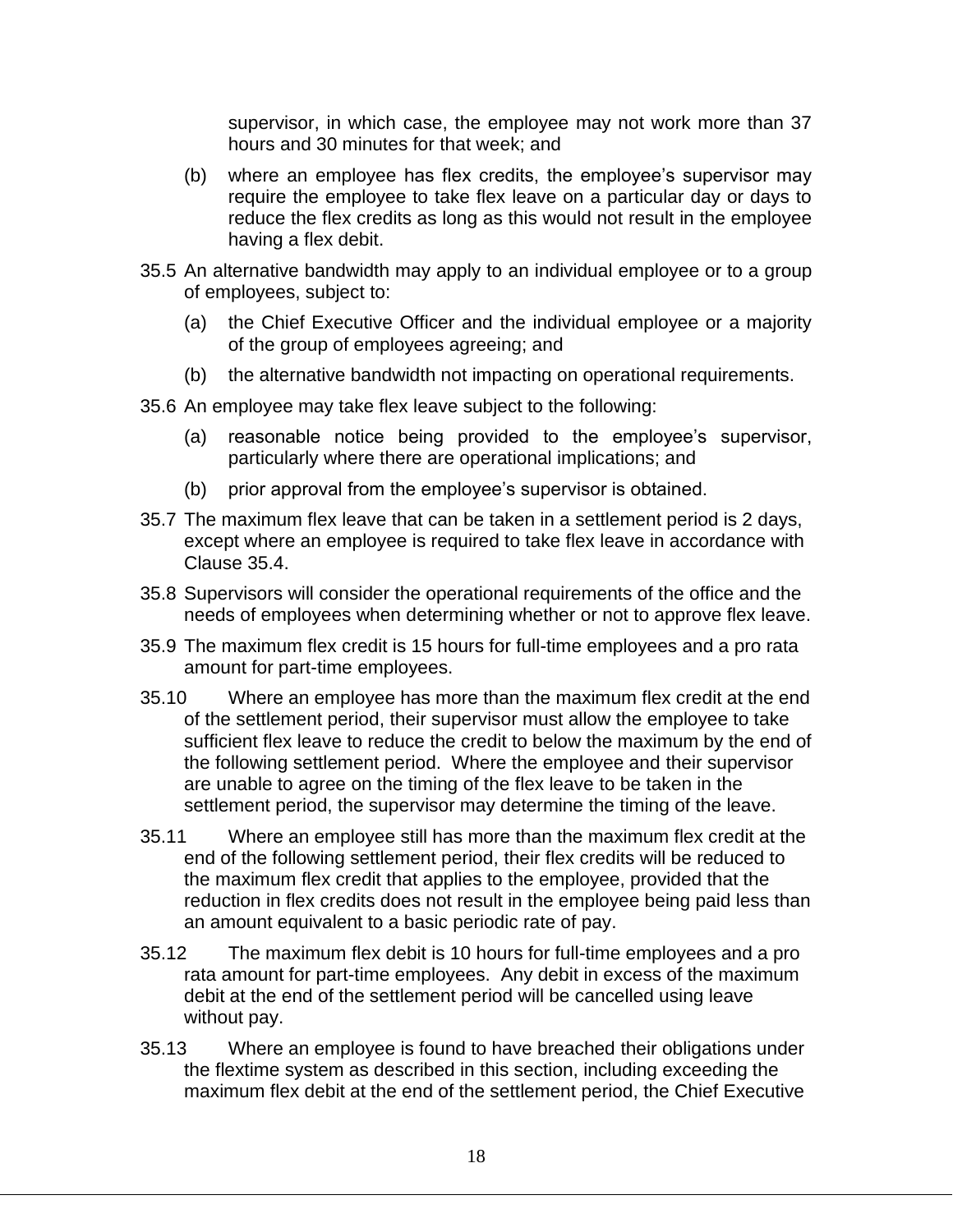Officer may require the employee to work standard days for a specified period.

### **36. Regular Hours**

- 36.1 The Chief Executive Officer may determine that an employee, or employees in a workplace, classified at IBA Level 1 to IBA Level 5 will be subject to regular hours provisions as set out in this section in place of the flextime provisions.
- 36.2 The negotiation of a pattern of regular hours may be initiated by the Chief Executive Officer, the employee or the employee's manager.
- 36.3 The pattern of regular hours may be temporary (for example, in response to a specific operational requirement) or ongoing.
- 36.4 IBA and the employee will if possible, agree upon the pattern of regular hours that will apply to the employee, or the employees in the workplace, provided that the hours are equal to the employee's ordinary hours for the settlement period.
- 36.5 The pattern of regular hours may include:
	- (a) different hours on different days during the settlement period; and
	- (b) whole or part days off.
- 36.6 Where an employee and their supervisor are unable to reach agreement on the pattern of regular hours to apply to the employee, the employee's supervisor will set the employee's hours after giving five (5) working days' notice in writing where practicable, provided that the hours are contained within the hours of 8 am and 6 pm.
- 36.7 An employee who has regular hours set may work different hours to those specified in their pattern of regular hours with the approval, or at the direction, of their supervisor. Where this involves more or less time than set out in their pattern of regular hours, the employee will accumulate a flex credit or debit.
- 36.8 Where an employee accumulates a flex credit or debit under Clause 36.7, the provisions of Clauses 35.11 and 35.12 will apply.

#### **37. Failure to Comply with Flextime**

- 37.1 The Chief Executive Officer may direct an employee to work standard hours of work where the employee has failed to maintain a satisfactory pattern of attendance or has not been complying with the administrative or other requirements of the Flextime systems as in place from time to time.
- 37.2 Failure to comply with Flextime provisions may constitute a breach of the IBA Code of Conduct.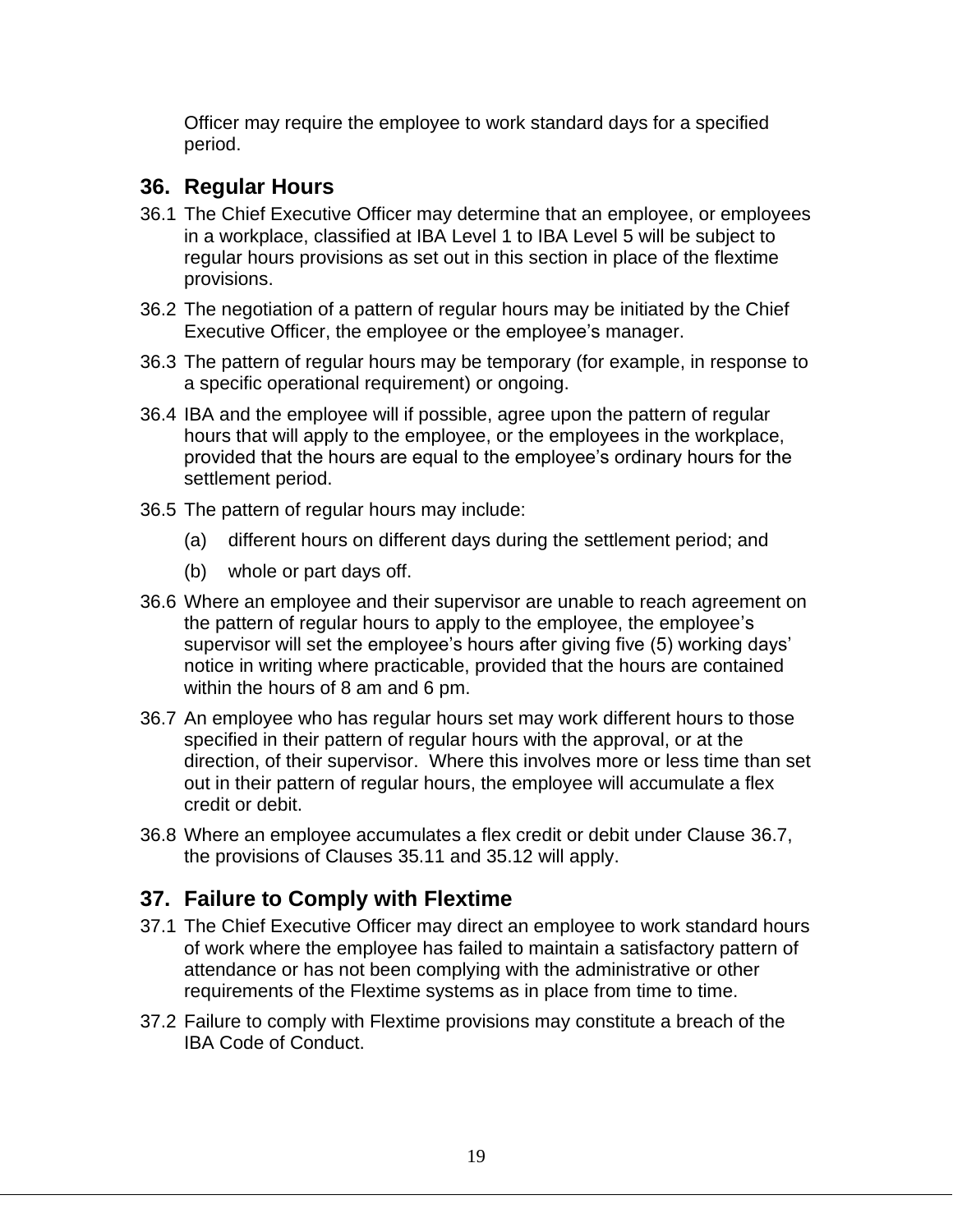### **38. Working Hours for IBA Level 6 and IBA Level 7 Employees**

- 38.1 The ordinary hours of work for a full-time IBA level 6 or 7 employee are 7 hours 30 minutes per day, Monday to Friday, or 37 hours 30 minutes per week.
- 38.2 Employees classified at IBA Level 6 and Level 7 may be required to work reasonable additional hours in order to achieve the expected outcomes.
- 38.3 The employee's manager may approve absences during normal working hours in recognition of additional hours worked by the employee. Such approved absences will be paid as if the employee was working.
- 38.4 An employee who is dissatisfied with the decision or action taken in relation to the employee's hours of work may seek a review of that decision by a higher-level manager.

#### **39. Part-time Work**

- 39.1 A part-time employee is one whose ordinary hours of work are less than 37 hours and 30 minutes per week.
- 39.2 Unless otherwise specified in this Agreement, remuneration and other conditions for part-time employees, including leave, will be calculated on a pro rata basis.
- 39.3 Allowances of a reimbursement/expense nature will be the same for parttime and full-time employees.
- 39.4 Where an employee is part-time, the employee will have a part-time work agreement prepared which will specify:
	- (a) the ordinary hours of work;
	- (b) the core hours and standard day that will apply to the employee;
	- (c) the duration of the part-time work; and
	- (d) any specific arrangements that are needed to facilitate the part-time work.

#### **40. Employee Initiated Part-time Work**

- 40.1 The Chief Executive Officer will consider an employee's request for parttime work taking into account:
	- (a) the reasons for the employee's request to convert to part-time work;
	- (b) the impact the part-time work will have on operational effectiveness; and
	- (c) any options that may reduce the operational impact of the employee's conversion to part-time work.
- 40.2 The commencement or continuation of part-time work will only occur where agreement is reached on the content of the part-time work agreement.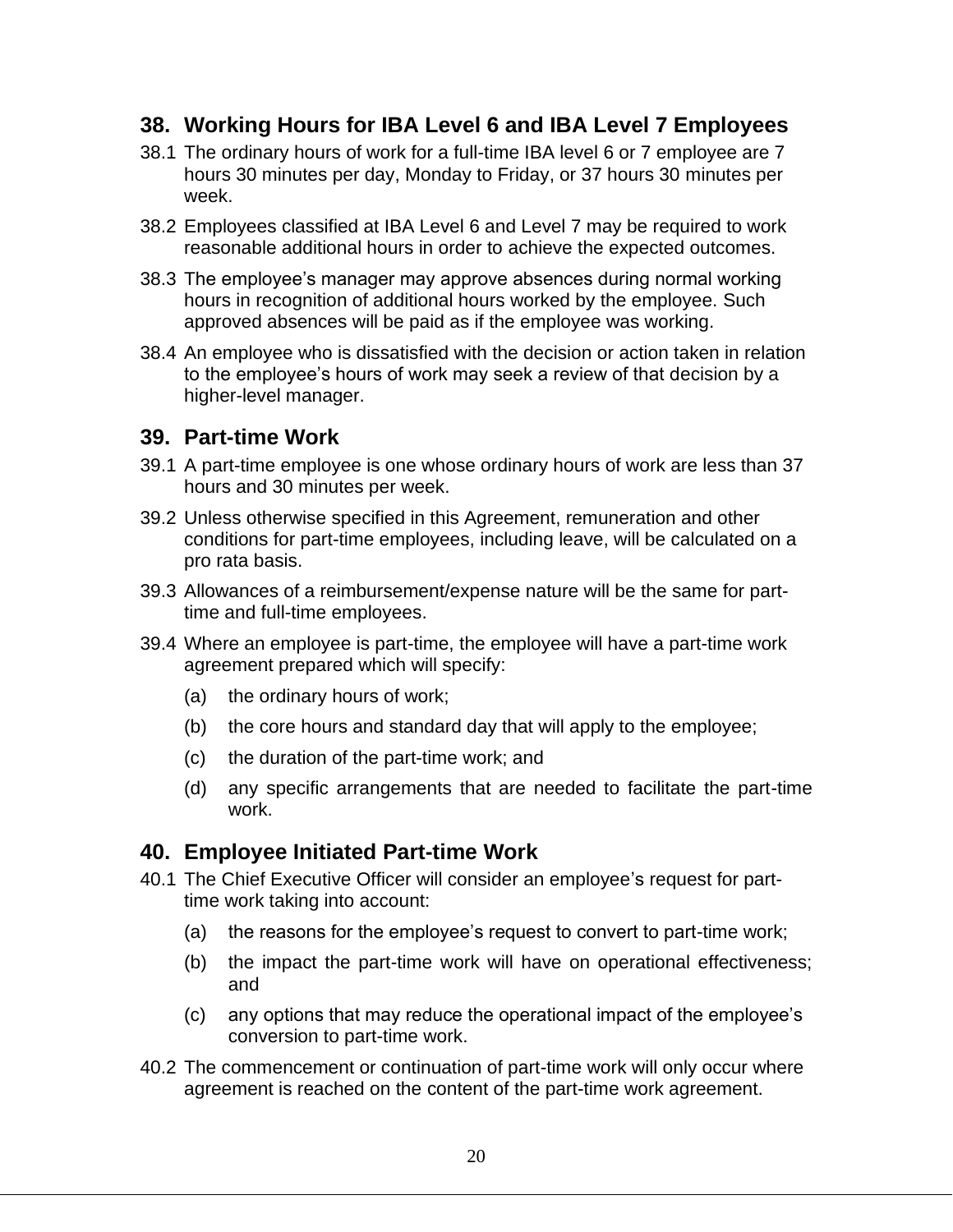- 40.3 The part-time work agreement will usually specify the arrangements to apply on its completion. Where this is not the case, on completion of the part-time work agreement, an employee may request a further period of part-time work or a return to full-time work. Such request will be considered by the Chief Executive Officer in accordance with Clause 40.1.
- 40.4 The part-time work agreement may be reviewed on the initiation of either the employee or their supervisor, provided the employee is given at least five (5) working days' notice in writing of the proposed review.

#### **41. Part-time Work on Return from Maternity, Paternity or Adoption Leave**

- 41.1 An employee returning from maternity, adoption or parental leave may request part-time work for a period of up to three years after the birth or adoption of the child. The Chief Executive Officer will not refuse to grant a request for part-time work unless the approval would have a significant operational impact on IBA.
- 41.2 A request for part-time work must be made in writing, no less than 2 weeks prior to the employee's expected return to work date.

### **42. Flexible Working Arrangements**

- 42.1 Employees may request flexible working arrangements, including in accordance with the flexible working arrangements under section 65 of the *Fair Work Act 2009*.
- 42.2 Flexible working arrangements include (but are not limited to) the following:
	- (a) changes in hours of work (part-time working arrangements, reduction of work hours, changes to start or finish times);
	- (b) changes in patterns of work (job sharing arrangements);
	- (c) changes in location of work (working from home or working from another location).
- 42.3 A request for flexible working arrangements must be made in writing and must set out the details of the changes sought and the reasons for the changes.
- 42.4 If reasonably possible, the Chief Executive Officer and the employee will enter into a mutually agreeable flexible working arrangement that balances the needs of IBA and the employee.
- 42.5 The Chief Executive Officer will give the employee a written response to the request within 21 days, stating whether the request is granted or refused.
- 42.6 The Chief Executive Officer will only refuse a request for flexible working arrangements where there are reasonable business grounds for the refusal. If the Chief Executive Officer refuses the request, the employee will be provided with details of the reasons for the refusal.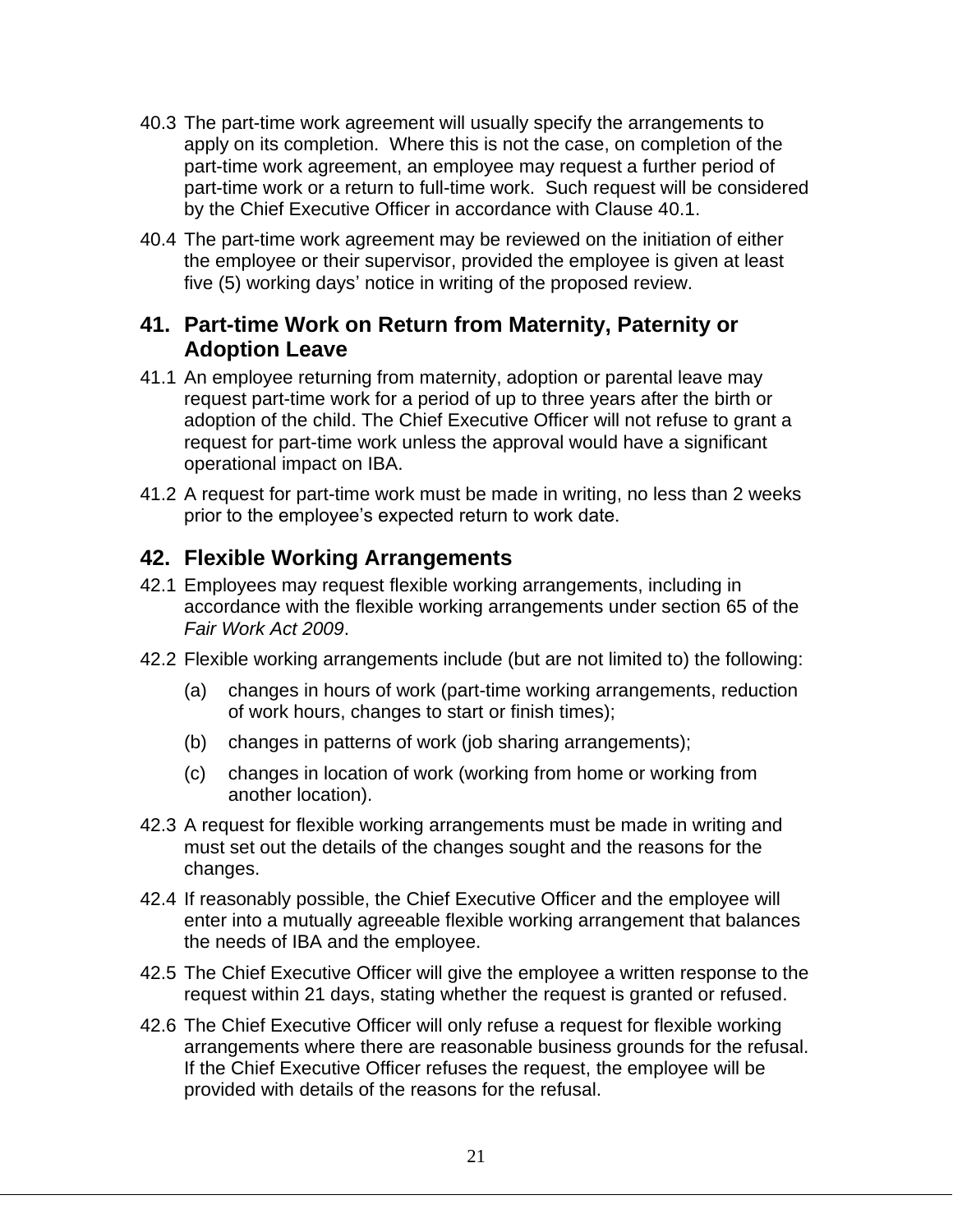42.7 The Chief Executive Officer may approve home-based work arrangements other than those under sub-clause 42.2(c) where the employee's work is suitable for home-based work and the home based environment is safe and secure.

### **43. Overtime**

- 43.1 Overtime is available to employees at classification levels below IBA Level 6.
- 43.2 The Chief Executive Officer may require an employee to work a reasonable amount of overtime.
- 43.3 Subject to Clause 43.1, overtime occurs where the Chief Executive Officer requires an employee to:
	- (a) work outside the standard day and that time is in excess of 7 hours and 30 minutes; or
	- (b) work outside the bandwidth; or
	- (c) attend work on a day that the employee would not otherwise have been required to work; or
	- (d) attend work for a period that is not continuous with the employee's normal duty or immediately following a meal break.
- 43.4 A part-time employee's part-time work agreement may specify circumstances in which overtime or additional hours would be applicable. Overtime for a part time employee below the IBA 6 level is payable consistent with the general provisions at Clause 43.3, that is, if working in excess of 7 hours and 30 minutes, not their agreed part-time hours. Additional hours worked up to 7 hours and 30 minutes, will be paid at single time. A part-time employee will not be unreasonably required to work additional hours.
- 43.5 Overtime is calculated at the following rates:
	- (a) Monday to Saturday time and a half for the first three hours and double time thereafter;
	- (b) Sunday double time;
	- (c) public holidays during the standard day time and a half in addition to payment for the day; and
	- (d) public holidays outside the standard day double time and a half.
- 43.6 With the consent of the Chief Executive Officer, employees may elect to take time off in lieu of overtime payments. Time off in lieu must be taken within eight weeks of the overtime being worked.
- 43.7 Where the Chief Executive Officer is unable to identify a time within the following eight weeks for the employee to take time in lieu, the employee will be paid for the overtime.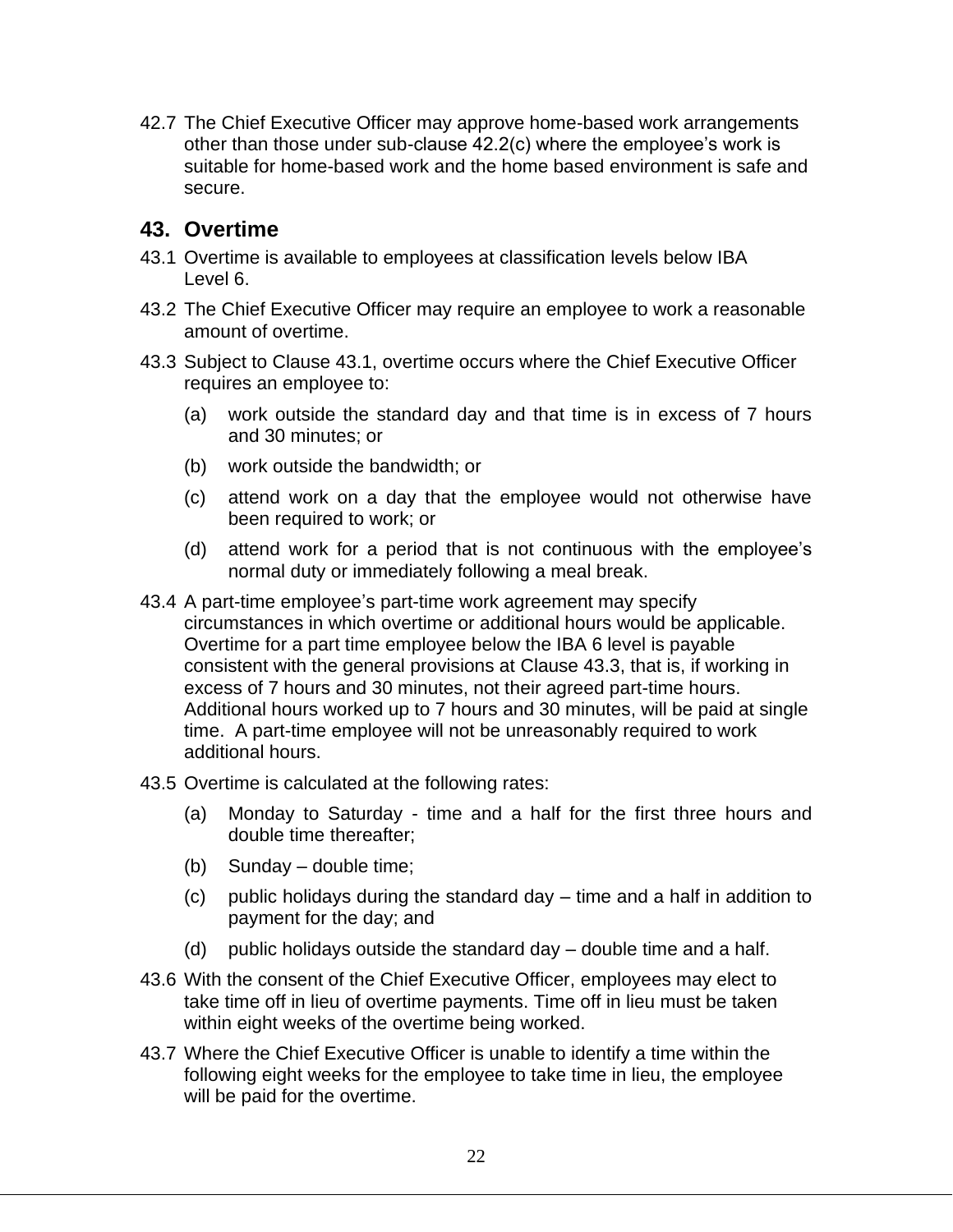### **44. Overtime Meal Allowance**

- 44.1 An employee is entitled to payment of an overtime meal allowance at a rate determined by the Chief Executive Officer where the employee is at IBA Level 1 to 5 and is required to work overtime which spans a meal allowance period.
- 44.2 The meal allowance periods are:
	- (a) 7.00 am to 9.00 am;
	- (b) 12 noon to 2.00 pm;
	- (c) 6.00 pm to 7.00 pm; and
	- (d) midnight to 1.00 a.m.
- 44.3 Overtime meal allowance is not payable if an employee is receiving a meals and incidentals allowance.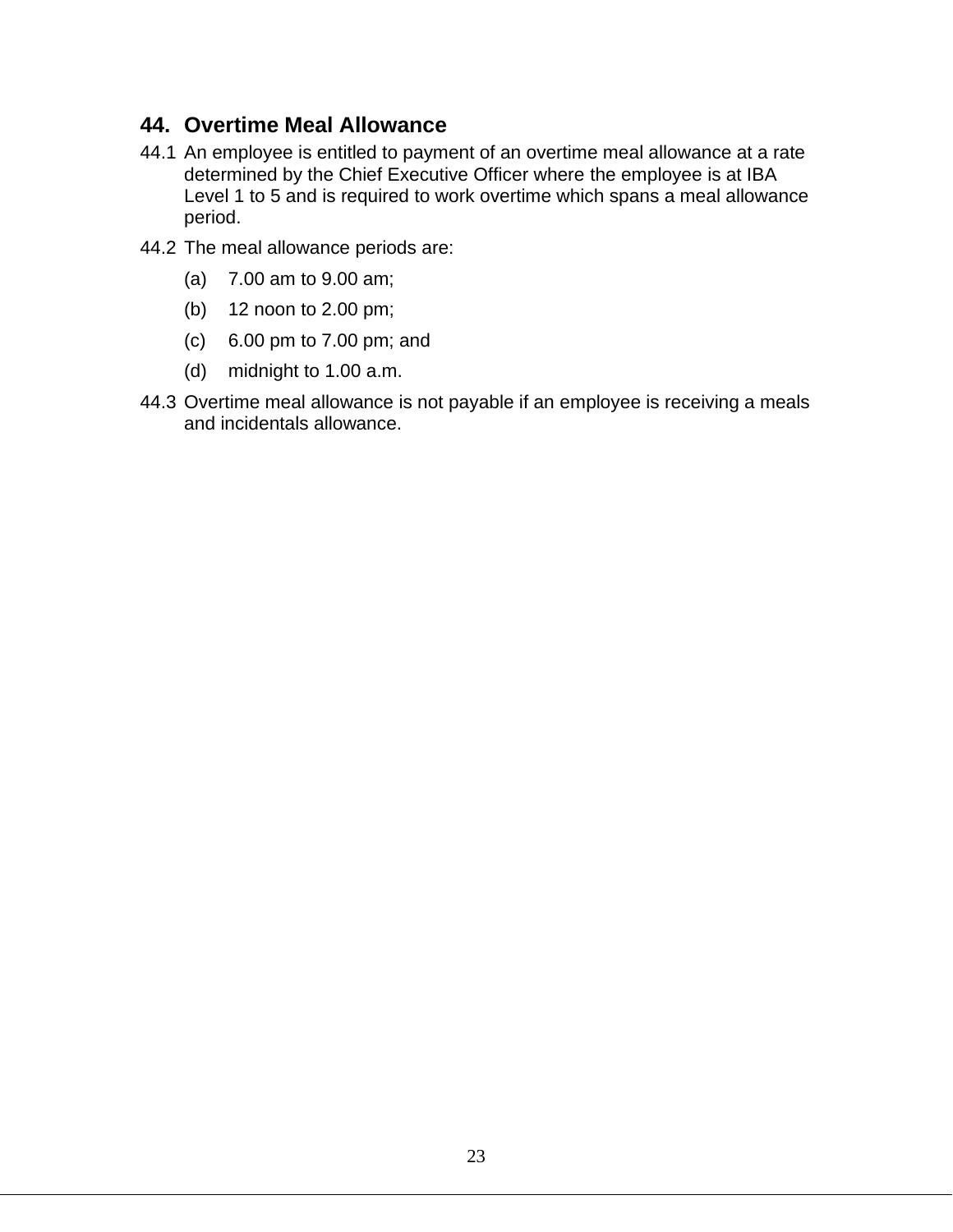## **PART G LEAVE**

#### **45. General Provisions**

- 45.1 Employees will retain all leave credits that were held before the commencement of this Agreement.
- 45.2 All deductions of leave credits will be based on employees' ordinary hours of work and the standard day applying to each employee.

#### **46. Portability of Leave**

- 46.1 Where an employee is engaged as either a continuing or temporary employee immediately following a period of ongoing or non-ongoing employment in:
	- (a) a statutory agency under the *Public Service Act 1999* employing under their enabling Act; or
	- (b) the Parliamentary Service under the *Parliamentary Services Act 1999*; or
	- (c) the ACT Government Service; or
	- (d) any Commonwealth agency under the *Public Governance Performance and Accountability Act 2013*

the Chief Executive Officer may recognise the employee's unused accrued Annual Leave or part thereof or, Personal/Carer's Leave (however described). If it is agreed that Annual Leave can be recognised, this will be on the basis that funds are transferred by the previous employer.

- 46.2 Where an employee is engaged as either a continuing or temporary employee following a period of ongoing or non-ongoing employment:
	- (a) in any of the categories described in Clause 46.1; and
	- (b) there has been a break in the employee's continuity of service of not more than two calendar months,

then, the Chief Executive Officer may recognise the employee's unused Personal/Carer's leave (however described).

46.3 IBA will recognise an employee's prior service for Long Service Leave purposes in accordance with the *Long Service Leave (Commonwealth Employees) Act 1976*.

### **47. Annual Leave**

- 47.1 Each employee will accrue on a daily basis 4 weeks of Annual Leave for each 12 months of service.
- 47.2 Employees are entitled to take Annual Leave with the agreement of the Chief Executive Officer, which will not be unreasonably withheld.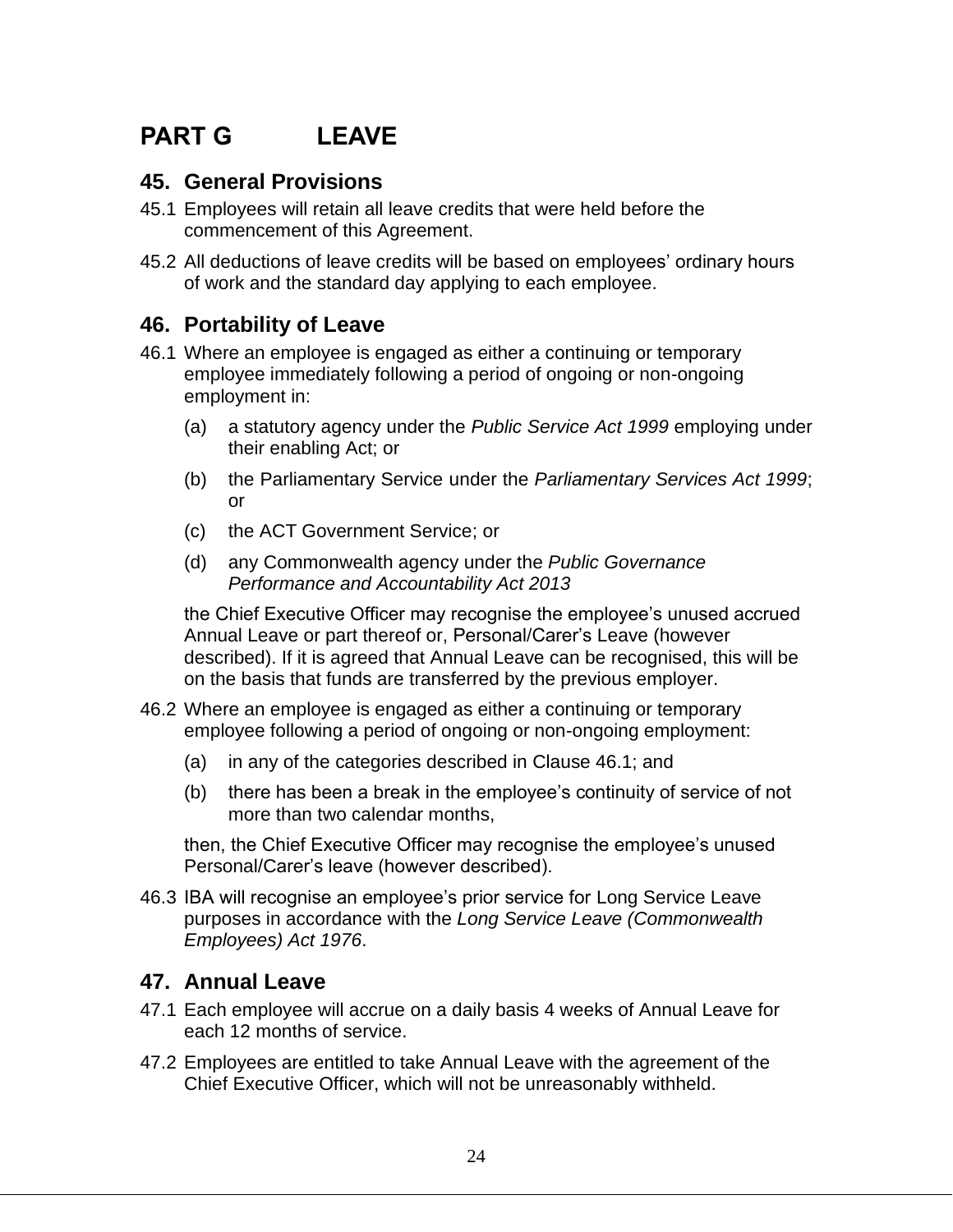- 47.3 Employees will not accrue any Annual Leave during any unauthorised absences or period of leave that is not to count as service.
- 47.4 Where an employee is on leave for a compensable condition for more than 45 weeks, the employee will have Annual Leave credits calculated according to actual hours worked after completion of the 45 weeks.
- 47.5 Where an employee is on Annual Leave and would, but for being on Annual Leave, be eligible to access their Personal/Carer's Leave, Compassionate Leave or Community Service Leave entitlement, and the employee provides a medical certificate or other evidence acceptable to the Chief Executive Officer, the relevant period may be taken as the appropriate leave type and the corresponding period of Annual Leave re-credited to the employee.

#### **48. Half-pay Annual Leave**

48.1 An employee may elect to take up to 4 weeks of Annual Leave in any 12 month period at half-pay, thereby extending the period of leave by an amount of time equal to the number of days of Annual Leave taken. This option is only available where the employee is not also participating in the Purchased Leave system in that year. The full period of the leave will count as service for all purposes.

### **49. Recall from Leave**

49.1 Where the Chief Executive Officer cancels approved Annual Leave for an employee without reasonable notice, the Chief Executive Officer may approve the reimbursement of any reasonable expenses incurred by the employee and their immediate family that are not otherwise recoverable under any insurance or from any other source and which are a direct result of the cancellation of the leave.

### **50. Maximum Annual Leave Credits**

- 50.1 IBA encourages employees to use their Annual Leave on a regular basis each year.
- 50.2 Where an employee has more than 8 weeks of Annual Leave credits, the Chief Executive Officer may require the employee to take up to one third of the employee's total annual leave credits within the following six months.
- 50.3 Where an employee is required to take Annual Leave under this clause, the Chief Executive Officer and the employee will, if reasonably possible, agree upon a mutually convenient time for the employee to take the Annual Leave.
- 50.4 Where the Chief Executive Officer and the employee cannot agree upon a mutually convenient time for the employee to take leave, the Chief Executive Officer may determine the timing of the leave provided the employee is given at least six (6) weeks' notice of the commencement of the leave.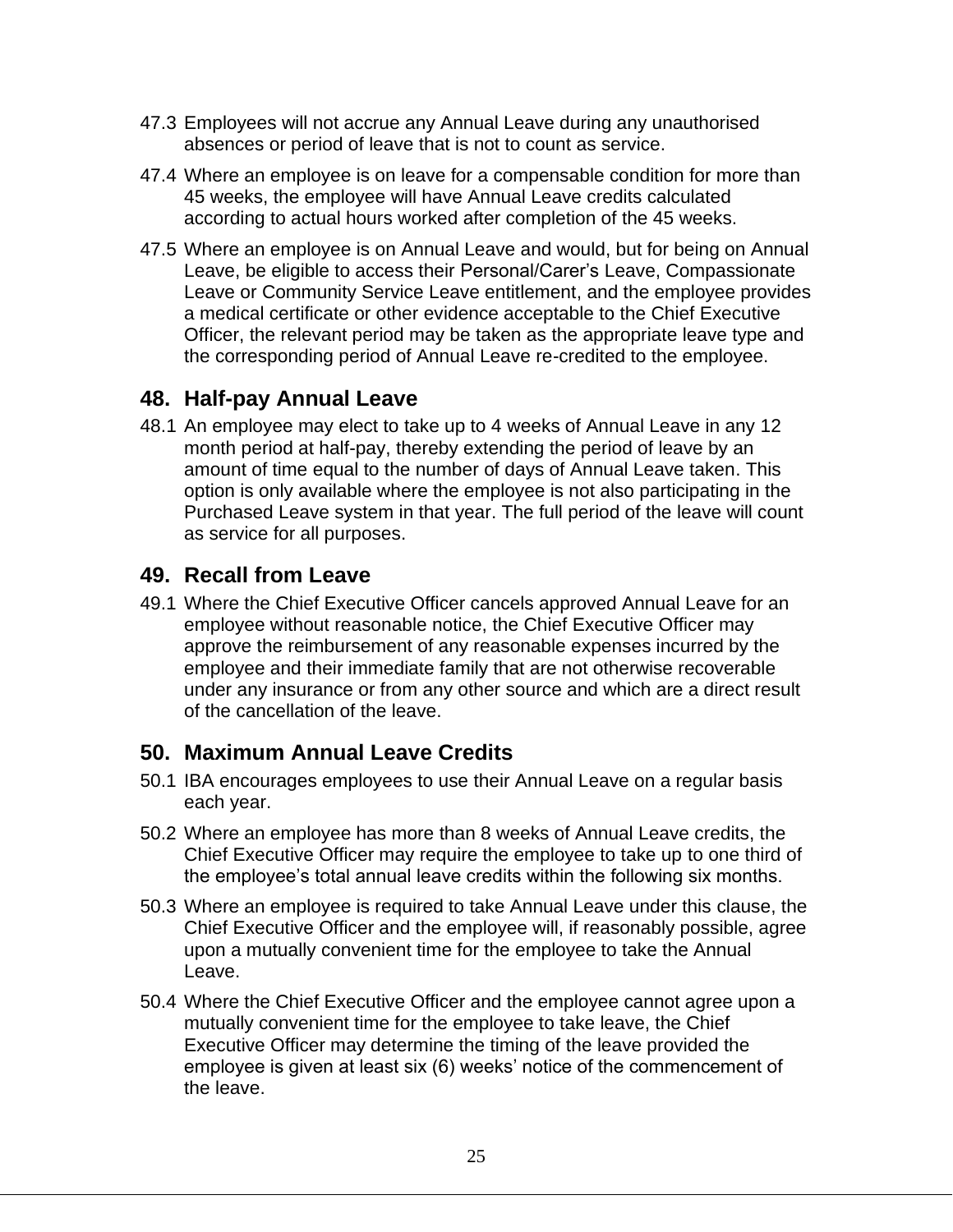### **51. Cashing out of Annual Leave Credits**

- 51.1 The Chief Executive Officer may agree to a request by an employee to 'cash out' a maximum of 2 weeks Annual Leave in any 12 month period, subject to the following conditions:
	- (a) the request to cash out the Annual Leave is made by the employee in writing;
	- (b) the employee must:
		- (i) have already taken at least 2 weeks of Annual Leave during that 12 month period; or
		- (ii) take at least 2 weeks of Annual Leave in conjunction with the cashing out; and
		- (iii) have at least 4 weeks paid Annual Leave remaining after cashing out the leave.
	- (c) the employee must be paid at least the full amount that would have been payable had the Annual Leave been taken; and
	- (d) the Chief Executive Officer accepts that the employee does not need to take a longer period of leave for rest and recovery purposes.
- 51.2 Each cashing out of Annual Leave must be by separate agreement in writing between the Chief Executive Officer and the employee.

### **52. Payment for Annual Leave Credits on Termination of Employment**

52.1 Employees will be paid for any unused Annual Leave credits on resignation or termination of employment.

### **53. Purchased Leave**

- 53.1 Continuing employees may apply to the Chief Executive Officer to purchase a period of up to 4 weeks Annual Leave each year. The application should be made before the end of February in each year.
- 53.2 When applying for Purchased Leave, an employee must advise when they will be taking the Purchased Leave and the reasons for requesting the additional leave.
- 53.3 Periods of Purchased Leave can only be purchased in full week blocks.
- 53.4 When considering an employee's application to purchase leave, the Chief Executive Officer will take into account:
	- (a) the reasons for the employee requesting the additional leave; and
	- (b) the current leave balance of the employee; and
	- (c) the operational impact of the additional leave; and
	- (d) the employee's personal circumstances.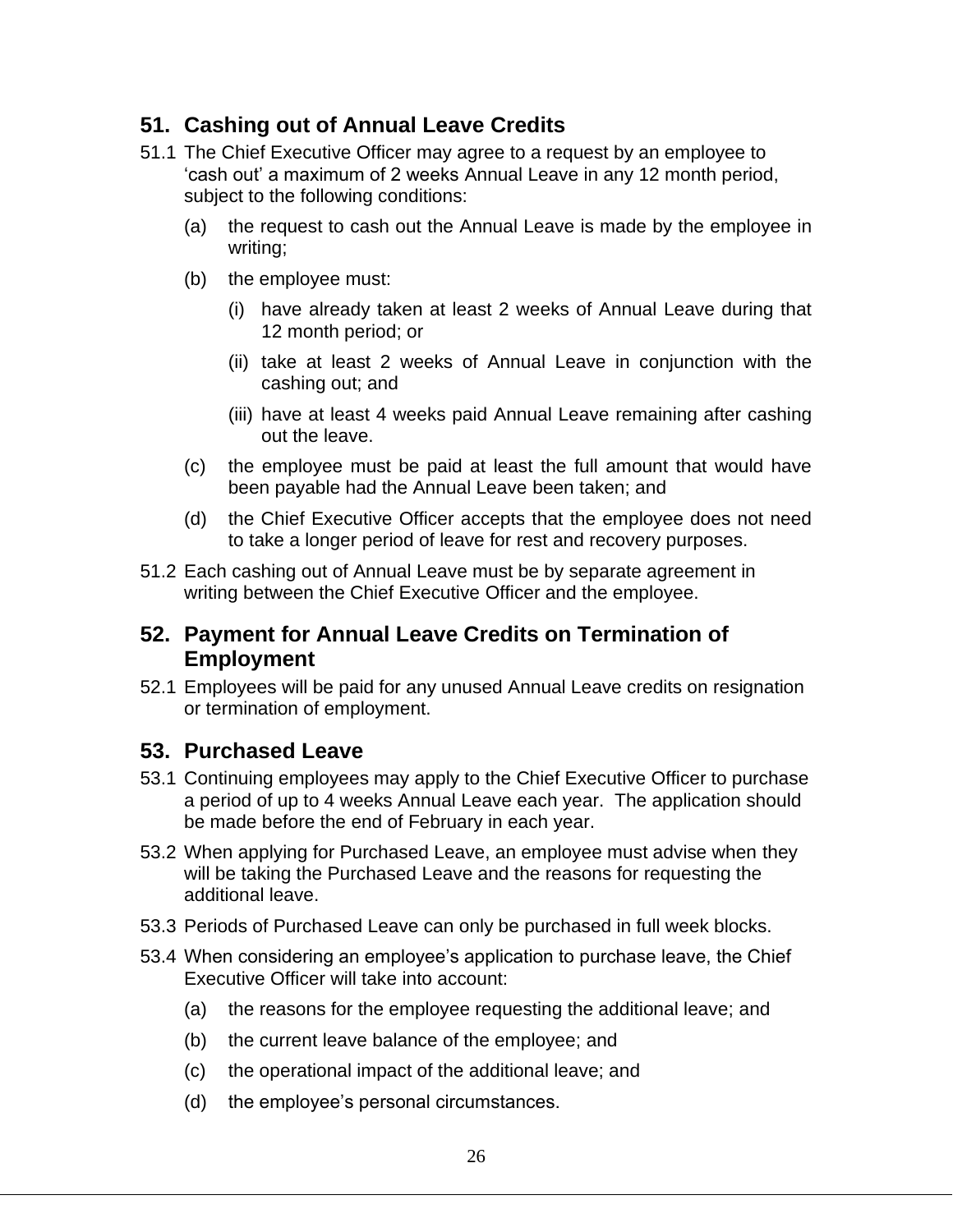53.5 Where the Chief Executive Officer approves the application to purchase leave, the employee will have an amount deducted from their fortnightly salary over a 52-week period according to the following formula:

Gross fortnightly salary X number of weeks of Purchased Leave

52

- 53.6 Purchased Leave will count as service for all purposes.
- 53.7 Approval to purchase leave does not affect the employee's salary for superannuation purposes.
- 53.8 An employee may cancel the purchased leave arrangements where exceptional circumstances exist. In this case, a reconciliation of leave taken and the salary deduction will be conducted and moneys refunded or recovered as appropriate.
- 53.9 Where the leave is not used within 12 months of the purchase of the leave commencing it will be repaid to the employee at the rate it was purchased.

## **54. Accrual of Personal/Carer's Leave**

- 54.1 From the commencement of this Agreement each employee will accrue on a daily basis 18 days of full-pay Personal/Carer's Leave credits for each 12 months of service. Transition from previous arrangements (18 days credited on an employee's anniversary date), will be facilitated by employees receiving a pro-rata credit for the year to date from their anniversary date to the date of commencement of this Agreement.
- 54.2 On commencement with IBA continuing employees will receive an additional initial credit of 5 days full pay Personal/Carer's Leave. Personal/Carer's Leave does not accrue, and will not be credited to an employee, in respect of any period of unauthorised absence from work by the employee or leave not to count as service.
- 54.3 Where an employee is on workers' compensation leave for more than 45 weeks they will have Personal/Carer's Leave credits calculated according to actual hours worked after completion of the 45 weeks, unless this is inconsistent with legislation in any State or Territory;
- 54.4 Where an employee obtains workers' compensation benefits for a period during which they received paid Personal/Carer's Leave, the employee shall repay the amount paid for that period and IBA will re-credit that Personal/Carer's Leave to the employee.
- 54.5 An employee may not access Personal/Carer's Leave credits while absent from work due to an accepted compensable condition.
- 54.6 Unused Personal/Carer's Leave credits will accumulate from year to year without limit.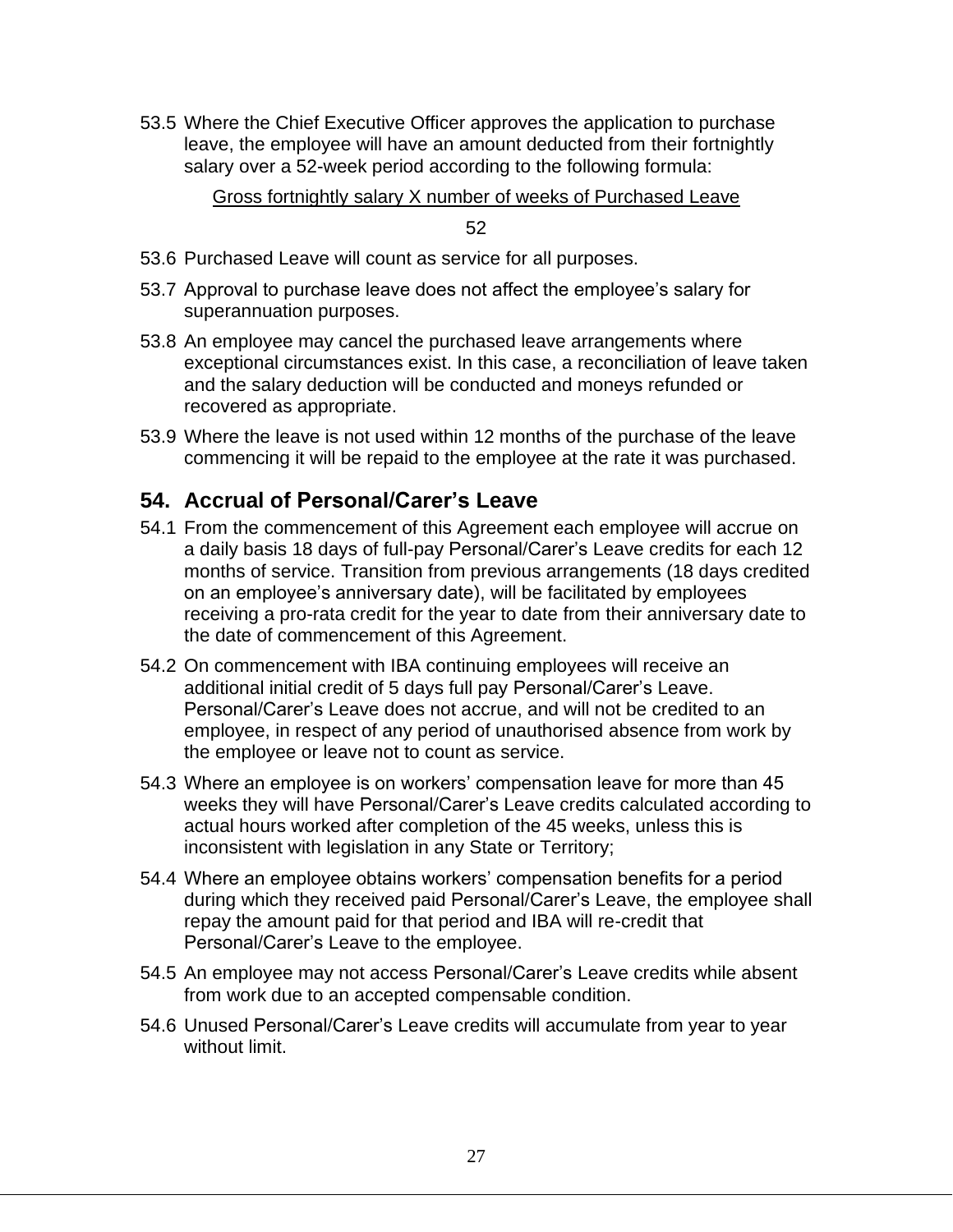#### **55. Access to Personal/Carer's Leave**

- 55.1 If an employee has Personal/Carer's Leave credits available, the employee may take Personal/Carer's Leave for the following purposes:
	- (a) where the employee is ill or injured and as a result is unable to work;
	- (b) to provide care or support for members of the employee's immediate family or household who require care or support because of:
		- (i) an illness or injury of the employee's immediate family or a household member, or
		- (ii) an unexpected emergency affecting a member of the employee's immediate family or a household member.
- 55.2 Where Personal/Carer's Leave with pay credits has been exhausted and an employee is absent as a result of personal illness or injury, the Chief Executive Officer may approve personal leave without pay which will not count as service unless required by legislation.
- 55.3 Medical certificates or other supporting evidence acceptable to the Chief Executive Officer (including a Statutory declaration, setting out why it was not reasonably practicable to obtain a medical certificate) must be provided by employees:
	- (a) for absences due to personal injury or illness where the employee has already had 5 days of leave for personal illness or injury in the Personal/Carer's Leave accrual year without providing acceptable supporting evidence; or
	- (b) for absences for caring purposes where the employee has already had 5 days of leave for carers purposes in the Personal/Carer's Leave accrual year without providing acceptable supporting evidence; or
	- (c) where the absence is for more than 2 consecutive working days.
- 55.4 Notwithstanding Clause 55.3, the Chief Executive Officer may waive the requirement to provide verification that the employee is unfit for work. However, failure to provide acceptable supporting evidence where required may result in the absence being deemed Unauthorised.
- 55.5 The Chief Executive Officer may require an employee to provide appropriate verification of the reasons for seeking Personal/Carer's Leave where it is for a reason other than personal illness or injury as follows:
	- (a) where the leave is because of an illness or injury of the employee's immediate family or household member, a medical certificate or other medical evidence acceptable to the Chief Executive Officer; or
	- (b) where the leave is because of an unexpected emergency affecting the employee's immediate family or household member, supporting evidence acceptable to the Chief Executive Officer.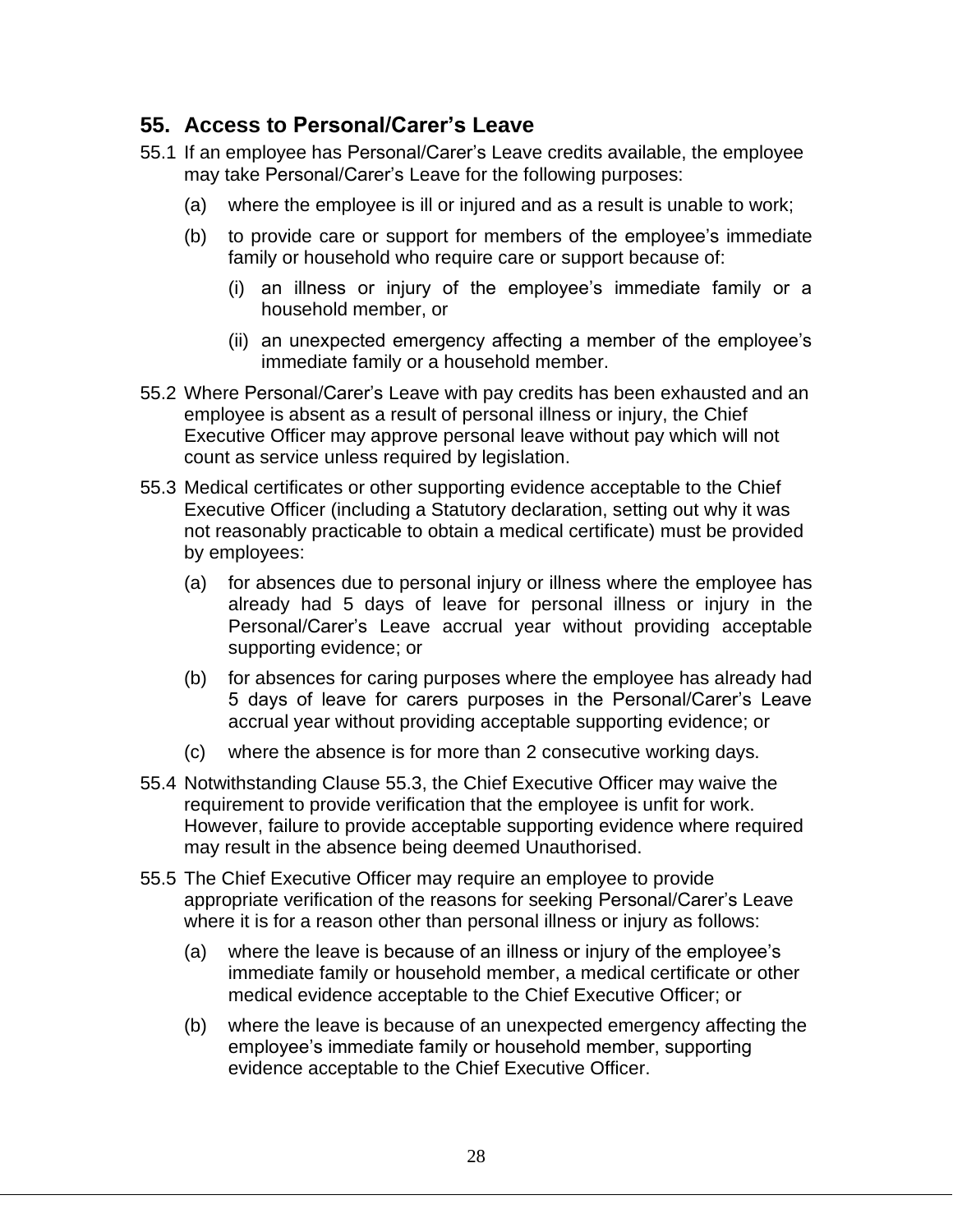- 55.6 Employees may not take Personal/Carer's Leave while on paid Maternity Leave, Adoption Leave or Supporting Parent Leave.
- 55.7 The Chief Executive Officer may approve paid leave without use of any Personal/Carer's Leave credits where an employee is unfit for work due to a condition determined to be a war caused condition under the *Veterans' Entitlements Act 1986* or *Military Rehabilitation and Compensation Act 2004.*

### **56. Personal/Carer's Leave - Notification**

56.1 Employees must notify their supervisor directly (this is not to be by text, email or through a colleague) of their absence no later than 9.30 a.m. on the first day of their absence, or as soon as is reasonably practicable.

## **57. Personal/Carer's Leave – Failure to Comply with Obligations**

57.1 Where an employee fails to comply with their obligations as specified in this Part, other than because of circumstances beyond the employee's control, the absence may be regarded as unauthorised and without pay.

## **58. Unpaid Carer's Leave**

- 58.1 Where an employee does not have any Personal/Carer's Leave credits available (including casual employees), the employee is entitled to unpaid Carer's Leave to provide care or support for members of their immediate family or household who require care or support because of:
	- (a) an illness or injury of an immediate family or household member, or
	- (b) an unexpected emergency affecting an immediate family or household member.
- 58.2 An employee is entitled to 2 days unpaid Carer's Leave per occasion.
- 58.3 Employees must notify their supervisor of their absence on the first day of their absence, or as soon as is reasonable. The Chief Executive Officer may require verification of the reason for taking unpaid Carer's Leave as follows:
	- (a) where the leave is because of an illness or injury of an immediate family or household member, a medical certificate or other supporting evidence acceptable to the Chief Executive Officer;
	- (b) where the leave is because of an unexpected emergency affecting an immediate family or household member, supporting evidence acceptable to the Chief Executive Officer.
- 58.4 Where an employee does not comply with their obligations under this Section, other than because of circumstances beyond the employee's control, the leave may not be approved and would be treated as an unauthorised absence. Absence without approval will not count for service for any purpose under this Agreement.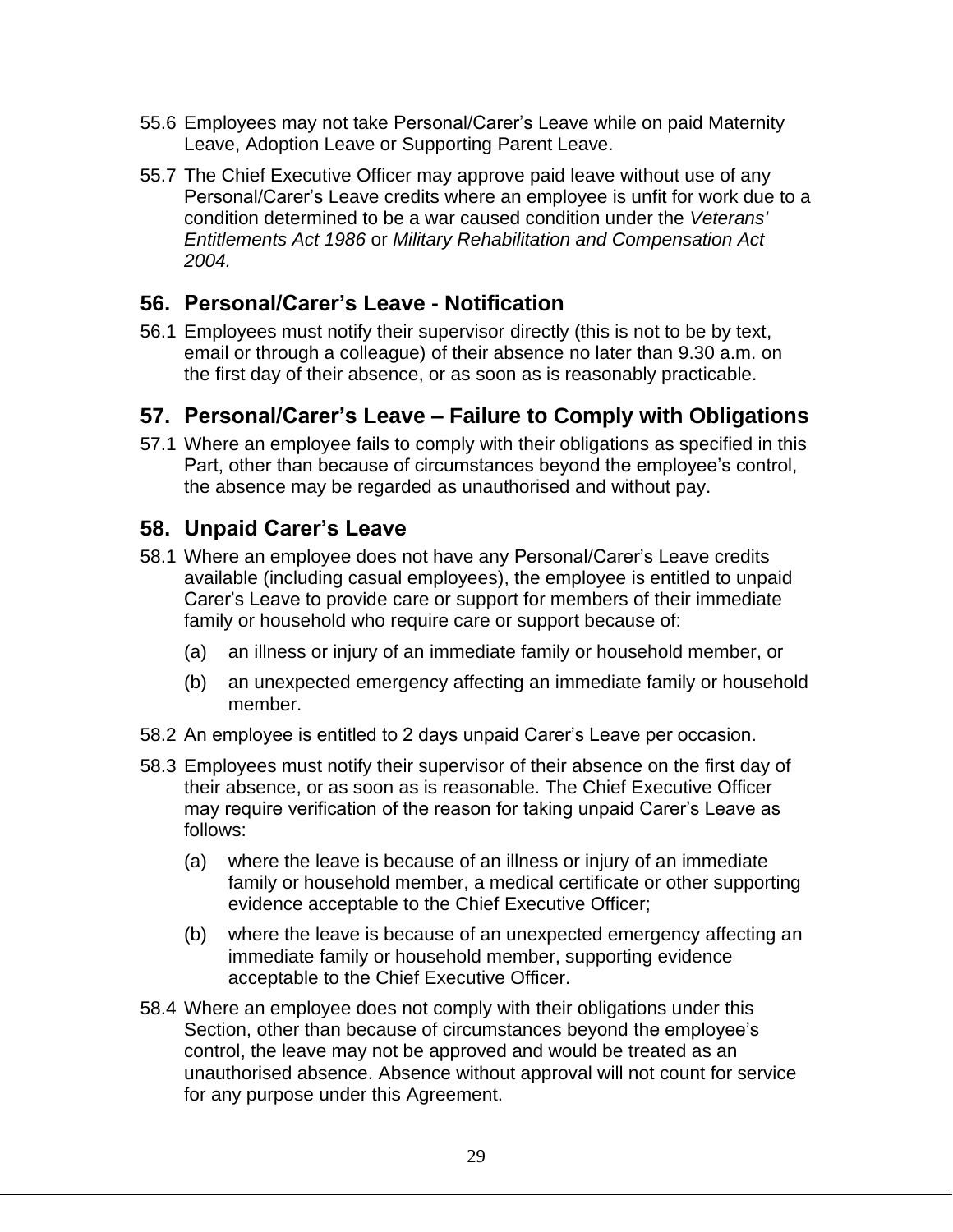### **59. Compassionate Leave**

- 59.1 Employees (excluding casual employees) are entitled to paid Compassionate Leave of 3 days for each occasion when a member of an employee's immediate family, household or cultural kinship system:
	- (a) contracts or develops a personal illness that poses a serious threat to their life; or
	- (b) sustains a personal injury that poses a serious threat to their life; or
	- (c) dies; or
	- (d) has a still born or a miscarriage.
- 59.2 Casual employees are entitled to 2 days unpaid Compassionate Leave on each occasion described in Clause 59.1
- 59.3 To be eligible for Compassionate Leave under this Section, an employee may be required to provide verification of the illness, injury or death, or provide substantiation of the person's status as part of the employee's immediate family, household or cultural kinship system. The verification of the illness or injury may require certification from a medical practitioner that the illness or injury poses a serious threat to the person's life.

### **60. Maternity and Maternal Leave**

- 60.1 Eligible employees can access Maternity Leave in accordance with the *Maternity Leave (Commonwealth Employees Act 1973* (the Maternity Leave Act).
- 60.2 An employee who is entitled to paid leave under the Maternity Leave Act is also entitled to 4 weeks of paid Maternal Leave, to be taken in a continuous period immediately following the paid leave under the Maternity Leave Act*.*
- 60.3 Paid leave under the Maternity Leave Act and Maternal Leave are not extended by public holidays or the Christmas Closedown.
- 60.4 In order to provide more flexibility, an eligible employee may elect to spread the payment of paid Maternity Leave and Maternal Leave over a period of up to 32 weeks at a rate of half normal salary and allowances. However, any absence in excess of 16 weeks is considered to be maternity leave without pay not to count as service. This administrative arrangement does not extend the total period of paid Maternity Leave available under the Maternity Leave Act.
- 60.5 An employee may not access Personal/Carer's Leave while on paid Maternity or Maternal Leave.
- 60.6 Where an employee returns to work after a period of Maternity or Maternal Leave (or adoption or parental leave), the employee will be assigned to the duties previously performed or to alternative duties where appropriate to the employee's skills and classification where the former role no longer exists.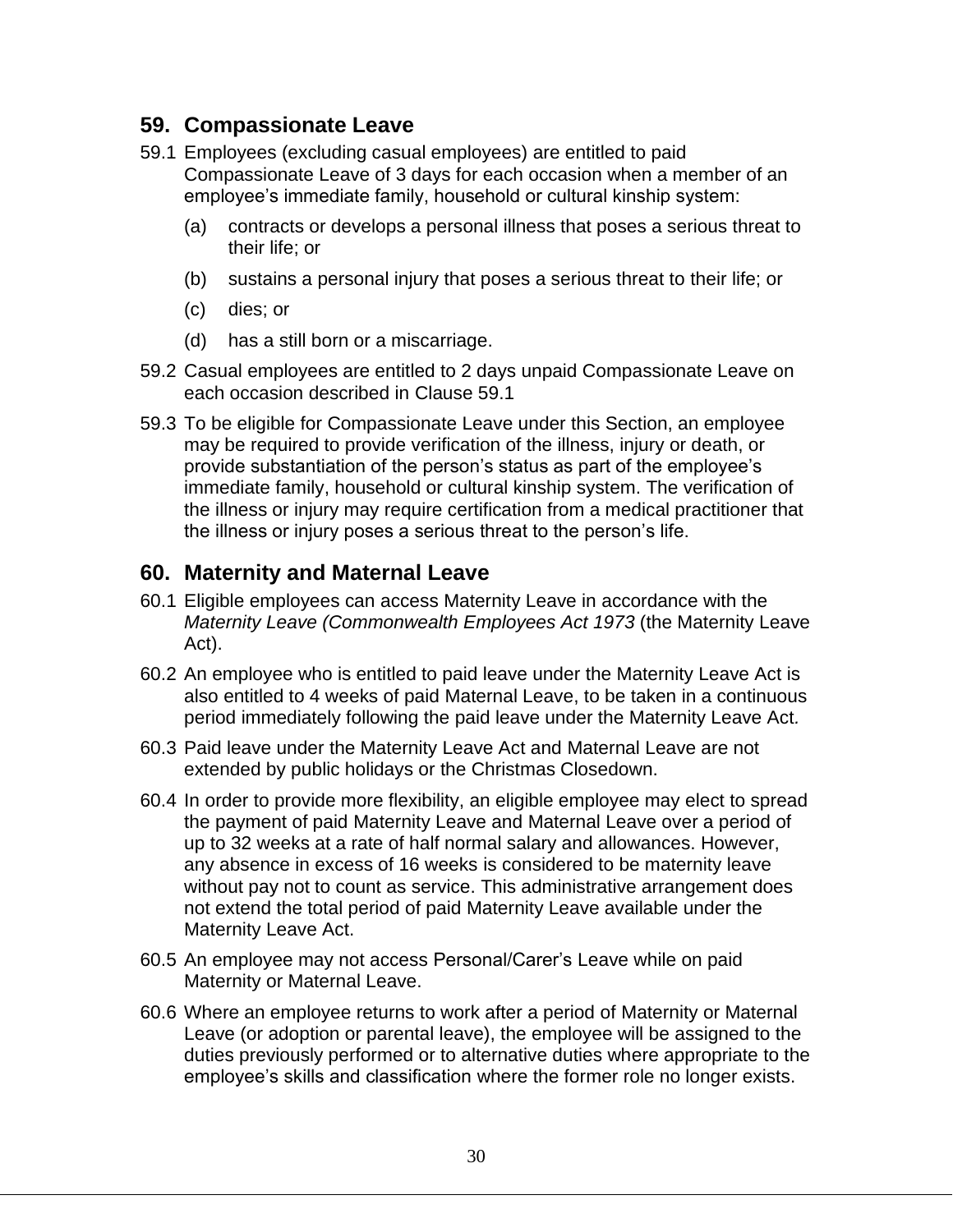60.7 Subject to Section 41, an employee returning to work from Maternity, Maternal or Parental Leave who is the primary caregiver of the child may elect to work on a part-time basis until the child has reached school age.

#### **61. Purchased Annual Leave and Half-pay Annual Leave**

61.1 Employees eligible for leave under the Maternity Leave Act are not restricted by Clause 48.1 in relation to the taking of half-pay annual leave in the same year as the employee takes purchased annual leave.

## **62. Pre-paid Allowance**

- 62.1 An employee who is planning on having or adopting a child may elect to set aside an amount of gross salary each fortnight and have it paid to them at a nominated rate during a period of unpaid Maternity or Parental Leave.
- 62.2 Monies set aside under this clause will not attract interest.
- 62.3 The employee may request the repayment of this money at any time if they decide not to use it in connection with the birth or adoption of a child.
- 62.4 The monies will be repaid three years after salary deductions begin if the employee has not commenced a period of Maternity or Parental Leave by that time.
- 62.5 The receipt of payments under this clause does not impact on the nature of the leave available to the individual or its effect on their entitlements.

### **63. Adoption Leave**

- 63.1 An employee with more than 12 continuous months service with IBA is entitled to sixteen (16) weeks paid Adoption leave for the purposes of adopting a child, where:
	- (a) the employee provides the Chief Executive Officer with documentary evidence of the approval for adoption when applying for Adoption Leave; and
	- (b) the adoptive child is under school age on the day of placement; and
	- (c) the adoptive child did not previously live with the employee for a period of six months or more before the day of placement; and
	- (d) the adoptive child is not a child or step-child of the employee or the employee's partner, unless that child had not been in the custody and care of the employee or the employee's partner for a significant period of time.
- 63.2 Adoption leave is available from one month prior to the date of placement of a child.
- 63.3 Adoption leave must be taken as a single, unbroken period.
- 63.4 An employee is unable to access Personal/Carer's Leave while on paid Adoption Leave.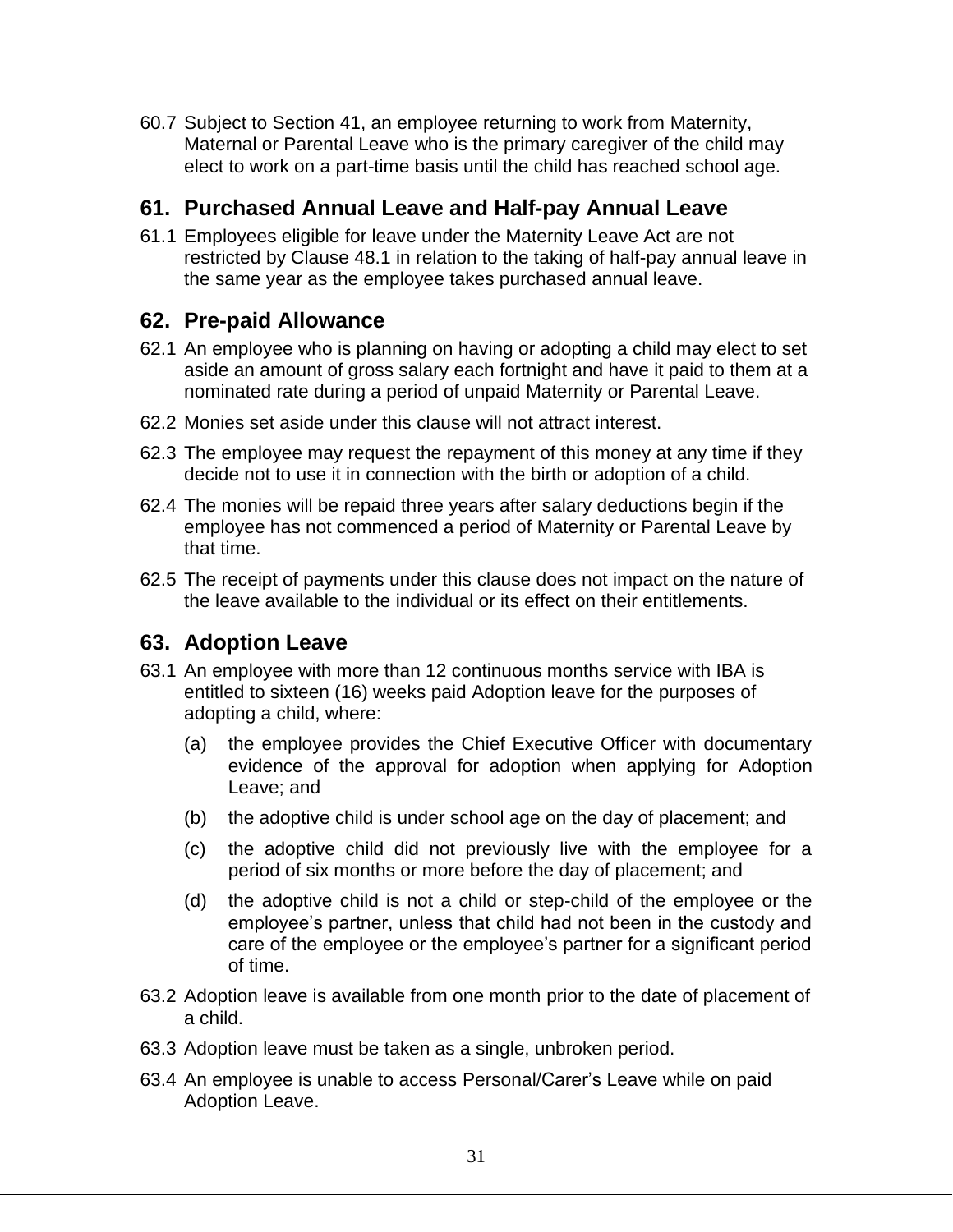- 63.5 In order to provide more flexible provisions for Adoption Leave, employees have the option to spread the payment for Adoption Leave over a period of up to 32 weeks at a rate of half normal salary. The 16 weeks of Adoption Leave counts as service for all purposes. However any absence in excess of 16 weeks is considered to be Adoption Leave without pay (not to count as service).
- 63.6 Where an employee returns to work after a period of Adoption Leave, the employee will be assigned to the duties previously performed or to alternative duties appropriate to the employee's skills and classification where the former role no longer exists.
- 63.7 An employee returning to duty from adoption leave will have the right to access part-time work in accordance with the part-time provisions in this Agreement.

#### **64. Supporting Partner leave**

- 64.1 An employee who has at least 12 months continuous service with IBA, and whose partner gives birth to or adopts a child, is entitled to 2 weeks paid Supporting Partner Leave, within the month immediately following the birth or adoption of the child.
- 64.2 An employee must provide documentary evidence of the birth or adoption of the child when applying for Supporting Partner leave.
- 64.3 Supporting Partner leave counts as service for all purposes.

#### **65. Unpaid Parental Leave**

- 65.1 An employee who has at least 12 months continuous service, and who has responsibility for their child, is entitled to up to 52 weeks unpaid parental leave.
- 65.2 Unpaid parental leave can commence at any time during the first 12 months following the birth or placement of the adopted child.
- 65.3 The Chief Executive Officer may extend an employee's unpaid parental leave for up to a further 52 weeks in a continuous period, provided the employee requests the further period of unpaid leave in writing at least 4 weeks prior to the expiration of the initial period of unpaid parental leave.
- 65.4 The Chief Executive Officer may refuse a request for an extension of a period of unpaid Parental Leave on reasonable business grounds.
- 65.5 Unpaid parental leave does not count as service for any purpose.
- 65.6 An employee may take paid leave, such as Annual Leave or Personal Leave in conjunction with unpaid parental leave;
- 65.7 This provision does not apply to employees covered by the Maternity Leave Act to the extent that that Act is more beneficial, or affect an employee's entitlement to unpaid Parental Leave under the National Employment Standard in the *Fair Work Act 2009*.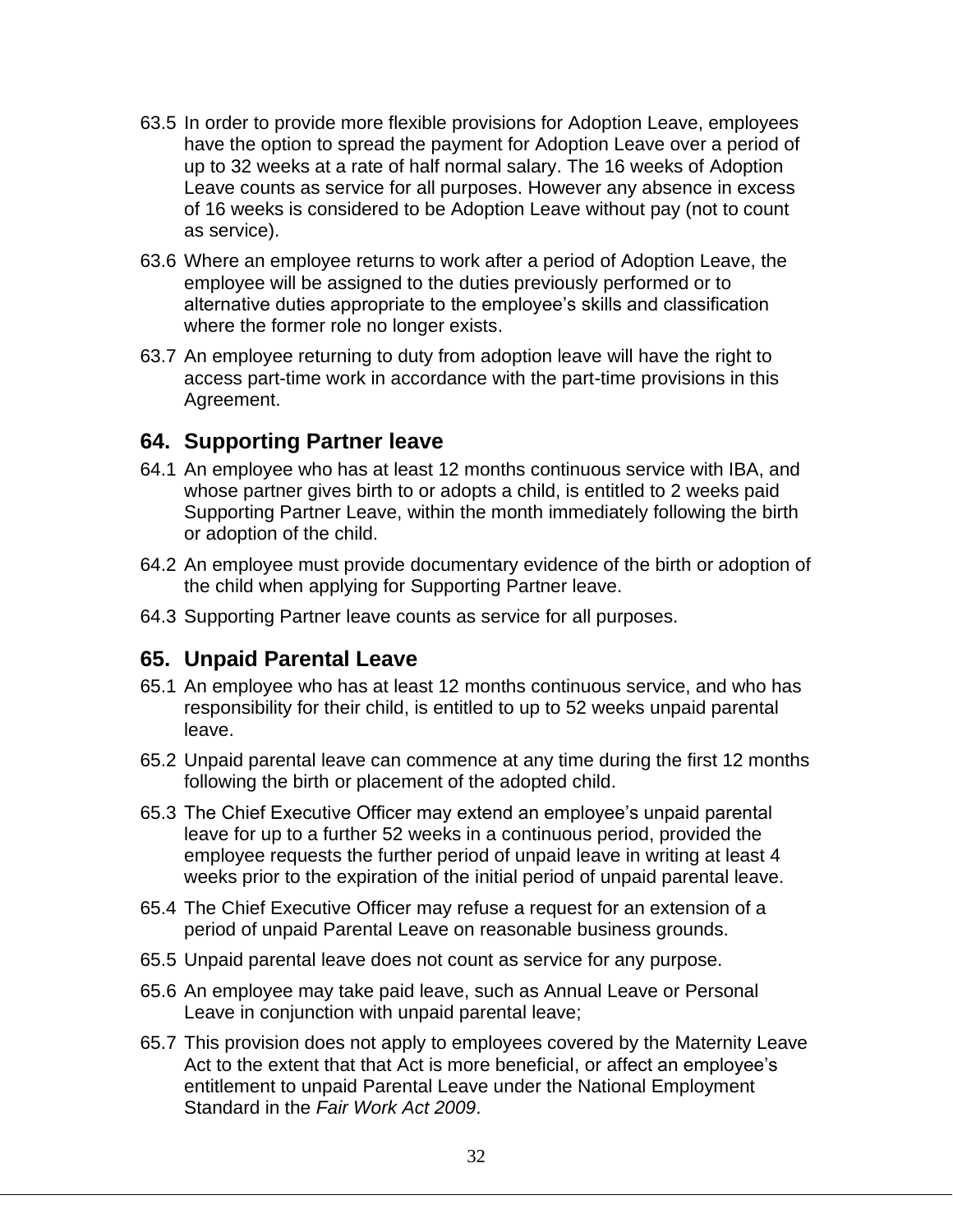65.8 This provision also applies to an employee who has a primary parental role in relation to their grandchild or grandchildren.

## **66. Long Service Leave**

- 66.1 The entitlement to Long Service Leave is provided for under the *Long Service Leave (Commonwealth Employees) Act 1976.*
- 66.2 Periods of Long Service Leave cannot be broken by a period or periods of Annual Leave except as provided for under legislation (e.g. during periods of unpaid maternity leave). Long Service Leave taken before and after the Christmas closedown will be considered one continuous period of leave.
- 66.3 Where an employee is on Long Service Leave and would, but for being on Long Service Leave, be eligible to access their Personal/Carer's Leave, Compassionate Leave or Community Service Leave entitlement and the employee provides a medical certificate or other medical evidence acceptable to the Chief Executive Officer, the relevant period may be taken as the appropriate leave type and the corresponding period of Long Service Leave re-credited to the employee.
- 66.4 The minimum period of Long Service Leave that will be approved is seven calendar days at full pay, or 14 calendar days at half-pay, per occasion.

## **67. Indigenous Community Volunteer Day**

- 67.1 Indigenous Business Australia supports Aboriginal and Torres Strait Islander communities and organisations in their efforts to achieve selfmanagement and self-sufficiency and in efforts to advance the commercial and economic interests of Aboriginals and Torres Strait Islanders.
- 67.2 The Chief Executive Officer may approve a request from an employee to access 1 day of paid time in each calendar year to undertake voluntary activities for an Aboriginal or Torres Strait Islander organisation or for an organisation whose activities benefit the Aboriginal and Torres Strait Islander community or individual Aboriginal or Torres Strait Islander people or families.
- 67.3 Indigenous Community Volunteer absences may be approved for any reason considered by the Chief Executive Officer to be appropriate and subject to operational requirements and any conditions which may be set by the Chief Executive Officer.

### **68. Community Service Leave**

68.1 Employees will be entitled to leave for the purposes of engaging in community service activities (including jury service and emergency service duties) as per s108 of the *Fair Work Act 2009*. The Chief Executive Officer may approve the leave as paid leave.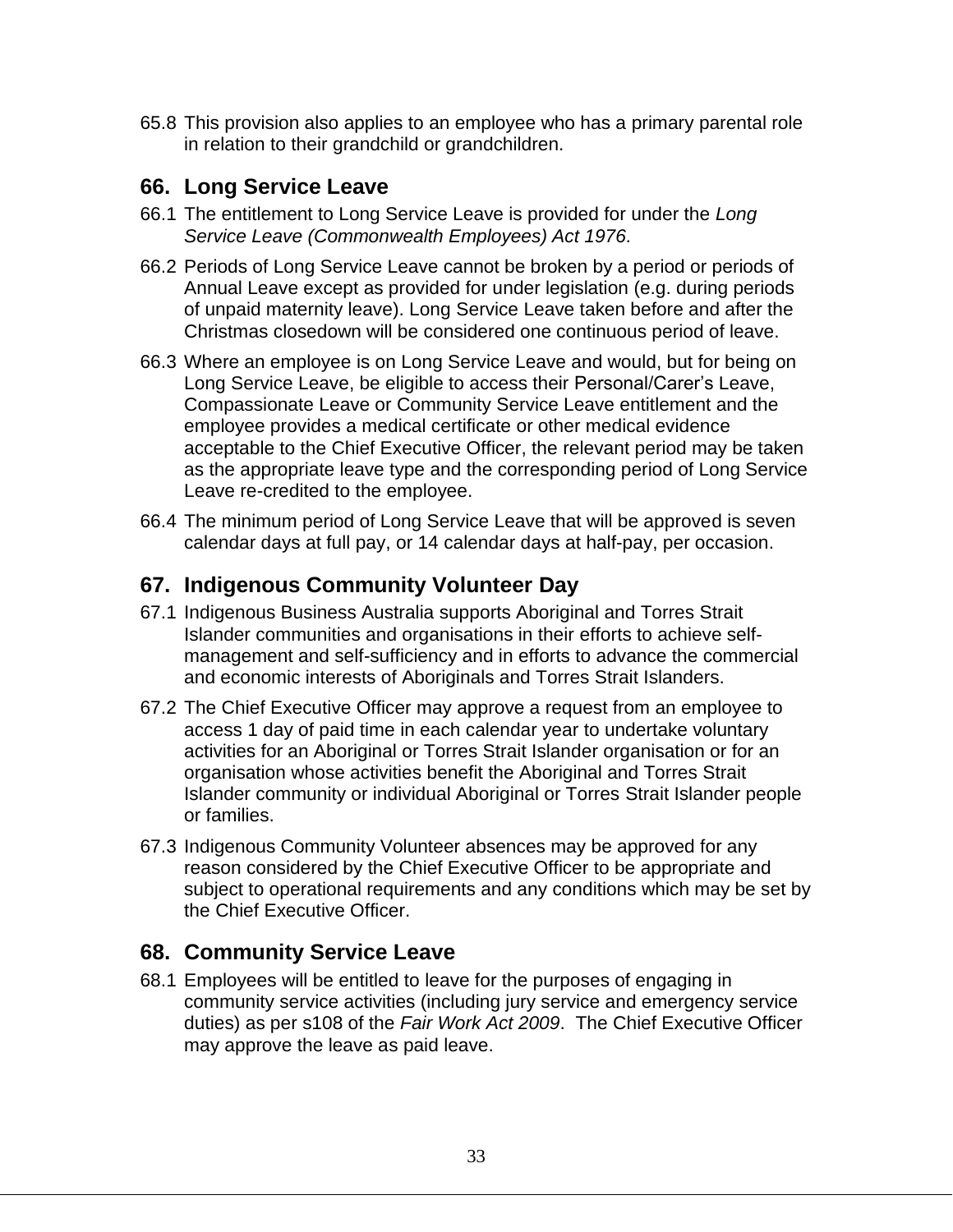68.2 Leave for emergency services duties encompasses leave for required regular training, all emergency services responses, reasonable recovery time and ceremonial duties.

#### **69. Defence Reserve Leave**

69.1 Employees engaged in Defence Force Reserve activities will be entitled to leave in accordance with the policy of the Defence Reserve Support Council.

## **70. Other Leave**

- 70.1 Other Leave, with or without pay, may be approved at the discretion of the Chief Executive Officer, for any reason considered appropriate by the Chief Executive Officer and subject to operational requirements and any conditions which may be set by the Chief Executive Officer.
- 70.2 Other Leave without pay will not count as service for any purpose unless approved to count for service for specific purposes by the Chief Executive Officer unless required by relevant legislation.
- 70.3 Where an employee does not resume duty with IBA at the end of a period of Other Leave, whether paid or unpaid, the leave will not count as service for any purpose unless required by relevant legislation.

## **71. Public Holidays**

- 71.1 Employees will observe any day, or part-day, declared or prescribed by or under a law of the Commonwealth, a State or Territory to be observed within the State or Territory, or a region of the State or Territory, as a public holiday, other than a day or part-day, that is excluded by the Fair Work regulations from counting as a public holiday.
- 71.2 If under a state or territory law, a day or part-day is substituted for one of the public holidays under Clause 71.1, then the substituted day or part-day is the public holiday. The Chief Executive Officer and an employee may agree on the substitution of a day or part-day that would otherwise be a public holiday.
- 71.3 An employee who is absent on a public holiday is entitled to be paid for the part or full-day absence as if that day or part-day was not a public holiday, except where that person would not normally have worked on that day.
- 71.4 Where a public holiday falls during a period when an employee is absent on leave (other than Annual or Personal/Carer's Leave) there is no entitlement to receive payment as a public holiday. Payment for that day would be in accordance with the entitlement for that form of leave (e.g. if on long service leave on half-pay, payment is on half-pay) in accordance with the table below: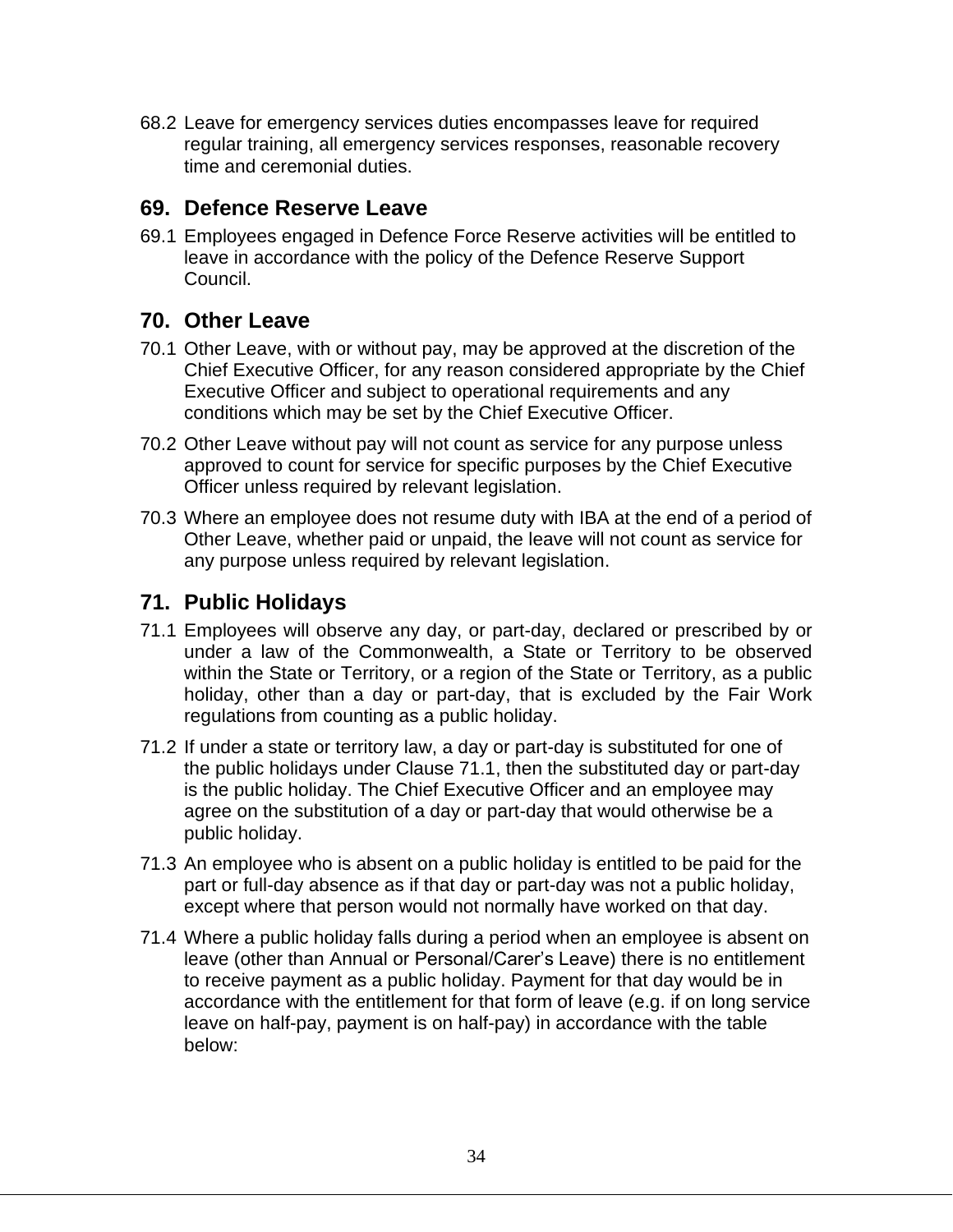| <b>Rate of pay Employee</b><br>receives the day<br>before a public holiday | <b>Rate of pay Employee</b><br>receives the day after<br>a public holiday | Rate of payment for<br>public<br>holiday/closedown                                        |
|----------------------------------------------------------------------------|---------------------------------------------------------------------------|-------------------------------------------------------------------------------------------|
| Full-pay                                                                   | Full-pay                                                                  | Full-pay                                                                                  |
| Full-pay                                                                   | Half-pay                                                                  | Full-pay                                                                                  |
| Full-pay                                                                   | Unpaid                                                                    | Full-pay                                                                                  |
| Half-pay                                                                   | Full-pay                                                                  | Full-pay                                                                                  |
| Half-pay                                                                   | Half-pay                                                                  | Full-pay where leave is<br>annual leave half-pay.                                         |
|                                                                            |                                                                           | Half-pay where leave is<br>long service leave or<br>maternity/adoption leave<br>half-pay. |
| Half-pay                                                                   | Unpaid                                                                    | Full-pay where leave is<br>annual leave half-pay.                                         |
|                                                                            |                                                                           | Half-pay where leave is<br>long service leave or<br>maternity/adoption leave<br>half-pay. |
| Unpaid                                                                     | Full-pay                                                                  | Full-pay                                                                                  |
| Unpaid                                                                     | Half-pay                                                                  | Full-pay where leave is<br>annual leave half-pay.                                         |
|                                                                            |                                                                           | Half-pay where leave is<br>long service leave or<br>maternity/adoption leave<br>half-pay. |
| Unpaid                                                                     | Unpaid                                                                    | Unpaid                                                                                    |

#### **72. Christmas Closedown**

- 72.1 IBA will close its normal operations from close of business on the last working day before Christmas Day until the commencement of the first working day after New Year's Day.
- 72.2 Employees are entitled to be absent for the working days during the Christmas Closedown and will be paid in accordance with their normal hours of work. If the employee would otherwise have been absent on leave over this period, they will be paid in accordance with the payment for that leave entitlement, e.g. if the employee is absent on long service leave at half pay, payment for the day/s will also be at half pay
- 72.3 There will be no deduction from Annual or Personal/Carer's Leave credits for the Christmas Closedown days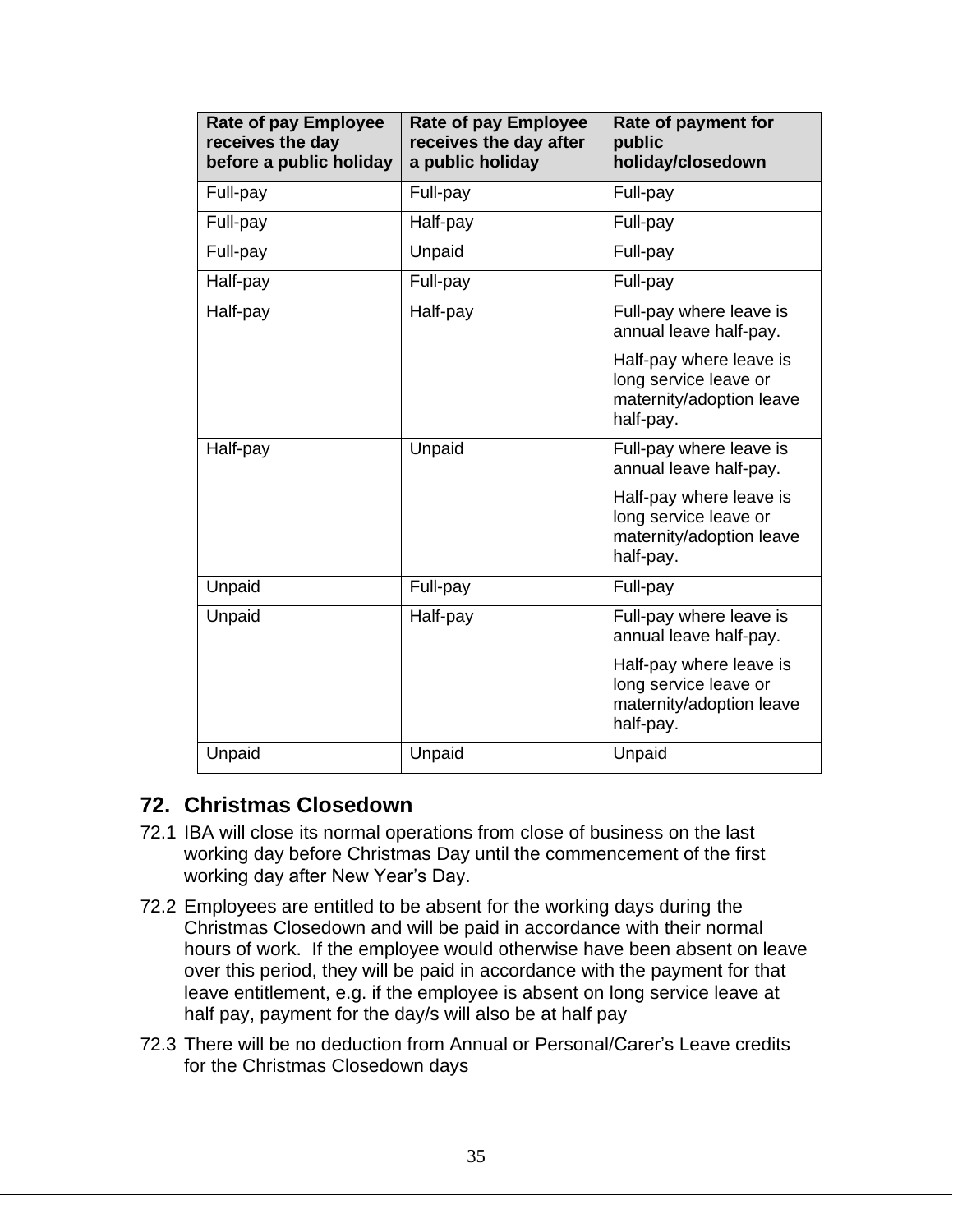72.4 An employee who is required to work on the working days between Christmas and New Year will be provided with equivalent time off in lieu within four weeks of the closedown.

#### **73. Unauthorised Absences**

- 73.1 Where an employee is absent from duty without authorisation, all pay and other benefits provided under this Agreement will cease to be available to the employee until the employee resumes duty or is granted leave.
- 73.2 Where an employee is absent from duty without authorisation for a period of 5 consecutive days and has failed to notify IBA of the reason for their absence, the Chief Executive Officer may initiate proceedings to terminate the employee on the grounds that the employee has abandoned their employment with IBA.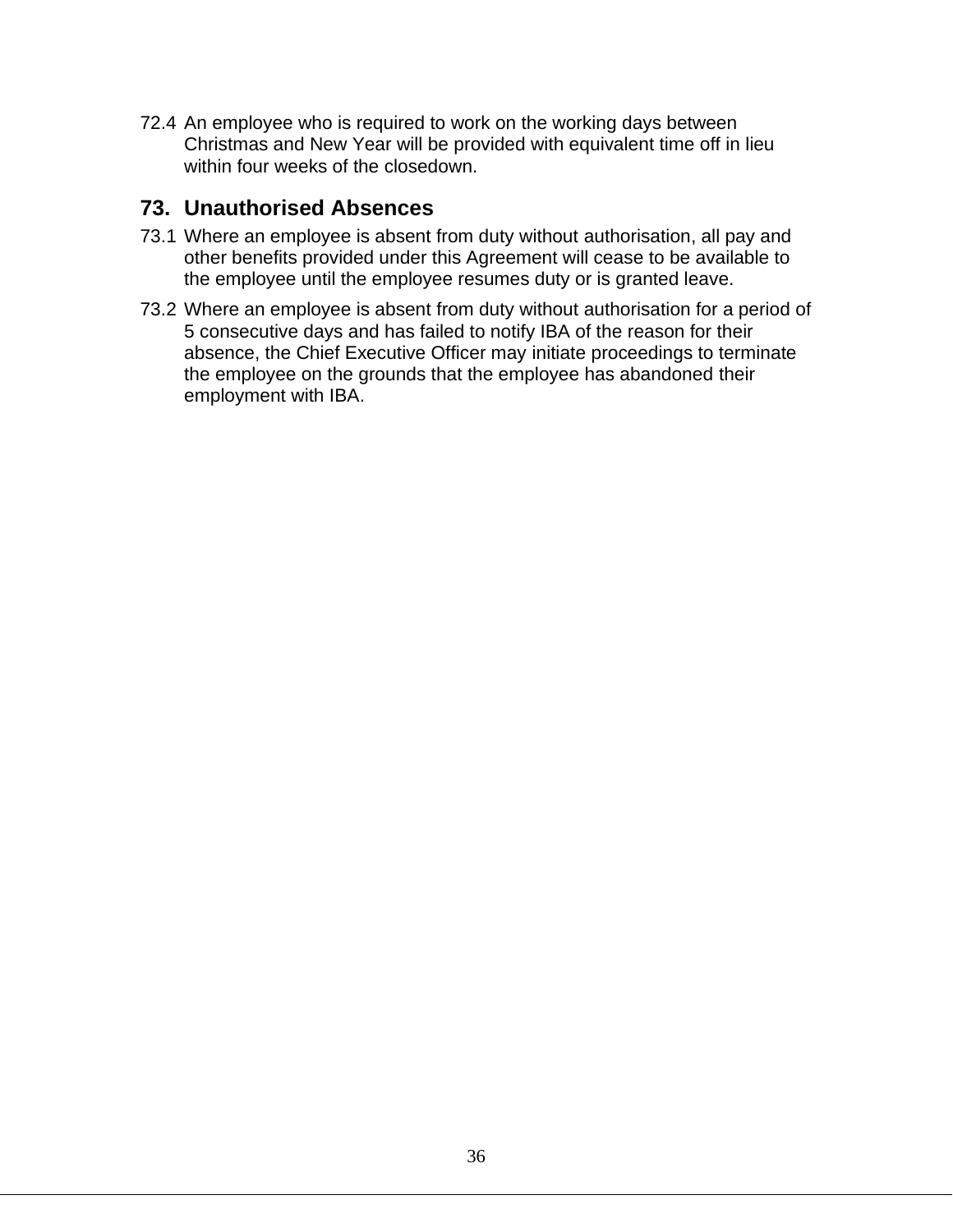## **PART H TRAVEL**

### **74. Air Travel**

- 74.1 All domestic air travel will be by economy class.
- 74.2 All international air travel will be by business class where available.
- 74.3 Employees are required to book and travel using the best available fare.

#### **75. Accommodation**

- 75.1 Where an employee is required to be absent from home overnight due to IBA requirements, the employee will have reasonable accommodation costs paid or, where payment by IBA is not practicable, reimbursed.
- 75.2 Where an employee elects not to stay in commercial accommodation, the employee will be paid an allowance of \$63.50 per night.
- 75.3 For the purposes of Clause 75.2, commercial accommodation is any establishment which is able to supply a tax invoice in respect of accommodation.

#### **76. Meals and incidentals**

- 76.1 This Section applies where an employee is required to be absent from home overnight due to IBA requirements and commercial accommodation is available in that locality. For these purposes, commercial accommodation is defined as an establishment that is able to issue a tax invoice.
- 76.2 Where Clause 76.1 applies, the employee will be paid a meals and incidentals allowance as determined by the Chief Executive Officer.
- 76.3 Meals and Incidentals Allowance payable to an employee will be calculated from:
	- (a) 60 minutes before transport departs the employee's normal location to 30 minutes after transport arrives at the employee's normal location; and
	- (b) will be adjusted by removing the relevant meals components for any meal that was, or will be, provided or paid for by IBA.

## **77. Camping Allowance**

77.1 Where an employee is required to be absent from home overnight due to IBA requirements and commercial accommodation is not available in that locality, the employee will receive a Camping Allowance for meals and incidentals at a rate determined by the Chief Executive Officer. For these purposes, commercial accommodation is defined the same as for Clause 75.3.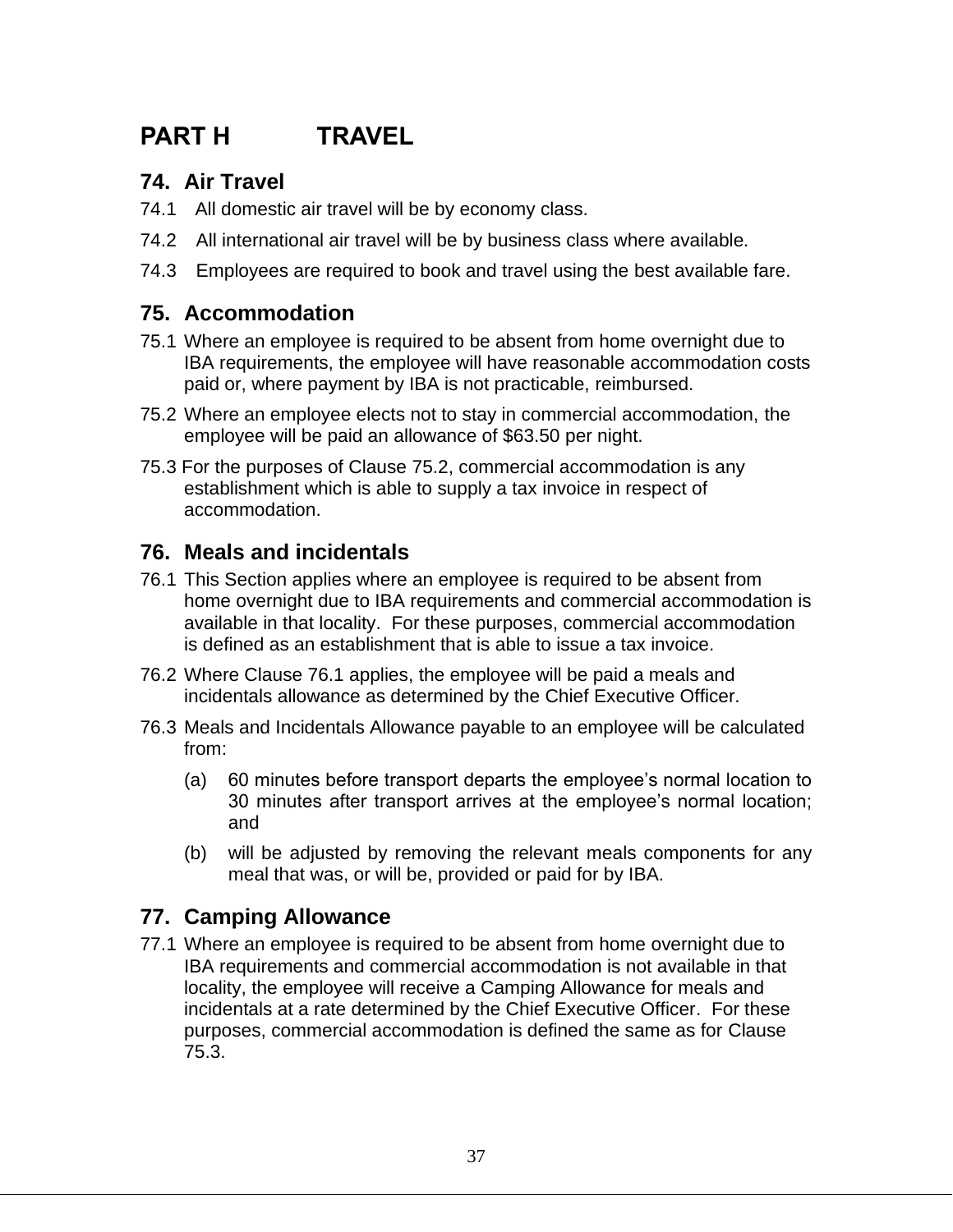#### **78. Travel Allowance**

78.1 Where the Chief Executive Officer considers that it is more appropriate and convenient for an employee to make their own accommodation arrangements, the Chief Executive Officer will pay a Travel Allowance at a rate determined by the Chief Executive Officer.

### **79. Overseas Conditions**

- 79.1 Employees will be reimbursed reasonable costs for accommodation, meals and incidentals while on approved travel outside of Australia.
- 79.2 The Chief Executive Officer will determine reasonable costs for accommodation, meals and incidentals taking account of information from the country and the experience of other relevant agencies.
- 79.3 IBA may provide an employee with an advance to cover accommodation, meals and incidentals. In these instances, the employee is to prepare an acquittal and where necessary, reimburse IBA any excess advance payment.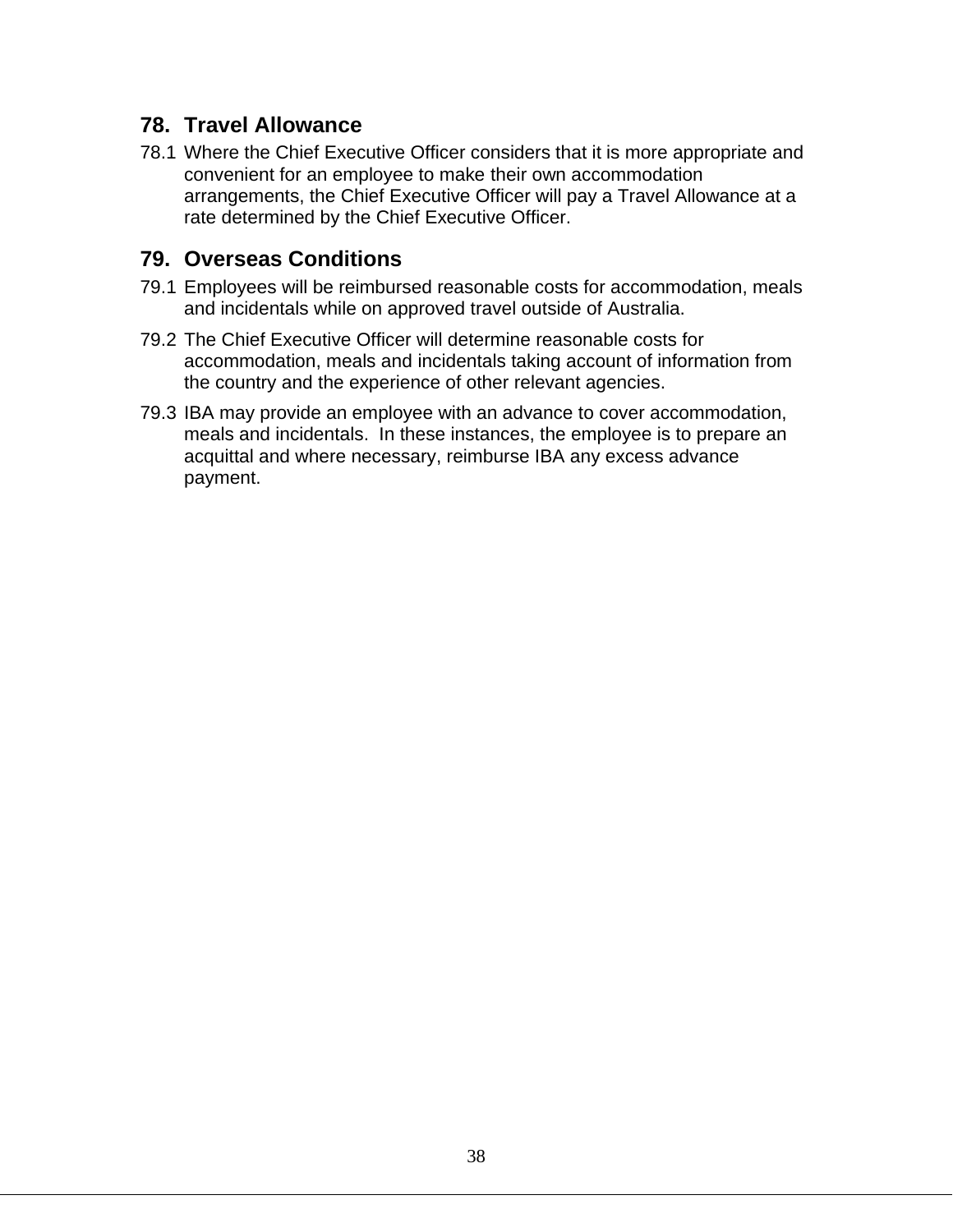## **PART I ALLOWANCES**

### **80. Motor Vehicle Allowance**

- 80.1 A Motor Vehicle Allowance is payable where an employee is required by the Chief Executive Officer to use their private vehicle for work-related purposes.
- 80.2 The rate of motor vehicle allowance will be determined by the Chief Executive Officer from time to time.
- 80.3 The Chief Executive Officer may agree to an employee using their own private vehicle for work related travel in place of air travel. Where this is agreed, the employee will be paid a motor vehicle allowance up to a maximum of the cost of the cheapest available airfare to that location plus estimated ground transport costs.

#### **81. First Aid Officer/Health and Safety Representative Allowance**

81.1 Where an employee possesses a current First Aid Certificate and is appointed by the Chief Executive Officer as a First Aid Officer for IBA, or is appointed a Health and Safety Representative, the employee will receive an Allowance of \$26.50 per fortnight.

### **82. On-Call Allowance**

- 82.1 Where the Chief Executive Officer requires an employee to be on-call outside of their normal hours of duty and to be available for work, the Chief Executive Officer may pay the employee an On-Call Allowance as determined by the Chief Executive Officer.
- 82.2 Where an employee is at the IBA Level 1 to IBA Level 5, the employee may decline to be on-call.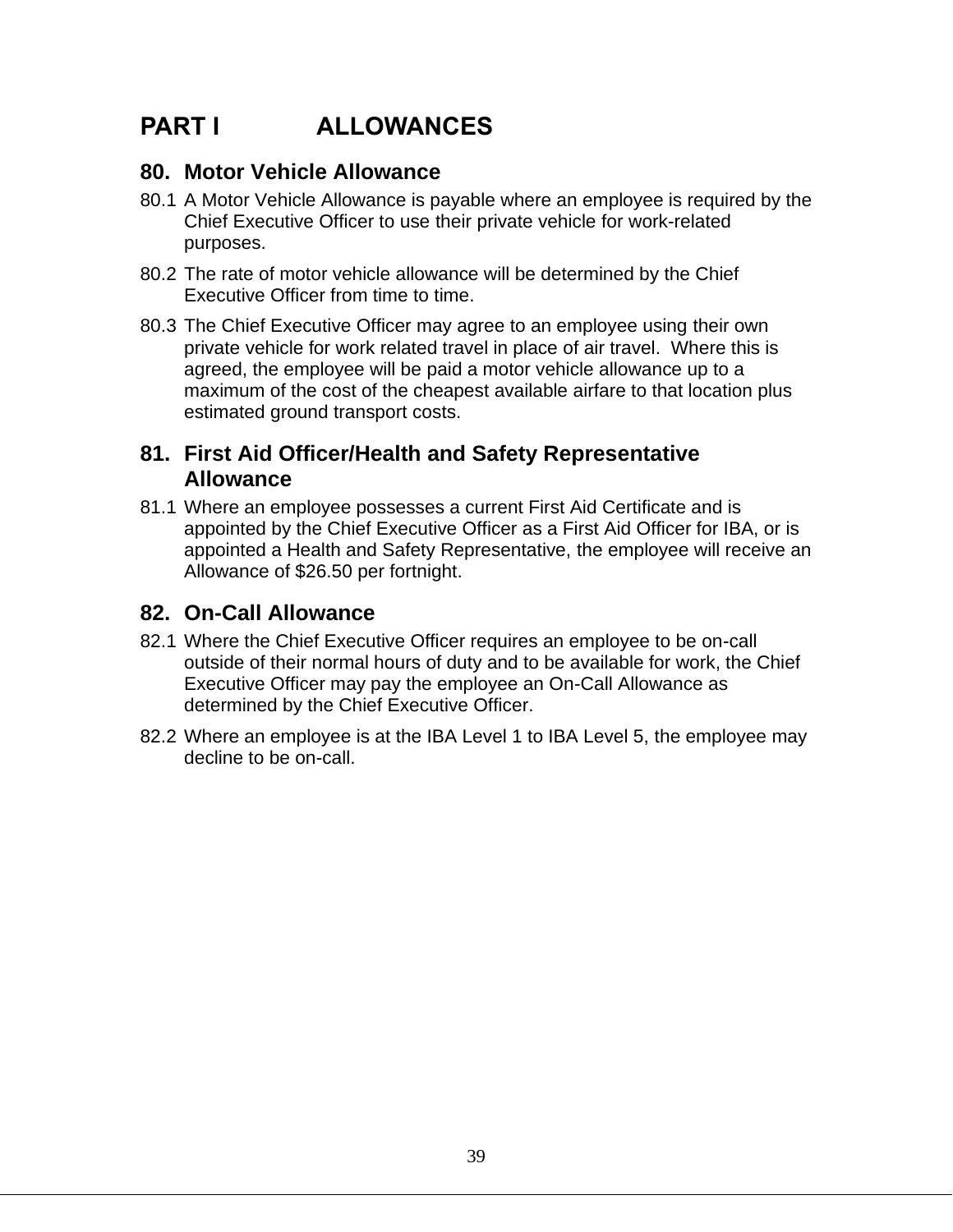## **PART J REMOTE LOCALITY CONDITIONS**

#### **83. Remote Locality Allowance**

83.1 Where an eligible employee's permanent work location is:

- (a) Broome, or
- (b) any other locality determined to be remote by the Chief Executive Officer;

the employee will be paid a Remote Locality Allowance as determined by the Chief Executive Officer.

- 83.2 An employee who was being paid a Remote Locality Allowance by IBA immediately before being covered by this Agreement will continue to receive the Allowance at the same rate while permanently located in the designated Remote Locality, subject to any changes that may be due to a change in whether the employee has or does not have dependants as defined by Clause 83.3.
- 83.3 For the purposes of this Section, a person is a dependant of the employee if they:
	- (a) are the employee's partner, child or grandchild of the employee or their partner;
	- (b) reside with the employee;
	- (c) are financially dependent on the employee; and
	- (d) earn less per annum than 60% of the salary payable to an IBA Level 1 employee at the bottom of the range under this Agreement.

### **84. Compassionate Assistance**

- 84.1 Where an employee's permanent or temporary work location is Broome, or any other locality determined by IBA to be a remote locality, return airfares will be paid or reimbursed by IBA in the following instances:
	- (a) where the employee, or a dependant of the employee, requires medical or dental treatment that is not available in the locality – where it is a dependant of the employee under the age of 18 who requires treatment and it is necessary for the dependant to be accompanied by an adult, the reimbursement entitlement will be in respect of the dependant and the employee or their partner who accompanies the dependant;
	- (b) where a member of the employee's immediate family is critically ill or injured and is located in another locality – one airfare each for the employee and their partner to that locality; or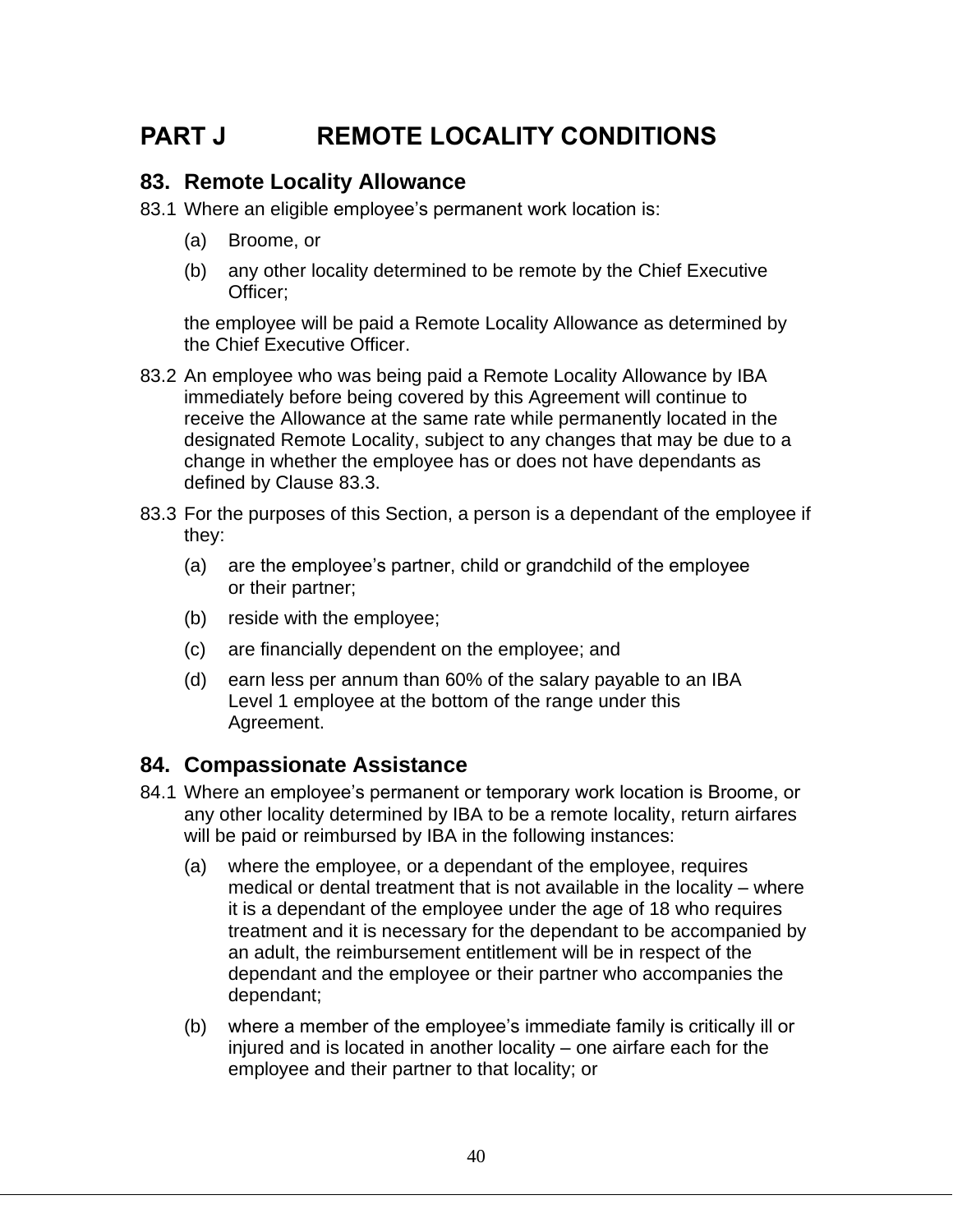- (c) where a member of the employee's immediate family has died and is located in another locality in Australia – one airfare each for the employee and their partner to that locality.
- 84.2 For the purposes of sub-clause 84.1(b), "critically ill or injured" means that there is a substantial risk that the person may not survive the illness or injury.

## **85. Staff Housing**

85.1 Where an employee's permanent work location is in a remote locality, IBA may elect to provide the employee with accommodation that is owned by the Commonwealth or IBA, subject to the employee paying a contribution of 10% of base salary towards the accommodation.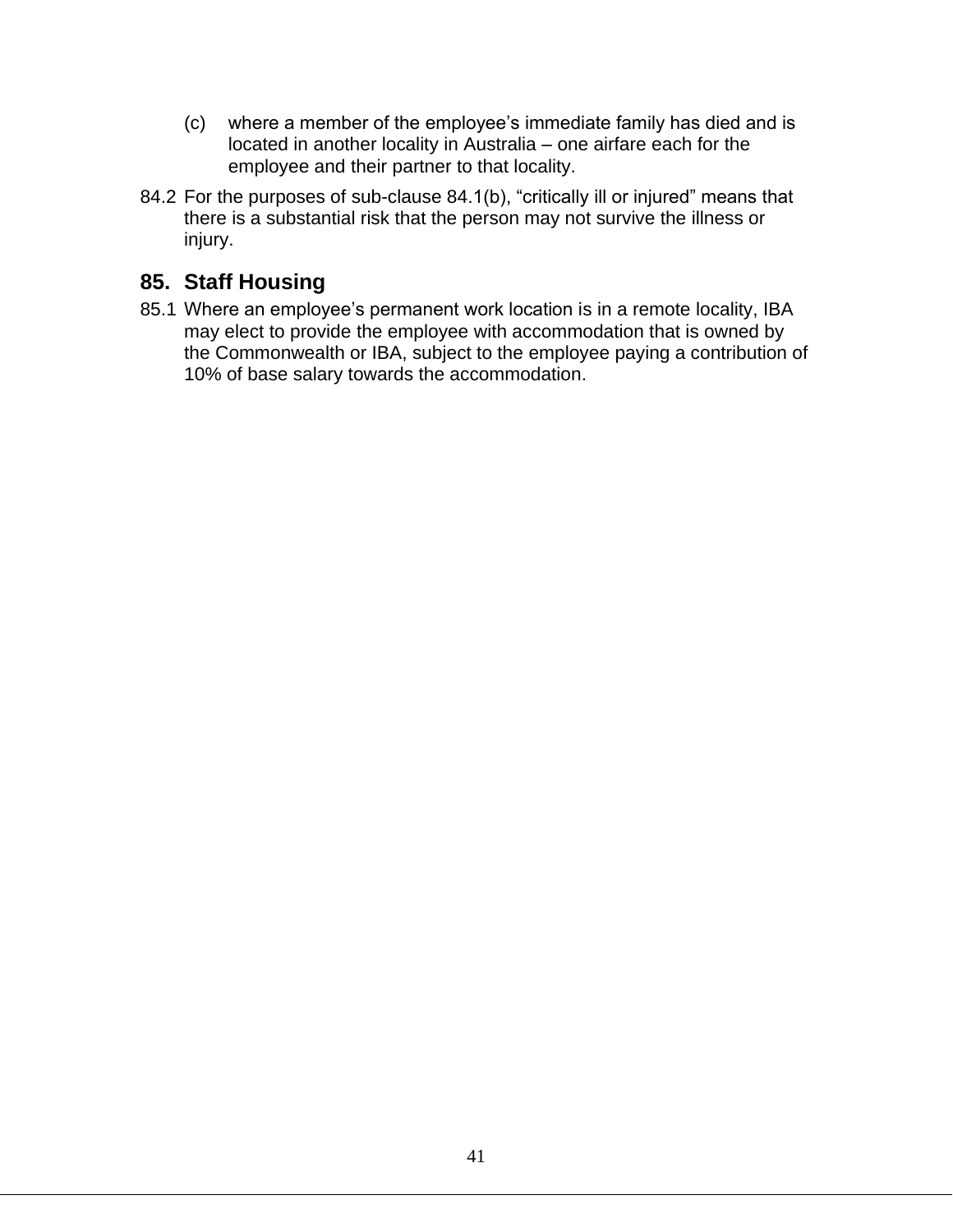## **PART K RELOCATION ASSISTANCE**

## **86. Eligibility**

- 86.1 Employees are entitled to relocation assistance in the following circumstances:
	- (a) an employee is transferred by IBA to another locality and the transfer was not initiated by the employee; or
	- (b) an employee is promoted by IBA to a higher level position in another locality; or
	- (c) the Chief Executive Officer considers that it is appropriate in the circumstances.

### **87 Assistance to Move to a Locality**

- 87.1 Where an employee is eligible for assistance to move to a locality, the Chief Executive Officer will determine the nature and extent of the assistance to be provided which may include:
	- (a) a pre-relocation visit by the employee and the employee's dependants in order to arrange accommodation and education;
	- (b) temporary accommodation costs for a period while the employee finds permanent accommodation;
	- (c) reimbursement of some or all costs that are directly the result of the employee's relocation.

#### **88. Assistance to Relocate on Resignation or Termination of Employment**

- 88.1 The Chief Executive Officer will determine the nature and extent of any relocation assistance to be provided to an employee on resignation or termination of employment, subject to:
	- (a) any agreement between the Chief Executive Officer and the employee, or any previous commitment made by the Chief Executive Officer to the employee; and
	- (b) the termination of employment not being a result of a breach of the IBA Code of Conduct.

#### **89. Assistance on Temporary Transfer**

- 89.1 Any period in which an employee is required to work temporarily in another locality for a period of less than 26 weeks is regarded as a temporary transfer.
- 89.2 The employee is entitled to normal meals and incidentals and agreed accommodation costs until midnight on the 21st day and then: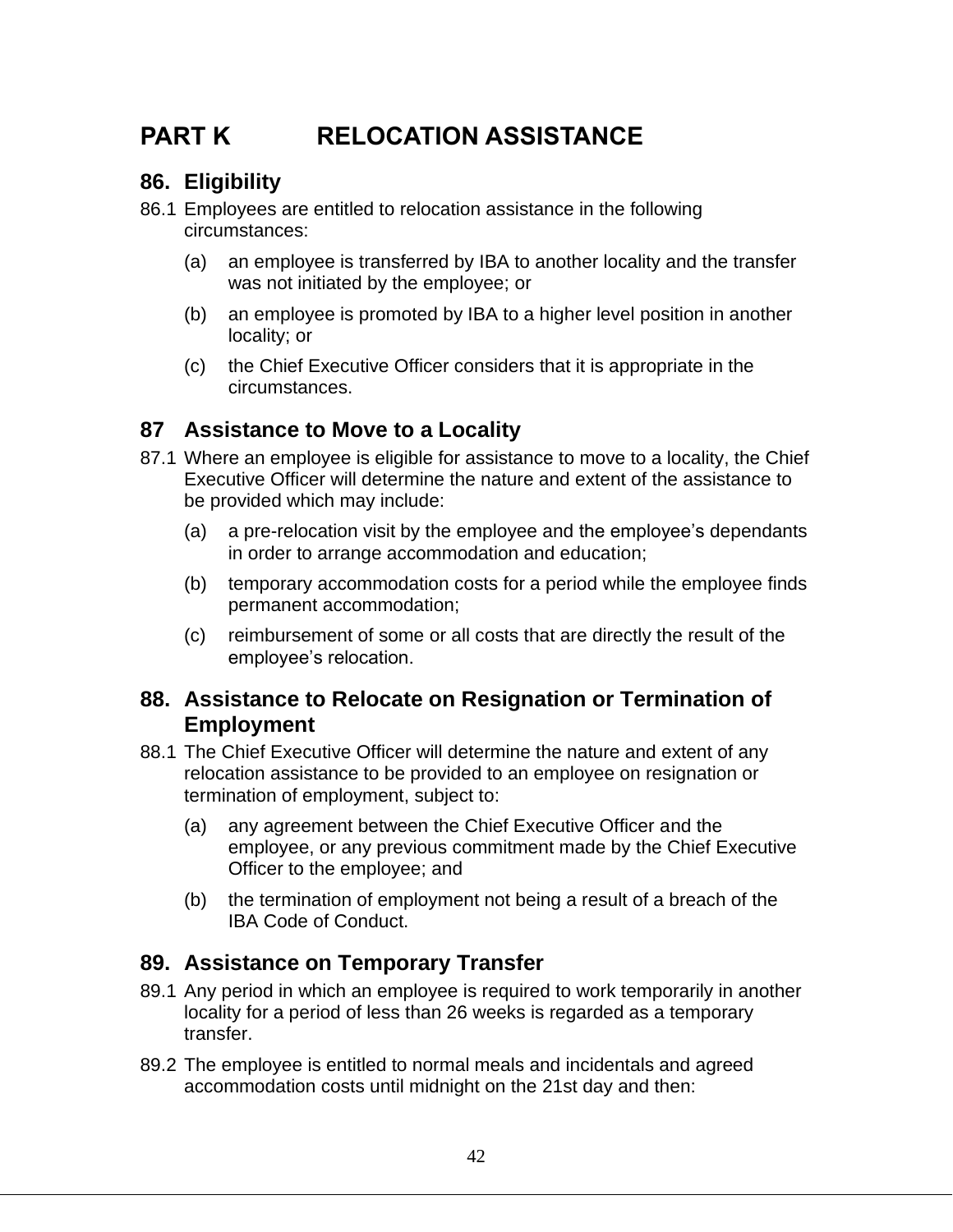- (a) payment of reasonable long term accommodation costs for the time required to arrange long term accommodation to a maximum of 21 days;
- (b) reasonable travel costs for the employee and their dependants to move to and return from the locality on completion of the temporary transfer;
- (c) reimbursement of any reasonable additional costs incurred by the employee that are a direct result of the temporary transfer, net of additional income that may be earned by the employee through rental and other income; and
- (d) where the employee is not accompanied by all of their dependants, one return airfare to the employee's normal locality once every six months.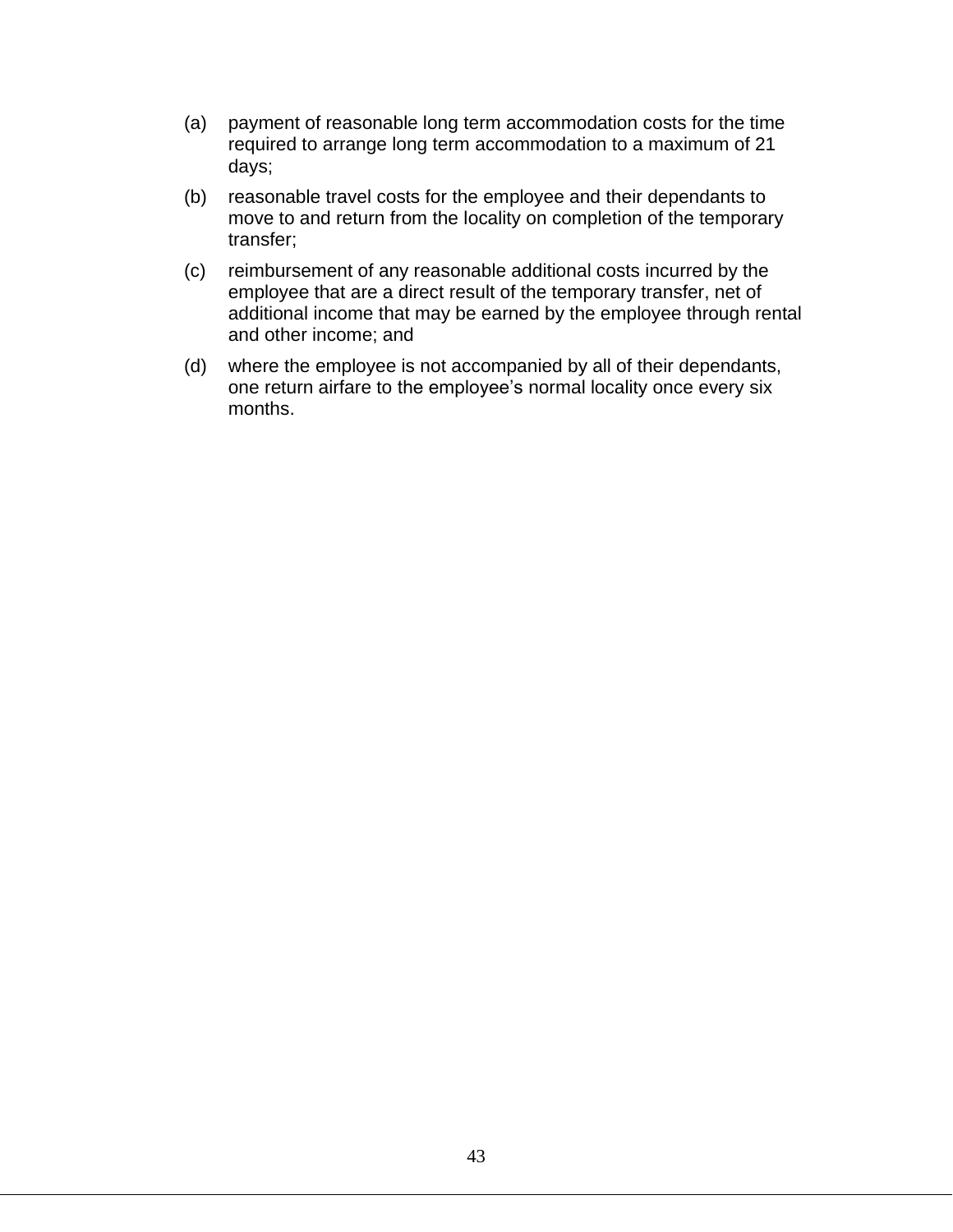## **PART L WORKFORCE ADJUSTMENT**

### **90. General**

- 90.1 This Part only applies to an employee where the employee is a continuing non-probationary employee.
- 90.2 Subject to Section 91, the Chief Executive Officer may terminate the employment of an employee as an excess employee where:
	- (a) IBA no longer needs the person's job to be done by anyone because of changes in the operational requirements of the business, or
	- (b) the employee is substantively at a level where there are a greater number of employees than is necessary for the efficient and economical working of IBA; or
	- (c) the services of the employee can no longer be effectively used because of technological or other changes in the work methods of IBA; or
	- (d) the employee's duties are to be performed at a different locality and the employee is not willing or able to transfer to the different locality; and
	- (e) despite reasonable efforts, IBA has been unable to redeploy the employee to another suitable position.

### **91. Consultation**

- 91.1 Where the Chief Executive Officer considers there is likely to be a need to identify one or more employees as excess, he will, as soon as practicable, advise the employees of the situation in writing, and offer to hold discussions with those employees, to consider:
	- (a) actions that might be taken to reduce the likelihood of the employees becoming excess;
	- (b) the proposed timeframe for IBA to make a decision concerning the affected employees' position/s; and
	- (c) redeployment opportunities for the employees, within IBA or an associated entity.
- 91.2 An employee may choose to be represented in any such discussions.
- 91.3 This consultation period will extend for at least a 4-week period, but may be reduced with the written agreement of the employee.

## **92. Selection of Employees as Excess**

92.1 Where IBA needs to select one or more excess employees to be retrenched, the Chief Executive Officer will determine which employee or employees will be declared excess taking into account the relative merit of the employees.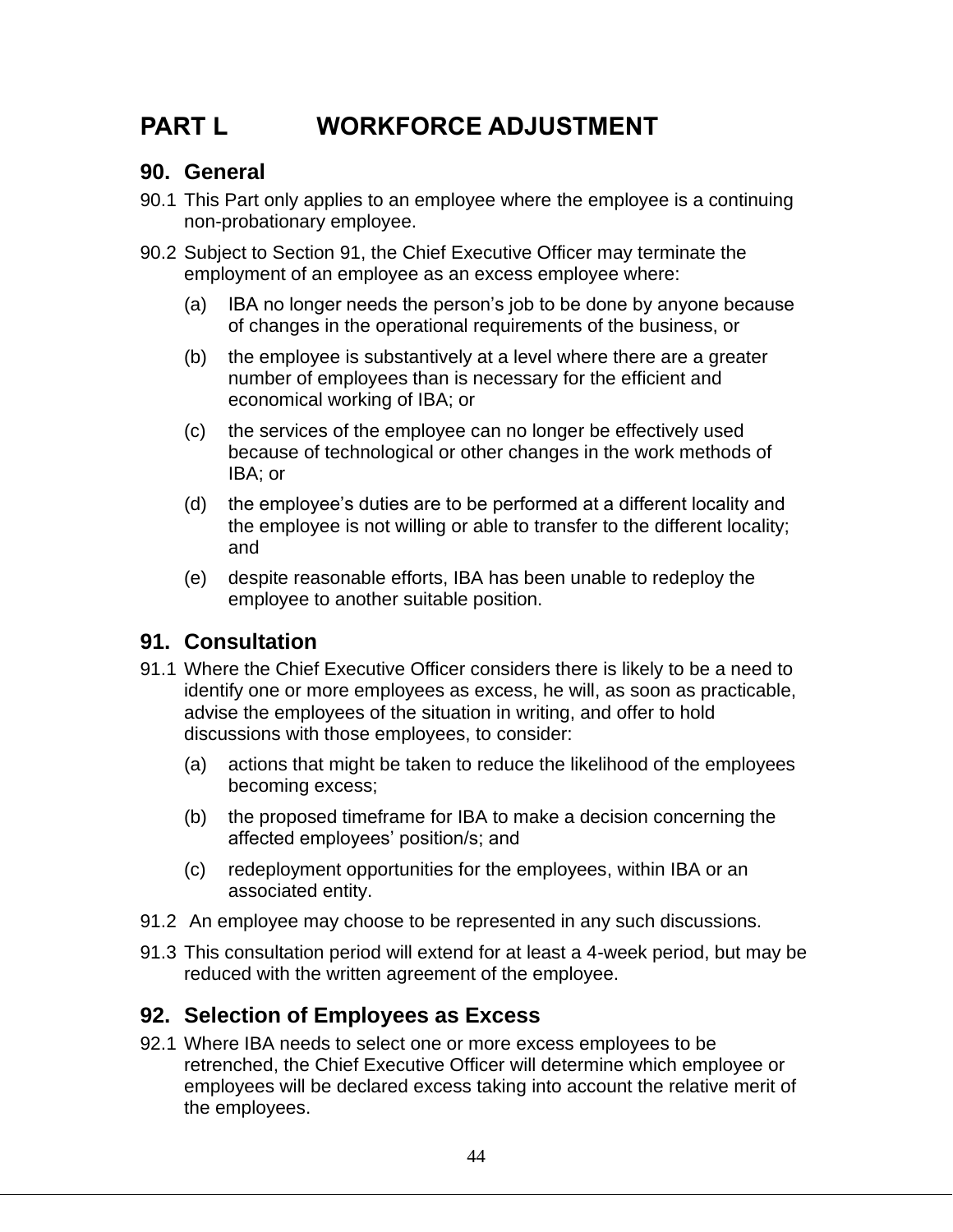#### **93. Redeployment**

- 93.1 Where the Chief Executive Officer decides an employee is excess to IBA's requirements, the Chief Executive Officer will:
	- (a) advise the employee in writing of the decision;
	- (b) make reasonable efforts to redeploy the employee to another suitable position, including a suitable position at a lower classification, for a period of not less than 8 weeks (**"the redeployment period**"); and
	- (c) ensure the employee is provided, as soon as practicable, with information on the entitlements the employee would be eligible to receive if terminated on grounds of being excess, including superannuation options and taxation treatment of entitlements.
- 93.2 The Chief Executive Officer may request an employee not to attend work during the redeployment period. In these circumstances the employee will continue to receive the salary they would otherwise have received.
- 93.3 During the redeployment period, IBA will assist an employee who is excess to IBA's requirements by:
	- (a) providing the employee with professional career counselling, resume and job seeking services through an IBA appointed accredited external provider, or through their preferred provider to a similar cost;
	- (b) providing reasonable paid time off to attend employment interviews from the date that the employee has been declared excess;
	- (c) considering excess staff in isolation for vacancies at or below their current level prior to advertising internally or externally;
	- (d) reimbursing reasonable expenses for consultations with a qualified financial adviser of the employee's choice up to a maximum of \$750 (or such other amount as the Chief Executive Officer considers reasonable given the fair market value of these services at the relevant time and location of the employee); and
	- (e) providing access to a confidential, external counselling service through IBA's Employee Assistance Program.
- 93.4 During the redeployment period the Chief Executive Officer may invite an excess employee to elect for retrenchment with a redundancy benefit and the employee will have 4 weeks in which to notify the Chief Executive Officer of their decision (the consideration period). Where the employee elects for retrenchment the Chief Executive Officer may decide to retrench the employee but will not give notice of termination before the end of the consideration period without the agreement of the employee.
- 93.5 If the Chief Executive Officer and the employee mutually agree to terminate the employee's employment at the beginning of, or within, the redeployment period, the employee will receive payment in lieu of the unexpired portion of the redeployment period.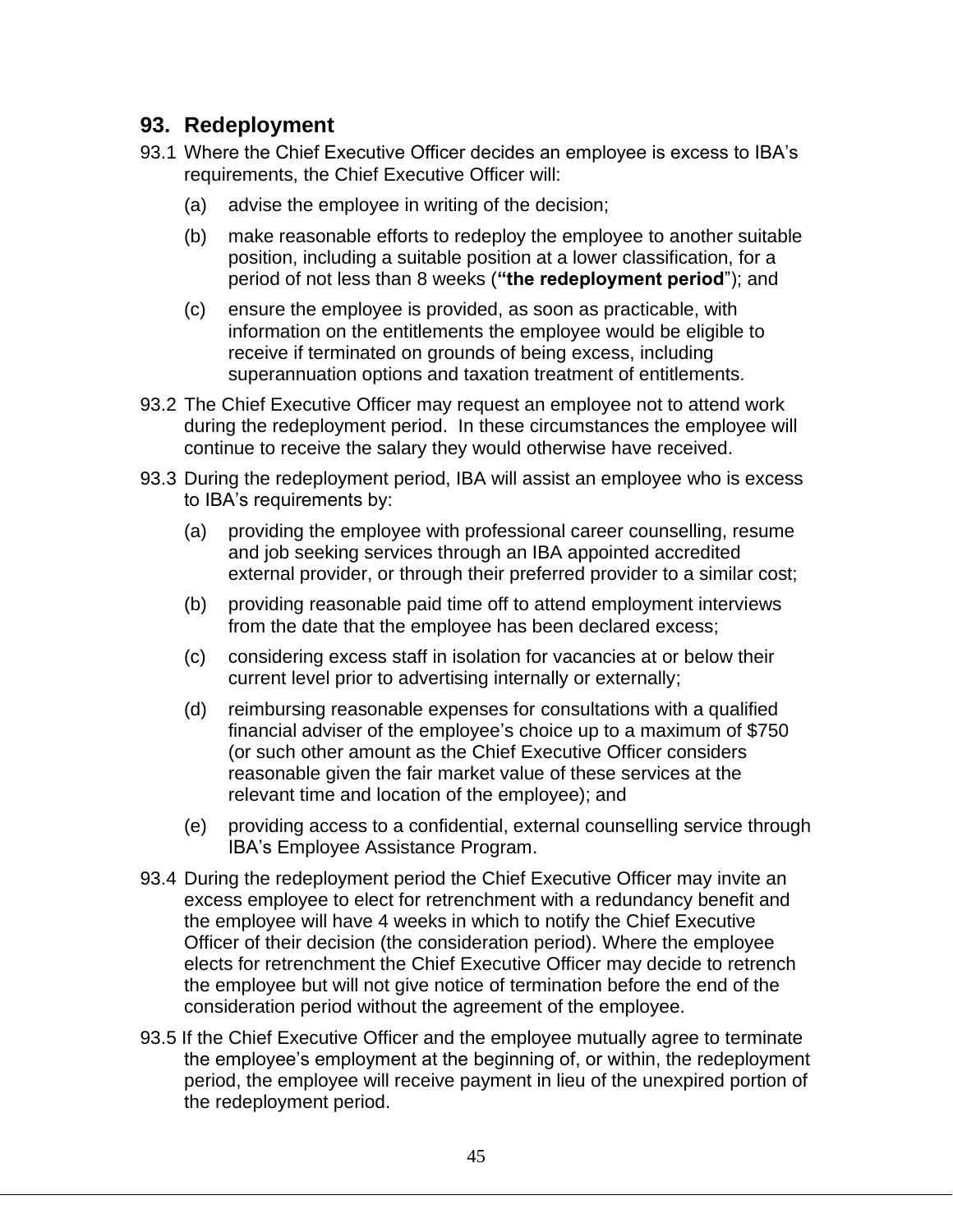#### **94. Notice of Termination**

- 94.1 Where an employee cannot be redeployed and the Chief Executive Officer terminates the employment of the employee on excess grounds, the Chief Executive Officer will give written notice of termination of 4 weeks (or 5 weeks for an employee over 45 with at least 5 years of continuous service) ("**the notice period"**).
- 94.2 Where an employee's employment is terminated at the beginning of, or within, the notice period, the employee will receive payment in lieu of the unexpired portion of the notice period.

#### **95. Severance entitlements**

- 95.1 An employee whose employment is terminated by the Chief Executive Officer on the grounds that the employee is an excess employee is entitled to payment of a redundancy benefit of an amount equal to two weeks' salary for each completed year of continuous service, plus a pro rata payment for completed months of service since the last completed year of service, or the minimum redundancy benefit to which the employee is entitled under the National Employment Standards (NES), whichever is greater.
- 95.2 The minimum redundancy benefit payable under this clause will be an amount equivalent to 4 weeks' salary and the maximum redundancy benefit payable under this clause will be an amount equivalent to 48 weeks' salary.
- 95.3 For the purposes of Clause 95.1:
	- (a) the redundancy benefit will be calculated on a pro rata basis for any period where an employee has worked part-time hours during their period of service and the employee has less than 24 years full-time service;
	- (b) the following categories of service will be taken into account in calculating an employee's period of continuous service:
		- (i) service with IBA; and
		- (ii) government service as defined in section 10 of the *Long Service Leave Act 1976*;
		- (iii) service with the Australian Defence Forces;
		- (iv) Commonwealth service immediately preceding deemed resignation under the repealed section 49 of the *Public Service Act 1922*; or
		- (v) service with another organisation where an employee was transferred from IBA to that organisation with a transfer of function, or an employee engaged by that organisation on work within a function is appointed as a result of the transfer of that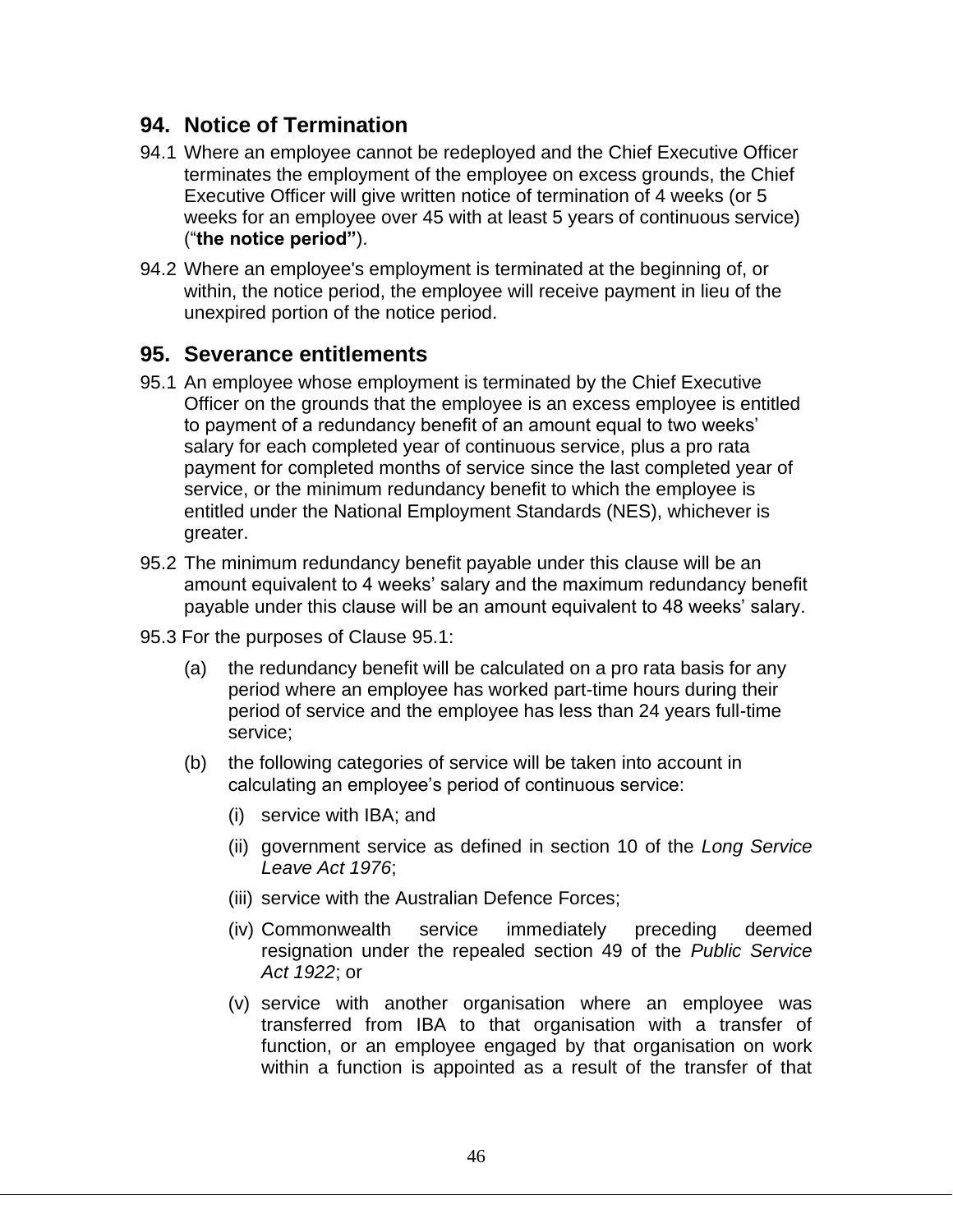function to IBA, and such service is recognised for long service leave purposes.

- (c) the period of continuous service of an employee:
	- (i) for a person employed prior to 11 January 2012 ( the Commencement Date of the *Indigenous Business Australia Enterprise Agreement 2012 - 2014*), is determined by reference to sections 11 and 12 of the *Long Service Leave (Commonwealth Employees) Act 1976*; and
	- (ii) for a person employed after 11 January 2012, is determined by reference to Part 2.2 Division 11 of the *Fair Work Act 2009*. Any period of prior service of an employee (which ceased by way of redundancy, retirement on the ground of invalidity, inefficiency or loss of qualifications, forfeiture of office, dismissal, termination of probationary appointment or temporary engagement for reasons of unsatisfactory service, or voluntary retirement at or above minimum retirement age applicable to the employee or with the payment of an employer-financed retirement benefit) will not count as service for redundancy pay purposes.
- 95.4 For the purposes of this Section, an employee's salary will be the higher of:
	- (a) the employee's salary at their permanent classification level; or
	- (b) the salary payable at a higher classification level where the employee has been temporarily performing work and has been paid at that higher classification level for a period of at least 12 months immediately preceding the date on which the Chief Executive Officer gave the employee notice of termination,

and will include any other allowances in the nature of salary which are paid during periods of Annual Leave and on a regular basis, but excluding any allowances which are of a reimbursement nature.

### **96. Reduction in Classification**

- 96.1 Following the redeployment period, or during the redeployment period by agreement of the employee, the Chief Executive Officer may, with 4 weeks' notice, reduce an employee's classification level as an alternative to termination of employment as an excess employee.
- 96.2 Where the Chief Executive Officer reduces the classification level of an employee under Clause 96.1 the employee will be entitled to income maintenance payments to maintain their salary at the previous classification level for a period that is equivalent to the number of weeks' pay the employee would have received as a severance payment.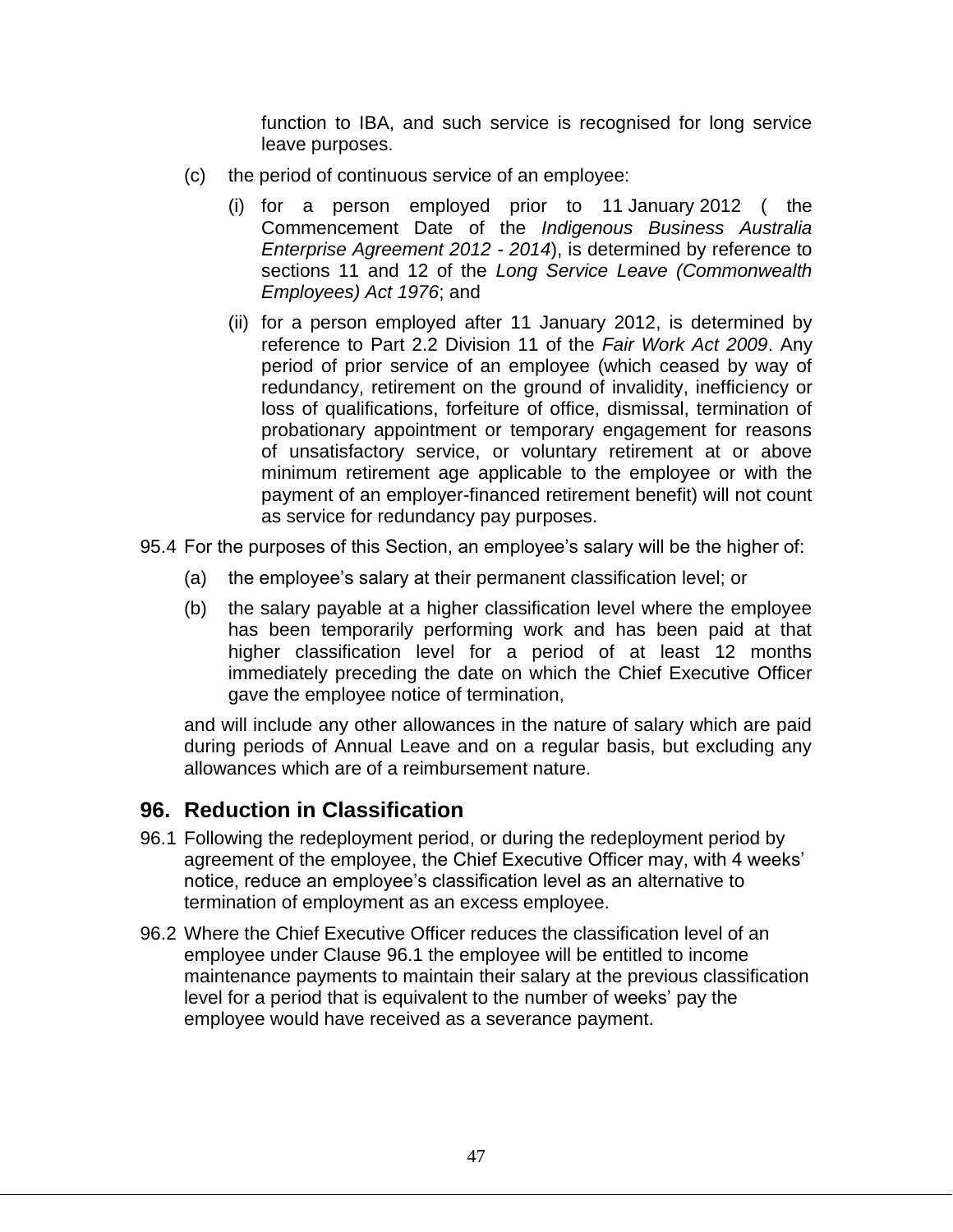## **PART M TERMINATION OF EMPLOYMENT**

## **97. Resignation**

- 97.1 Employees are required to give reasonable notice of termination of employment.
- 97.2 Reasonable notice for employees below IBA Level 6 is two weeks and for employees at or above IBA Level 6 is four weeks. These periods may be shortened or waived by the Chief Executive Officer.

## **98. Termination by IBA**

- 98.1 The Chief Executive Officer may terminate an employee by giving a written Notice of Termination to the employee stating the grounds for termination and the date of effect of the termination.
- 98.2 Nothing in this Agreement prevents the Chief Executive Officer from terminating the employment of an employee for serious misconduct, without further notice or payment in lieu, in accordance with the Fair Work Act*.*
- 98.2 Other than in cases of serious misconduct (for example due to underperformance, during or at the conclusion of the probation period, abandonment of employment or misconduct), the Chief Executive Officer will provide employees with the notice periods specified in the Fair Work Act on termination of employment. The Chief Executive Officer may pay an employee in lieu of the required notice period.
- 98.4 No employee will, without the consent of the employee, be terminated on invalidity grounds before the employee's available Personal Leave credits have been used, except as otherwise provided by legislation.

### **99. Termination payments**

- 99.1 Where an employee ceases employment with IBA, the employee will receive payment in lieu of unused Annual Leave credits. This payment will be based on the employee's final rate of salary including any allowances that would have continued to be payable during a period of Annual Leave.
- 99.2 Subject to first discussing options for repayment with an employee, IBA may recover all or part of any debt or overpayment owed to IBA by an employee at termination of their employment out of monies otherwise payable to the employee and then pay the employee the balance remaining after recovery of the debt or overpayment.

### **100. Payment on death**

100.1 Where an employee dies, or is assumed by the Chief Executive Officer to have died, the Chief Executive Officer will authorise the payment of the amount to which the former employee would have been entitled had the employee resigned or required by legislation.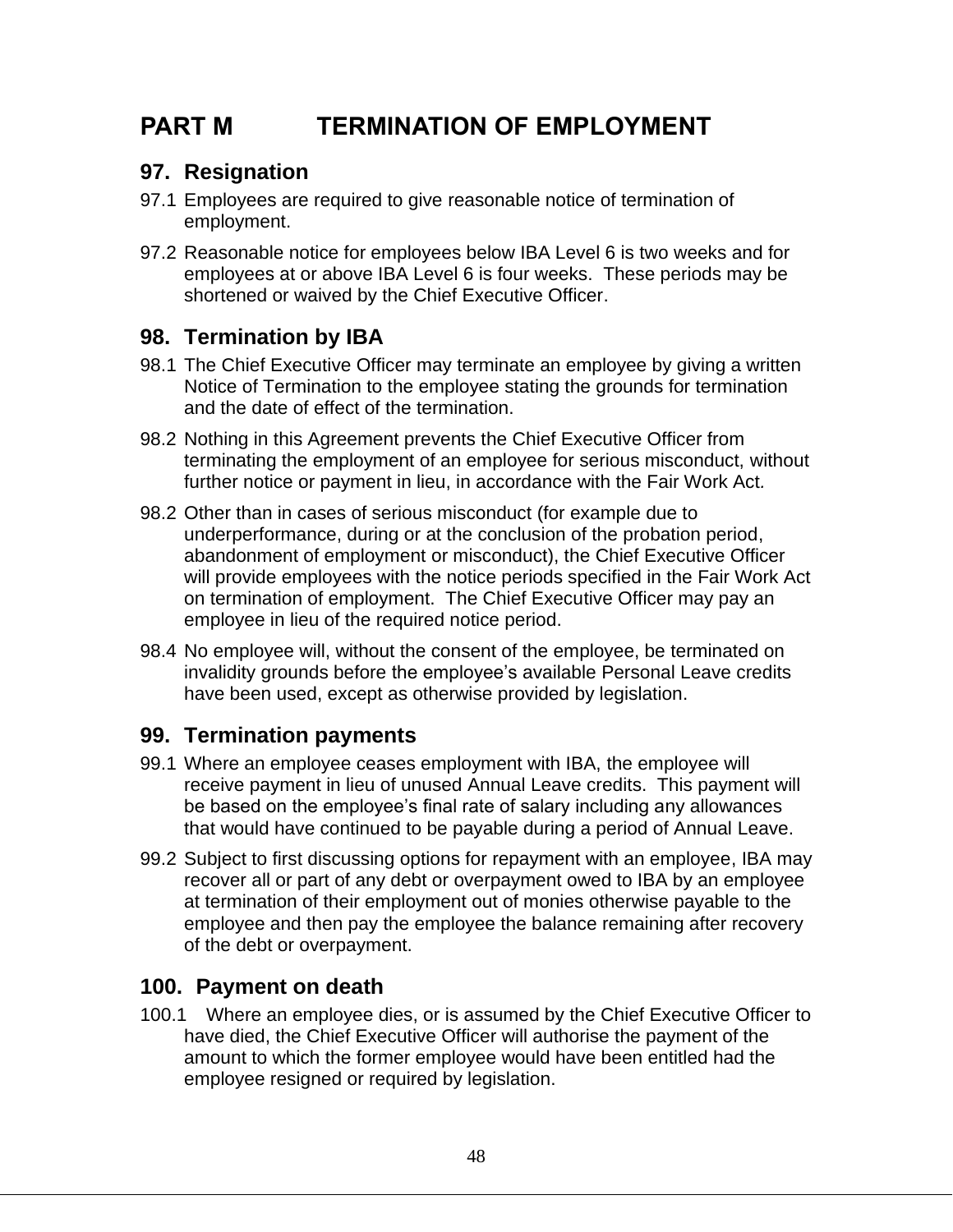100.2 Payment of an amount authorised by the Chief Executive Officer under Clause 100.1 shall be made to the executor of the former employee's estate, the administrator of the former employee's estate, the public trustee or such other person as the law requires in the jurisdiction pertaining to the former employee.

### **101. Right of Return for Election Candidates**

- 101.1 Where an employee had been required to resign to contest an election for a local government position, or as a member of a State/Territory or Commonwealth parliament, or the Torres Strait Regional Authority, the Chief Executive Officer will allow an employee to return to work with IBA where:
	- (a) the employee resigned as a continuing employee to contest an election;
	- (b) the resignation took effect no earlier than 6 months before the closing date for nominations;
	- (c) the employee was a candidate in the election but failed to be elected;
	- (d) the employee makes application to the Chief Executive Officer within 2 months of the declaration of an undisputed election or, for a disputed election, within 2 months after the dispute has been determined or the dispute is withdrawn or lapses.
- 101.2 The period between the resignation of the employee to contest an election and the re-engagement of the employee is taken to be a period of service for the purposes of accrual of Personal Leave, Annual Leave and Long Service Leave.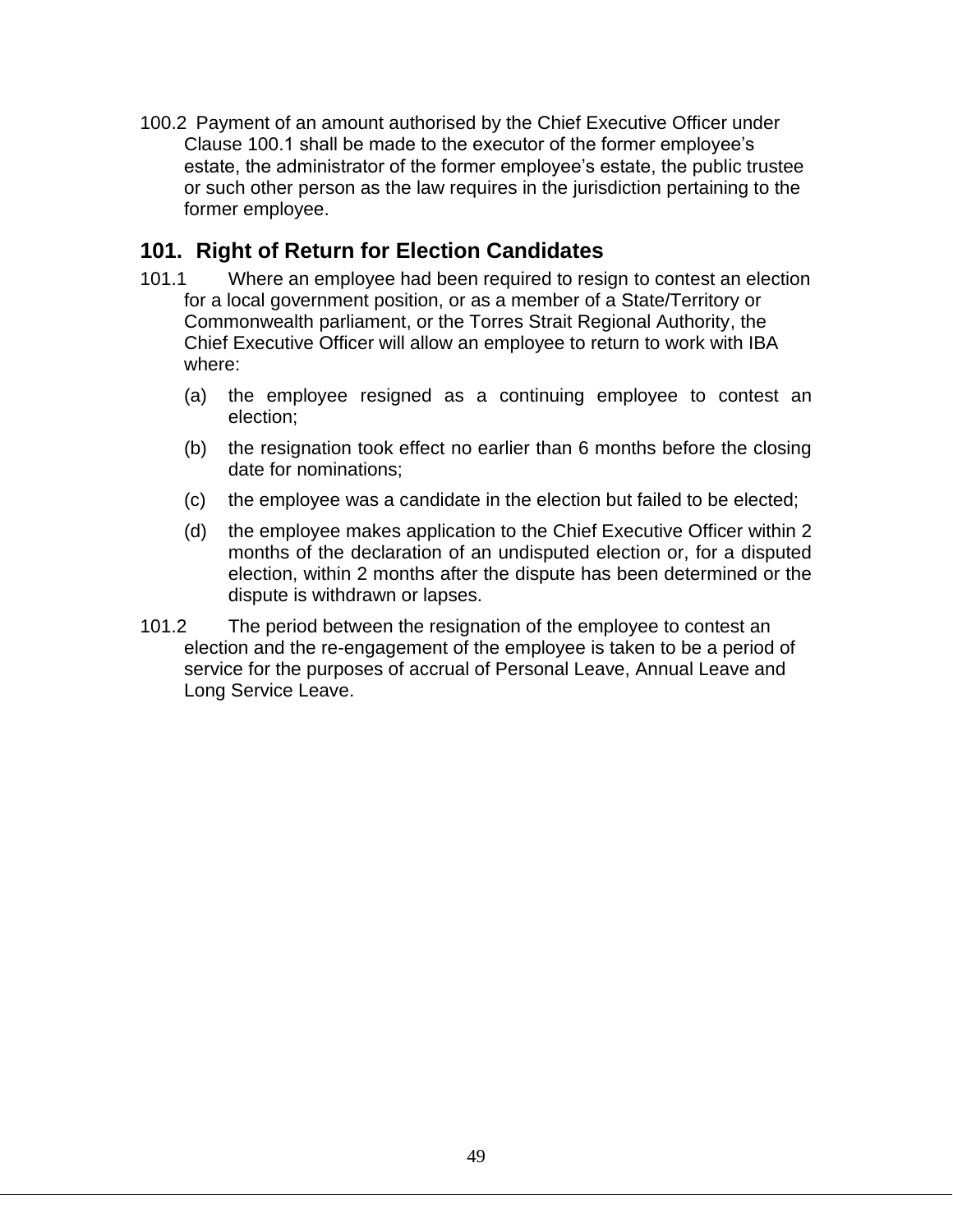## **PART N SIGNATURE PAGE**

For Indigenous Business Australia:

| Address:                                                                                                            |            | Full Name of Signatory: Chris Fry, Chief Executive Officer<br>Level 2, 15 Lancaster Place, Majura Park ACT 2609 |  |  |  |
|---------------------------------------------------------------------------------------------------------------------|------------|-----------------------------------------------------------------------------------------------------------------|--|--|--|
| The Chief Executive Officer has been authorised by the Indigenous Business<br>Australia Board to sign the Agreement |            |                                                                                                                 |  |  |  |
| Signature:                                                                                                          |            |                                                                                                                 |  |  |  |
| Date                                                                                                                |            | $\frac{1}{2}$ / $\frac{1}{2016}$                                                                                |  |  |  |
| <b>Employee Bargaining Representatives:</b>                                                                         |            |                                                                                                                 |  |  |  |
| Full name of Signatory:                                                                                             |            | Beth Vincent-Pietsch, Deputy Secretary<br>On behalf of the Community and Public Sector Union                    |  |  |  |
| Address:                                                                                                            |            | 1/40 Brisbane Avenue, Barton ACT 2600                                                                           |  |  |  |
| Signature:<br>Date                                                                                                  |            | $\frac{1}{\sqrt{2016}}$                                                                                         |  |  |  |
| <b>Employee Nominated Representative:</b>                                                                           |            |                                                                                                                 |  |  |  |
| Full name:<br>Address:                                                                                              |            |                                                                                                                 |  |  |  |
| Signature:<br>Date                                                                                                  | $\sqrt{2}$ | /2016                                                                                                           |  |  |  |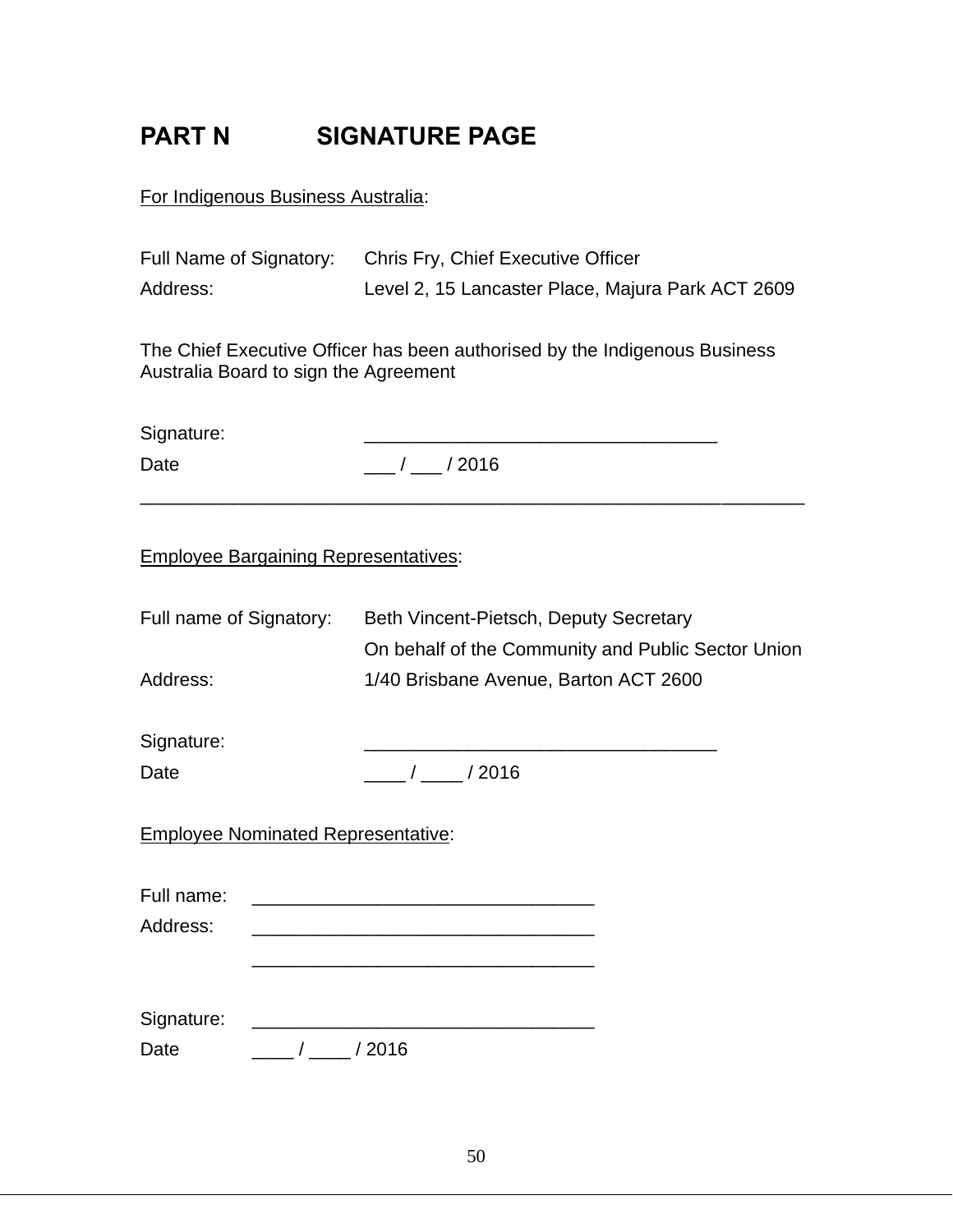## **APPENDIX 1**

## **IBA Classifications (and Award\*/APS Equivalents) and Base Salary Rates**

|                       | Classification           |         |                 |                                                                |                                                          |                                         |                                         |                                         |           |           |
|-----------------------|--------------------------|---------|-----------------|----------------------------------------------------------------|----------------------------------------------------------|-----------------------------------------|-----------------------------------------|-----------------------------------------|-----------|-----------|
| Award*                | <b>APS</b><br><b>IBA</b> |         | Point<br>Salary | <b>Base Salary</b><br>prior to<br>Commencement<br>of Agreement | <b>Base Salary</b><br>on<br>Commencement<br>of Agreement | <b>Base Salary</b><br>on<br>1 July 2016 | <b>Base Salary</b><br>on<br>1 July 2017 | <b>Base Salary</b><br>on<br>1 July 2018 |           |           |
|                       |                          |         | 1.1             | \$46,900                                                       | \$47,838                                                 | \$48,316                                | \$49,041                                | \$49,777                                |           |           |
| ASO <sub>1</sub><br>& | APS1<br>&                | Level 1 | $1.2$           | \$50,123                                                       | \$51,125                                                 | \$51,637                                | \$52,411                                | \$53,197                                |           |           |
| ASO <sub>2</sub>      | APS2                     |         | 1.3             | \$53,888                                                       | \$54,966                                                 | \$55,515                                | \$56,348                                | \$57,193                                |           |           |
|                       |                          |         | 1.4             | \$56,947                                                       | \$58,086                                                 | \$58,667                                | \$59,547                                | \$60,440                                |           |           |
|                       |                          |         | 2.1             | \$58,462                                                       | \$59,631                                                 | \$60,228                                | \$61,131                                | \$62,048                                |           |           |
| ASO <sub>3</sub>      | APS3                     | Level 2 | 2.2             | \$59,970                                                       | \$61,169                                                 | \$61,781                                | \$62,708                                | \$63,648                                |           |           |
|                       |                          |         | 2.3             | \$61,476                                                       | \$62,706                                                 | \$63,333                                | \$64,283                                | \$65,247                                |           |           |
|                       |                          |         | 2.4             | \$63,125                                                       | \$64,388                                                 | \$65,031                                | \$66,007                                | \$66,997                                |           |           |
|                       |                          |         | 3.1             | \$65,154                                                       | \$66,457                                                 | \$67,122                                | \$68,128                                | \$69,150                                |           |           |
| ASO4                  | APS4                     | Level 3 | 3.2             | \$67,223                                                       | \$68,567                                                 | \$69,253                                | \$70,292                                | \$71,346                                |           |           |
|                       |                          |         | 3.3             | \$68,967                                                       | \$70,346                                                 | \$71,050                                | \$72,116                                | \$73,197                                |           |           |
|                       |                          |         | 3.4             | \$70,793                                                       | \$72,209                                                 | \$72,931                                | \$74,025                                | \$75,135                                |           |           |
|                       | APS5                     | Level 4 | 4.1             | \$72,734                                                       | \$74,189                                                 | \$74,931                                | \$76,055                                | \$77,195                                |           |           |
| ASO <sub>5</sub>      |                          |         | 4.2             | \$75,024                                                       | \$76,524                                                 | \$77,290                                | \$78,449                                | \$79,626                                |           |           |
|                       |                          |         | 4.3             | \$77,125                                                       | \$78,668                                                 | \$79,454                                | \$80,646                                | \$81,856                                |           |           |
|                       | APS6                     | Level 5 | 5.1             | \$81,374                                                       | \$83,001                                                 | \$83,831                                | \$85,089                                | \$86,365                                |           |           |
| ASO <sub>6</sub>      |                          |         | 5.2             | \$83,652                                                       | \$85,325                                                 | \$86,178                                | \$87,471                                | \$88,783                                |           |           |
|                       |                          |         | 5.3             | \$86,772                                                       | \$88,507                                                 | \$89,393                                | \$90,733                                | \$92,094                                |           |           |
|                       |                          |         | 5.4             | \$90,219                                                       | \$92,023                                                 | \$92,944                                | \$94,338                                | \$95,753                                |           |           |
|                       |                          |         | 6.1             | \$102,292                                                      | \$104,338                                                | \$105,381                               | \$106,962                               | \$108,566                               |           |           |
| SOGC                  | EL <sub>1</sub>          | Level 6 | 6.2             | \$105,455                                                      | \$107,564                                                | \$108,640                               | \$110,269                               | \$111,923                               |           |           |
|                       |                          |         | 6.3             | \$108,579                                                      | \$110,751                                                | \$111,858                               | \$113,536                               | \$115,239                               |           |           |
|                       |                          |         | 6.4             | \$113,563                                                      | \$115,834                                                | \$116,993                               | \$118,747                               | \$120,529                               |           |           |
|                       |                          | Level 7 | 7.1             | \$123,569                                                      | \$126,040                                                | \$127,301                               | \$129,210                               | \$131,148                               |           |           |
| SOGB                  |                          |         | 7.2             | \$130,363                                                      | \$132,970                                                | \$134,300                               | \$136,314                               | \$138,359                               |           |           |
| &                     | EL <sub>2</sub>          |         | 7.3             | \$135,230                                                      | \$137,935                                                | \$139,314                               | \$141,404                               | \$143,525                               |           |           |
| SOGA                  |                          |         | 7.4             | \$140,098                                                      | \$142,900                                                | \$144,329                               | \$146,494                               | \$148,691                               |           |           |
|                       |                          |         |                 |                                                                |                                                          |                                         | 7.5                                     | \$144,782                               | \$147,678 | \$149,154 |

*\* Government Employment Conditions and Salaries Award 2003*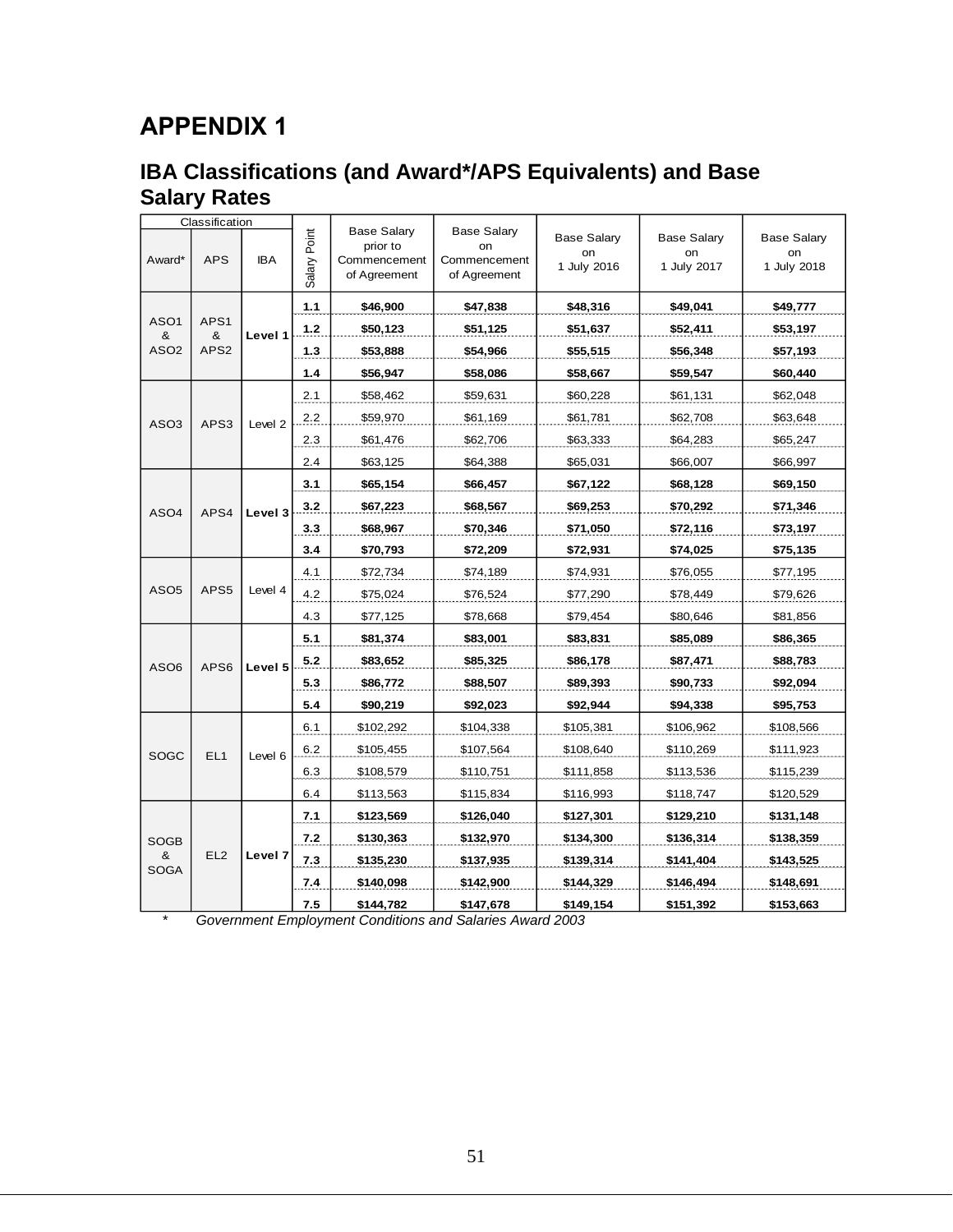## **Bonus Buyout Allowance**

Employees eligible to receive a Bonus Buyout Allowance under Clause 22 of the *Indigenous Business Australia Enterprise Agreement 2012-2014* will continue to receive the allowance under the same conditions, excluding the indexation provision.

Under this Agreement, the allowance will be indexed by:

- (a) 1.0% from the Date of Commencement;
- (b) 0.5% from 1 July 2016;
- (c) 0.75% from 1 July 2017; and
- (d) 0.75% from 1 July 2018.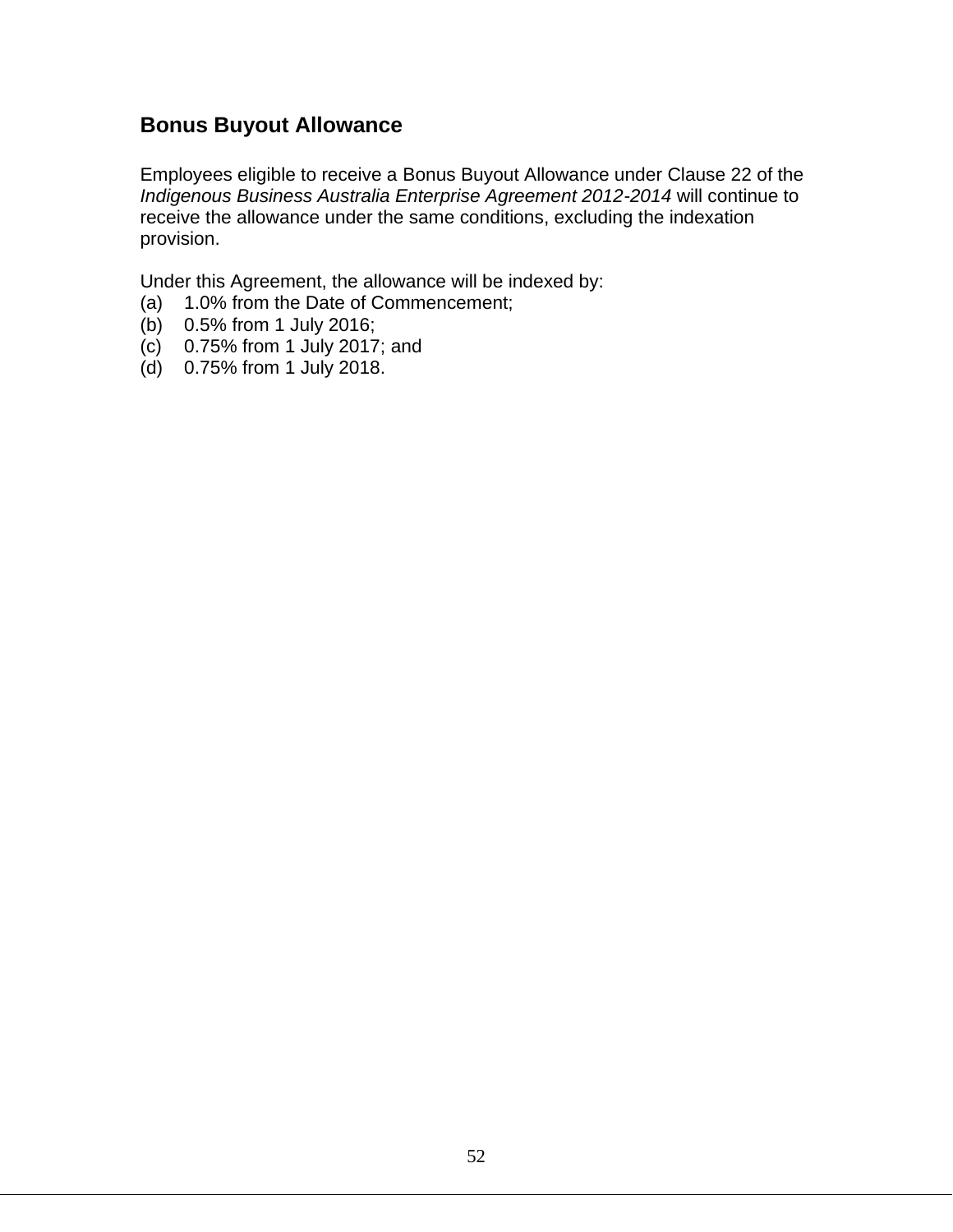## **APPENDIX 2**

## **Definitions**

| <b>Term</b>                             | <b>Definition</b>                                                                                                                                                                                                                            |
|-----------------------------------------|----------------------------------------------------------------------------------------------------------------------------------------------------------------------------------------------------------------------------------------------|
| Agreement                               | Enterprise Agreement made under the Fair Work Act<br>2009                                                                                                                                                                                    |
| Child                                   | Includes the natural child, adopted child, foster child,<br>step child, grandchild (where the employee has a<br>responsibility for the care of the child) or anyone else<br>who is a child within the meaning of the Family Law<br>Act 1975. |
| Employee                                | A person employed by IBA under the Aboriginal and<br>Torres Strait Islander Act 2005 but does not include<br>the Chief Executive Officer or an SES employee or<br>acting SES employee.                                                       |
| Employer                                | Indigenous Business Australia                                                                                                                                                                                                                |
| <b>Chief Executive Officer</b>          | The Chief Executive Officer of IBA or where that<br>position no longer exists, another person or position<br>nominated by the employer.                                                                                                      |
| Continuous service                      | Has the same meaning as is described at section 22 of<br>the Fair Work Act 2009                                                                                                                                                              |
| <b>Fair Work Commission</b><br>or FWC   | The body established under section 575 of the Fair<br><b>Work Act 2009.</b>                                                                                                                                                                  |
| Indigenous Business<br>Australia or IBA | The body established under the Aboriginal and Torres<br>Strait Islander Act 2005 (Cth)                                                                                                                                                       |
| Immediate family                        | A spouse, de-facto partner, child, parent, grandparent,<br>grandchild or sibling of the employee or a child, parent,<br>grandparent, grandchild or sibling of a spouse or de-<br>facto partner of the employee.                              |
| <b>Medical certificate</b>              | A certificate signed by a medical practitioner or other<br>person authorised under legislation to sign a medical<br>certificate.                                                                                                             |
| <b>Medical practitioner</b>             | registered or licensed<br>medical<br>as<br>A<br>person<br>a<br>practitioner under a law of a State or Territory that<br>provides for the registration of medical practitioners.                                                              |
| De-facto Partner                        | A person who, although not legally married to the<br>employee, lives with the employee in a relationship as<br>a couple or on a genuine domestic basis (whether the<br>employee and the person are of the same sex or are                    |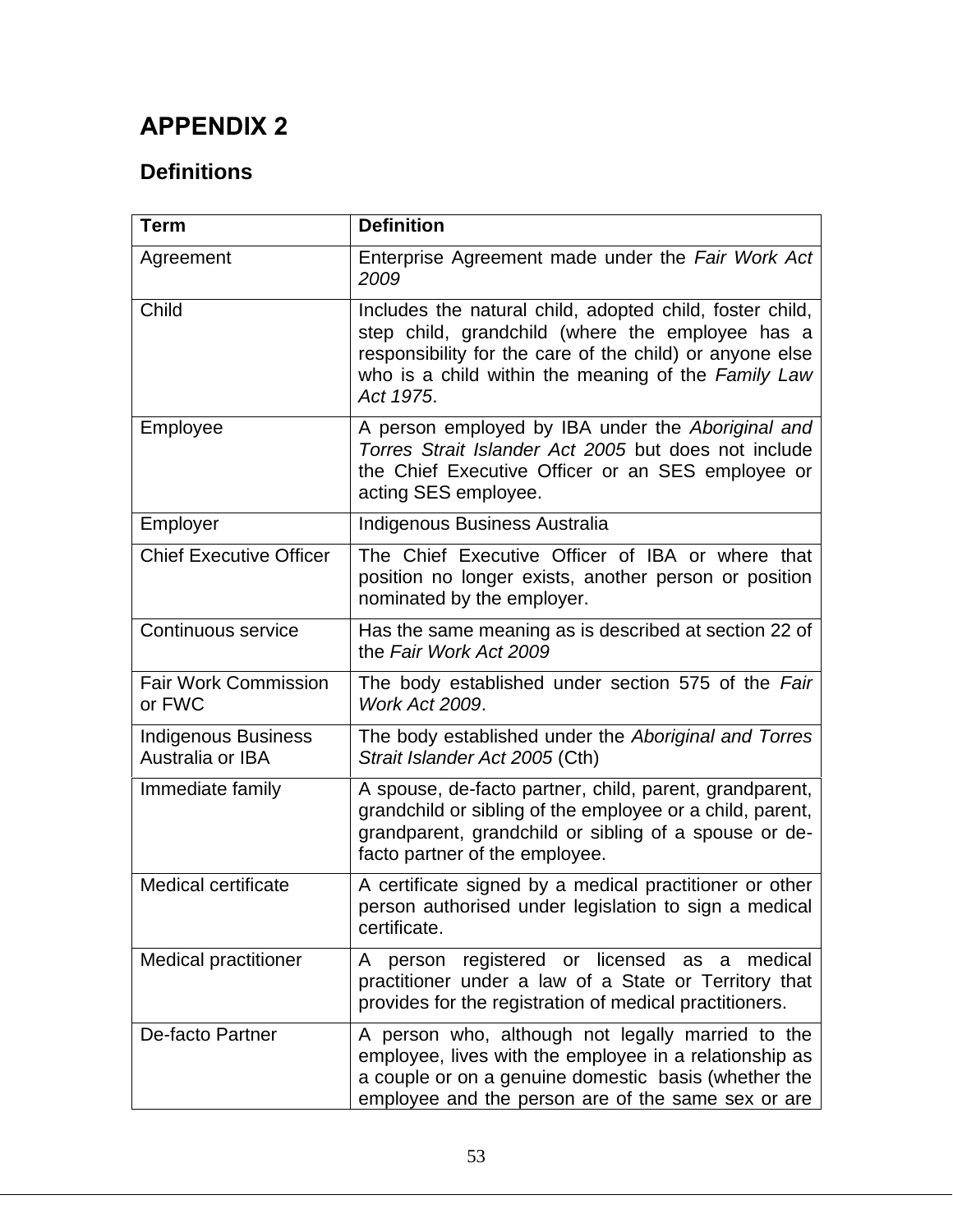|                                                       | different sexes), and includes a former de-facto<br>partner of the employee.                                                                                                                  |  |  |  |  |  |  |
|-------------------------------------------------------|-----------------------------------------------------------------------------------------------------------------------------------------------------------------------------------------------|--|--|--|--|--|--|
| School age                                            | For a child, means the age at which the child is<br>required by a law of the State or Territory in which the<br>child lives to start attending school.                                        |  |  |  |  |  |  |
| <b>Senior Executive</b><br>Service or SES<br>employee | A person who is not the Chief Executive Officer and<br>not an IBA Level 1 to 7 employee but is employed<br>under a contract of employment specifying that the<br>employee is an SES employee. |  |  |  |  |  |  |
| Spouse                                                | Includes a former spouse.                                                                                                                                                                     |  |  |  |  |  |  |
| Working days                                          | A day that is not a Saturday or a Sunday or a public<br>holiday.                                                                                                                              |  |  |  |  |  |  |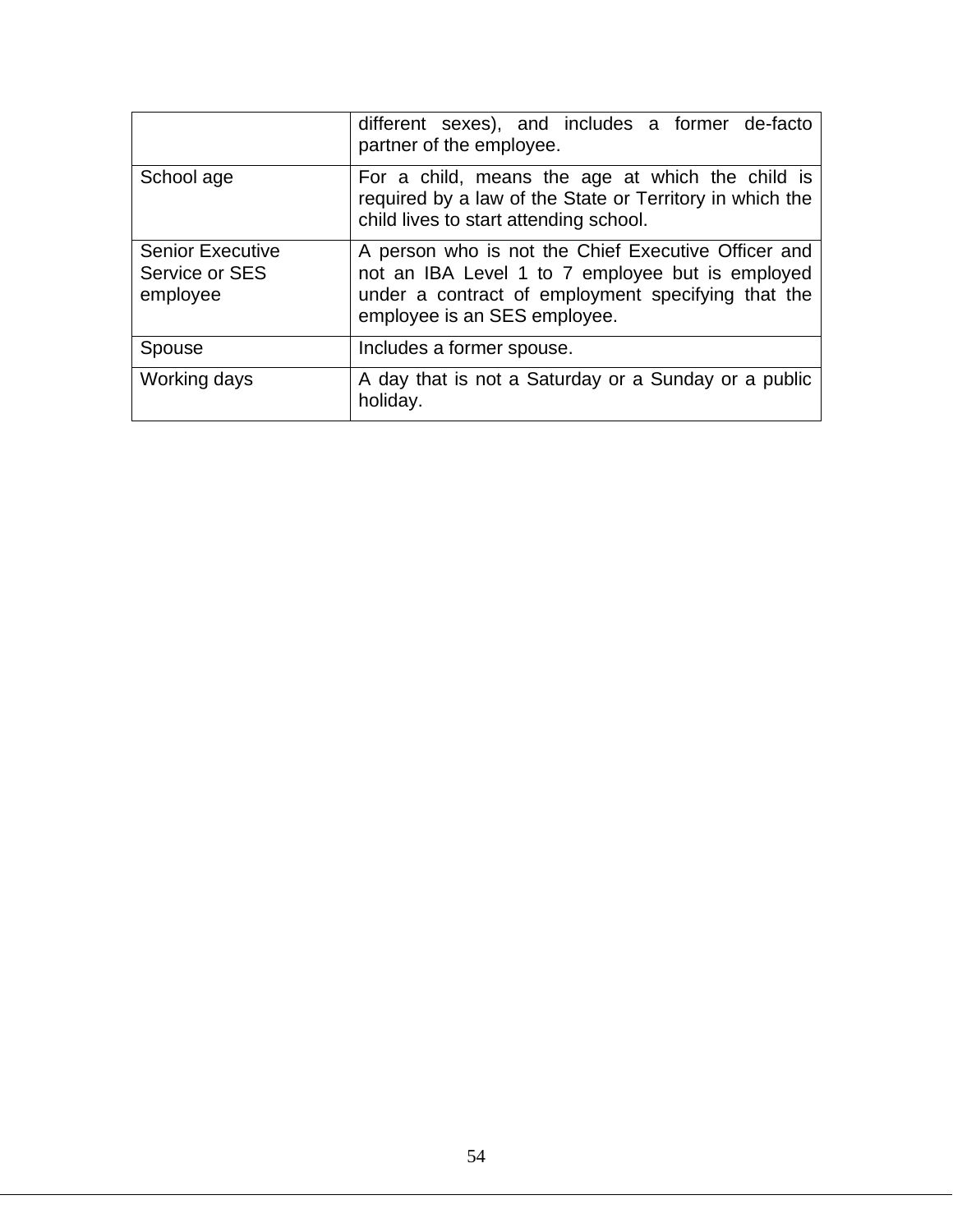## **APPENDIX 3**

#### **Supported Wage System General**

This Appendix defines the conditions which will apply to employees who because of the effects of a disability are eligible for a supported wage under the terms of this Agreement. In the context of this Appendix, the following definitions will apply:

- (a) "*Supported Wage System*" means the Commonwealth Government System to promote employment for people who cannot work at full award wages because of a disability;
- (b) "*Accredited Assessor*" means a person accredited by the management unit established by the Commonwealth under the Supported Wage System to perform assessments of an individual's productive capacity within the Supported Wage System;
- (c) "*Disability Support Pension*" means the Commonwealth pension scheme to provide income security for persons with a disability as provided under the *Social Security Act 1991*, as amended from time to time, or any successor to that scheme;
- (d) "*Assessment instrument*" means the form provided for under the Supported Wage System that records the assessment of the productive capacity of the person to be employed under the Supported Wage System.

#### **Eligibility criteria**

This appendix applies to employees who are unable to perform the range of duties to the level of competence required, within the class of work for which the employee is engaged under this Agreement, because of the effects of a disability on their productive capacity and who meet the impairment criteria for receipt of a Disability Support Pension.

This appendix does not apply to any existing employee who has a claim against the employer which is subject to the provisions of workers' compensation legislation or any provision of this Agreement relating to the rehabilitation of employees injured in the course of their current employment.

The provisions of this Appendix do not apply to employers in respect of their facility, program, undertaking service or the like which receives funding under the Disability Services Act 1986 and fulfils the dual role of service provider and sheltered employer to people with disabilities who are in receipt of, or are eligible for, a disability support pension, except with respect to an organisation which has received recognition under s.10 or under s.12A of the Act, or if a part only has received recognition, that part.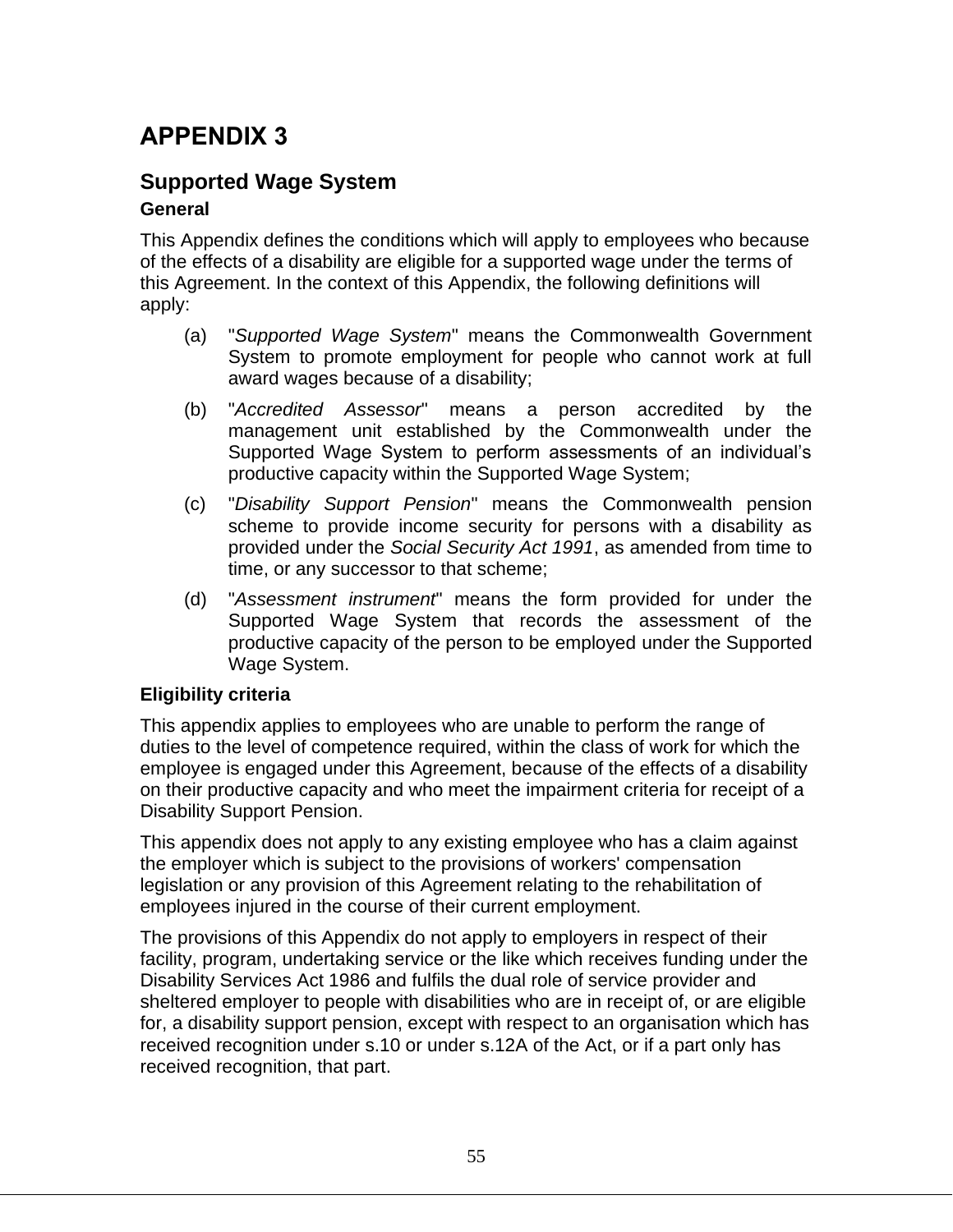#### **Supported wage rates**

Employees to whom this appendix applies shall be paid the applicable percentage of the minimum rate of pay prescribed by this Agreement for the class of work which the person is performing according to the following schedule provided that the minimum amount payable shall be not less than that determined by Fair Work Australia or its successor:

| 10% | 10% |
|-----|-----|
| 20% | 20% |
| 30% | 30% |
| 40% | 40% |
| 50% | 50% |
| 60% | 60% |
| 70% | 70% |
| 80% | 80% |
| 90% | 90% |

Assessed capacity % of prescribed Agreement rate

Where a person's assessed capacity is 10%, they shall receive a high degree of assistance and support.

#### **Assessment of capacity**

For the purpose of establishing the percentage of the Agreement rate to be paid to an employee under this Agreement, the productive capacity of the employee will be assessed in accordance with the Supported Wage System and documented in an assessment instrument by either:

- (a) IBA and, where the employee chooses, a representative of the employee in consultation with the employee; or
- (b) if requested by IBA, the employee and an accredited Assessor from a panel determined by IBA in consultation with the employee and, where the employee chooses, a representative of the employee.

#### **Lodgement of assessment instrument**

All assessment instruments under the conditions of this Appendix, including the appropriate percentage of the Agreement wage to be paid to the employee, shall be lodged by IBA with the Fair Work Australia.

All assessment instruments shall be agreed and signed by the parties to the assessment, provided that, where the employee requests, the instrument shall be provided to a representative of the employee and will take effect unless an objection is notified to the Registrar within 10 working days.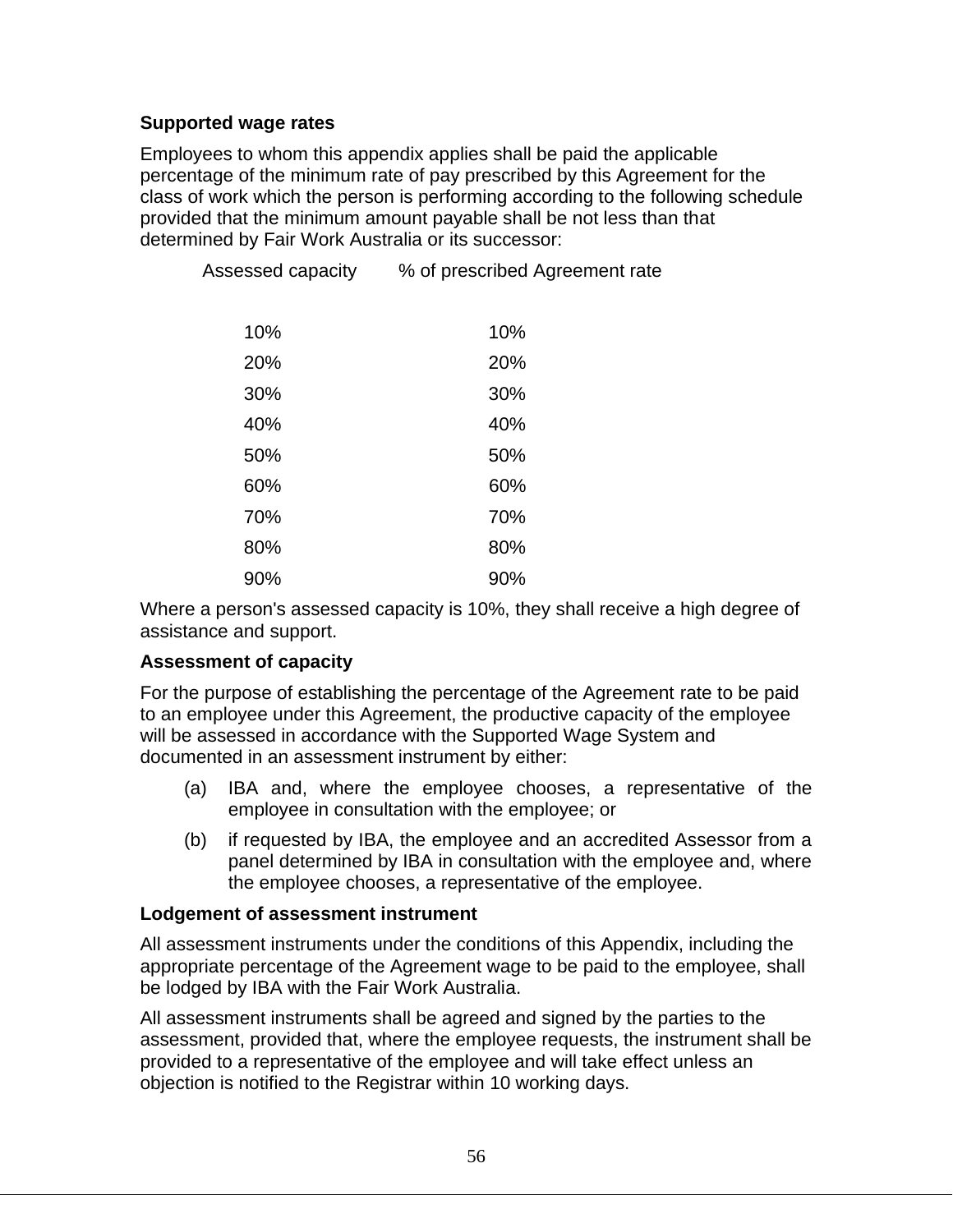#### **Review of assessment**

The assessment of the applicable percentage should be subject to annual review or earlier on the basis of a reasonable request for such a review. The process of review shall be in accordance with the procedures for assessing capacity under the Supported Wage System.

#### **Other terms and conditions of employment**

Where an assessment has been made, the applicable percentage shall apply to the wage rate only. Employees covered by the provisions of this Appendix will be entitled to the same terms and conditions of employment as all other workers covered by this Agreement paid on a pro rata basis.

#### **Workplace adjustment**

Where IBA employs a person under the provisions of this Appendix it shall take reasonable steps to make changes in the workplace to enhance the employee's capacity to do the job. Changes may involve re-design of job duties, working time arrangements and work organisation in consultation with other employees in the area.

#### **Trial period**

In order for an adequate assessment of the employee's capacity to be made, the IBA may employ a person under the provisions of this Appendix for a trial period not exceeding 12 weeks, except that in some cases additional work adjustment time (not exceeding 4 weeks) may be needed.

During that trial period the assessment of capacity shall be undertaken and the proposed wage rate for a continuing employment relationship shall be determined.

The amount payable to the employee during the trial period shall be no less than \$81 per week. The Chief Executive Officer may increase this minimum in accordance with variations in the Department of Family and Community Services income test free area for earnings.

Work trials should include induction or training as appropriate to the job being trialled.

Where IBA and employee wish to establish a continuing employment relationship following the completion of the trial period, a further contract of employment shall be entered into based on the outcome of assessment undertaken of the employee's capacity.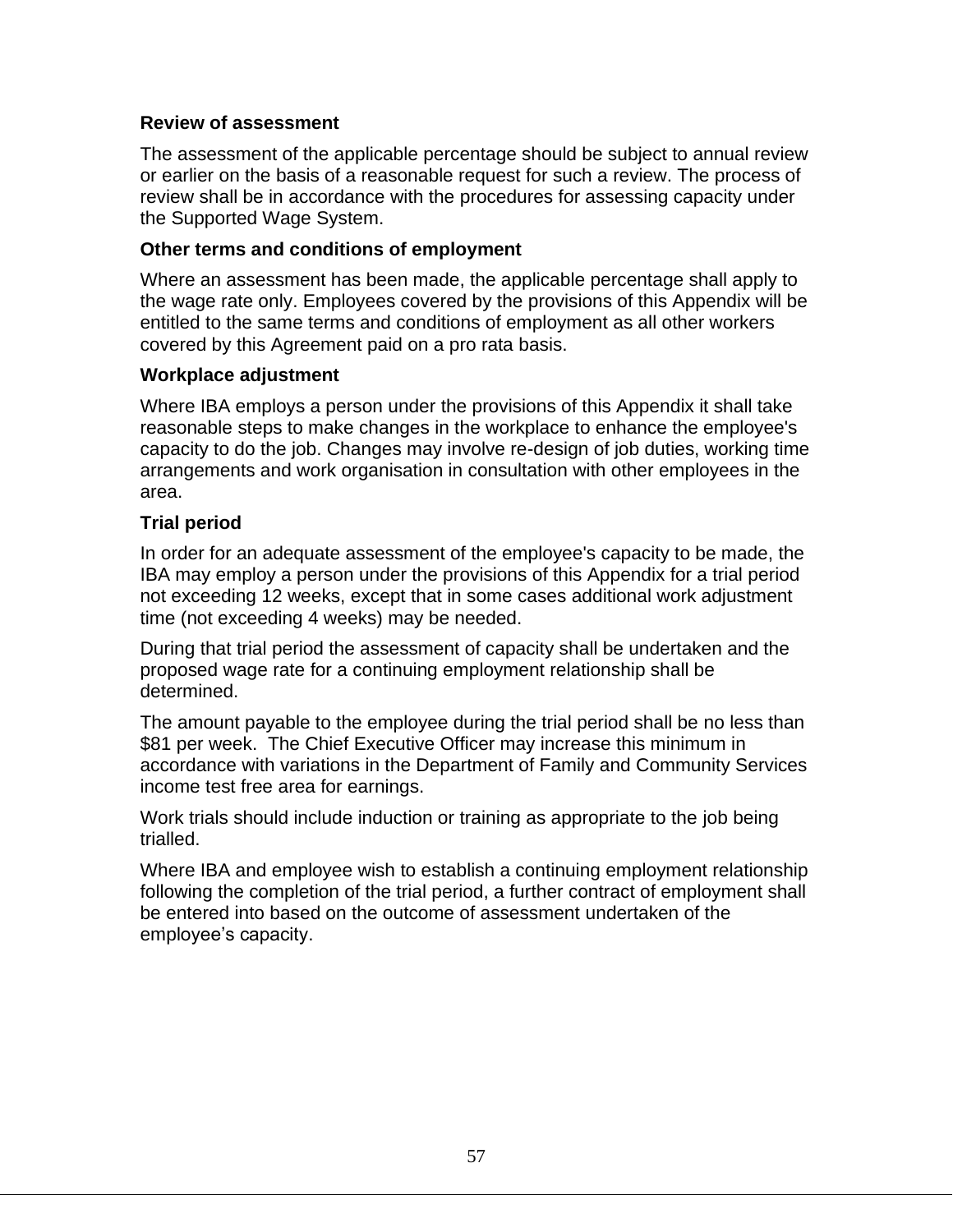## **19 April 2019, 19 April 2020 & 19 April 2021**

## **IBA Classifications (and APS Equivalents) and Base Salary Rates**

| <b>APS</b><br><b>Classification</b> | <b>IBA</b><br><b>Classification</b> | <b>IBA</b><br><b>Salary</b><br>Point | <b>Current</b><br><b>Base</b><br><b>Salary</b><br>(from 1 July 2018) | <b>Base Salary</b><br>19 April 2019 | <b>Base Salary</b><br>19 April 2020 | <b>Base Salary</b><br>19 April 2021 |
|-------------------------------------|-------------------------------------|--------------------------------------|----------------------------------------------------------------------|-------------------------------------|-------------------------------------|-------------------------------------|
| APS1 & APS2                         | Level 1                             | 1.1                                  | \$49,777                                                             | \$50,773                            | \$51,788                            | \$52,824                            |
|                                     |                                     | 1.2                                  | \$53,197                                                             | \$54,261                            | \$55,346                            | \$56,453                            |
|                                     |                                     | 1.3                                  | \$57,193                                                             | \$58,337                            | \$59,504                            | \$60,694                            |
|                                     |                                     | 1.4                                  | \$60,440                                                             | \$61,649                            | \$62,882                            | \$64,140                            |
| APS3                                | Level 2                             | 2.1                                  | \$62,048                                                             | \$63,289                            | \$64,555                            | \$65,846                            |
|                                     |                                     | 2.2                                  | \$63,648                                                             | \$64,921                            | \$66,219                            | \$67,543                            |
|                                     |                                     | 2.3                                  | \$65,247                                                             | \$66,552                            | \$67,883                            | \$69,241                            |
|                                     |                                     | 2.4                                  | \$66,997                                                             | \$68,337                            | \$69,704                            | \$71,098                            |
| APS4                                | Level 3                             | 3.1                                  | \$69,150                                                             | \$70,533                            | \$71,944                            | \$73,383                            |
|                                     |                                     | 3.2                                  | \$71,346                                                             | \$72,773                            | \$74,228                            | \$75,713                            |
|                                     |                                     | 3.3                                  | \$73,197                                                             | \$74,661                            | \$76,154                            | \$77,677                            |
|                                     |                                     | 3.4                                  | \$75,135                                                             | \$76,638                            | \$78,171                            | \$79,734                            |
| APS5                                | Level 4                             | 4.1                                  | \$77,195                                                             | \$78,739                            | \$80,314                            | \$81,920                            |
|                                     |                                     | 4.2                                  | \$79,626                                                             | \$81,219                            | \$82,843                            | \$84,500                            |
|                                     |                                     | 4.3                                  | \$81,856                                                             | \$83,493                            | \$85,163                            | \$86,866                            |
| APS6                                | Level 5                             | 5.1                                  | \$86,365                                                             | \$88,092                            | \$89,854                            | \$91,651                            |
|                                     |                                     | 5.2                                  | \$88,783                                                             | \$90,559                            | \$92,370                            | \$94,217                            |
|                                     |                                     | 5.3                                  | \$92,094                                                             | \$93,936                            | \$95,815                            | \$97,731                            |
|                                     |                                     | 5.4                                  | \$95,753                                                             | \$97,668                            | \$99,621                            | \$101,613                           |
| EL1                                 | Level 6                             | 6.1                                  | \$108,566                                                            | \$110,737                           | \$112,952                           | \$115,211                           |
|                                     |                                     | 6.2                                  | \$111,923                                                            | \$114,161                           | \$116,444                           | \$118,773                           |
|                                     |                                     | 6.3                                  | \$115,239                                                            | \$117,544                           | \$119,895                           | \$122,293                           |
|                                     |                                     | 6.4                                  | \$120,529                                                            | \$122,940                           | \$125,399                           | \$127,907                           |
| EL <sub>2</sub>                     | Level 7                             | 7.1                                  | \$131,148                                                            | \$133,771                           | \$136,446                           | \$139,175                           |
|                                     |                                     | 7.2                                  | \$138,359                                                            | \$141,126                           | \$143,949                           | \$146,828                           |
|                                     |                                     | 7.3                                  | \$143,525                                                            | \$146,396                           | \$149,324                           | \$152,310                           |
|                                     |                                     | 7.4                                  | \$148,691                                                            | \$151,665                           | \$154,698                           | \$157,792                           |
|                                     |                                     | 7.5                                  | \$153,663                                                            | \$156,736                           | \$159,871                           | \$163,068                           |